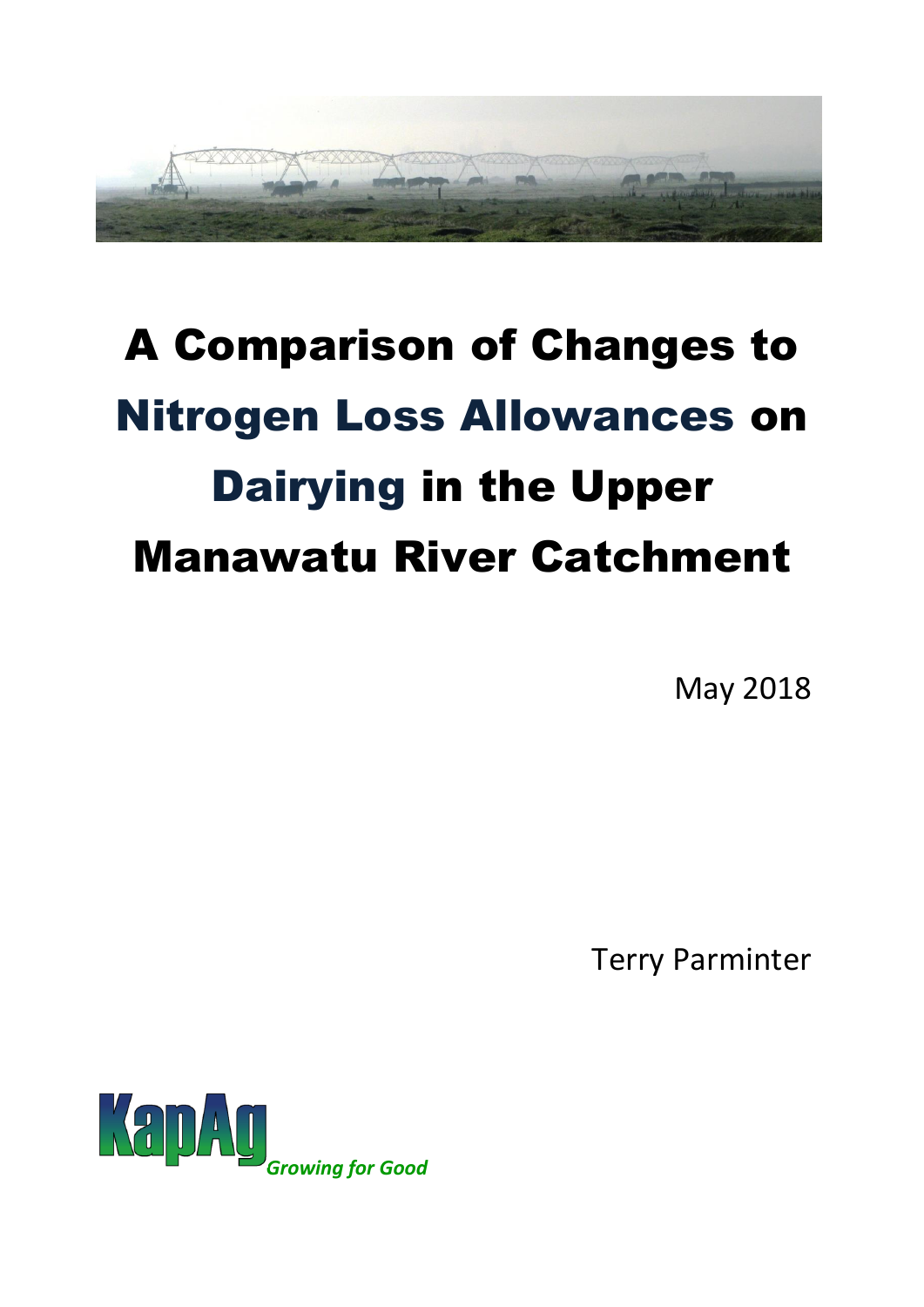## A Comparison of Changes to Nitrogen Loss Allowances on Dairying in the Upper Manawatu River Catchment

#### **May 2018**

**AUTHOR:** Terry Parminter is managing director at KapAg. He studied cognitive models of social psychology at the University of Queensland and has a doctor of philosophy in systems management from the University of Waikato. Terry has received a degree in agricultural science from Massey University and has worked many years as a social scientist with AgResearch Ltd. Currently Terry is working with central and local government agencies and industry organisations on strategies for social and human behaviour change.

**DISCLAIMER:** KapAg is confident in the integrity of all the information contained in this report, however it has no influence over how the report may be interpreted or applied, therefore KapAg expressly disclaims any and all liabilities contingent or otherwise that may arise from the use of this material.

**COPYRIGHT**: All rights are reserved worldwide. No part of this publication may be copied, photocopied, reproduced, translated, stored in a retrieval system, or otherwise, without written permission.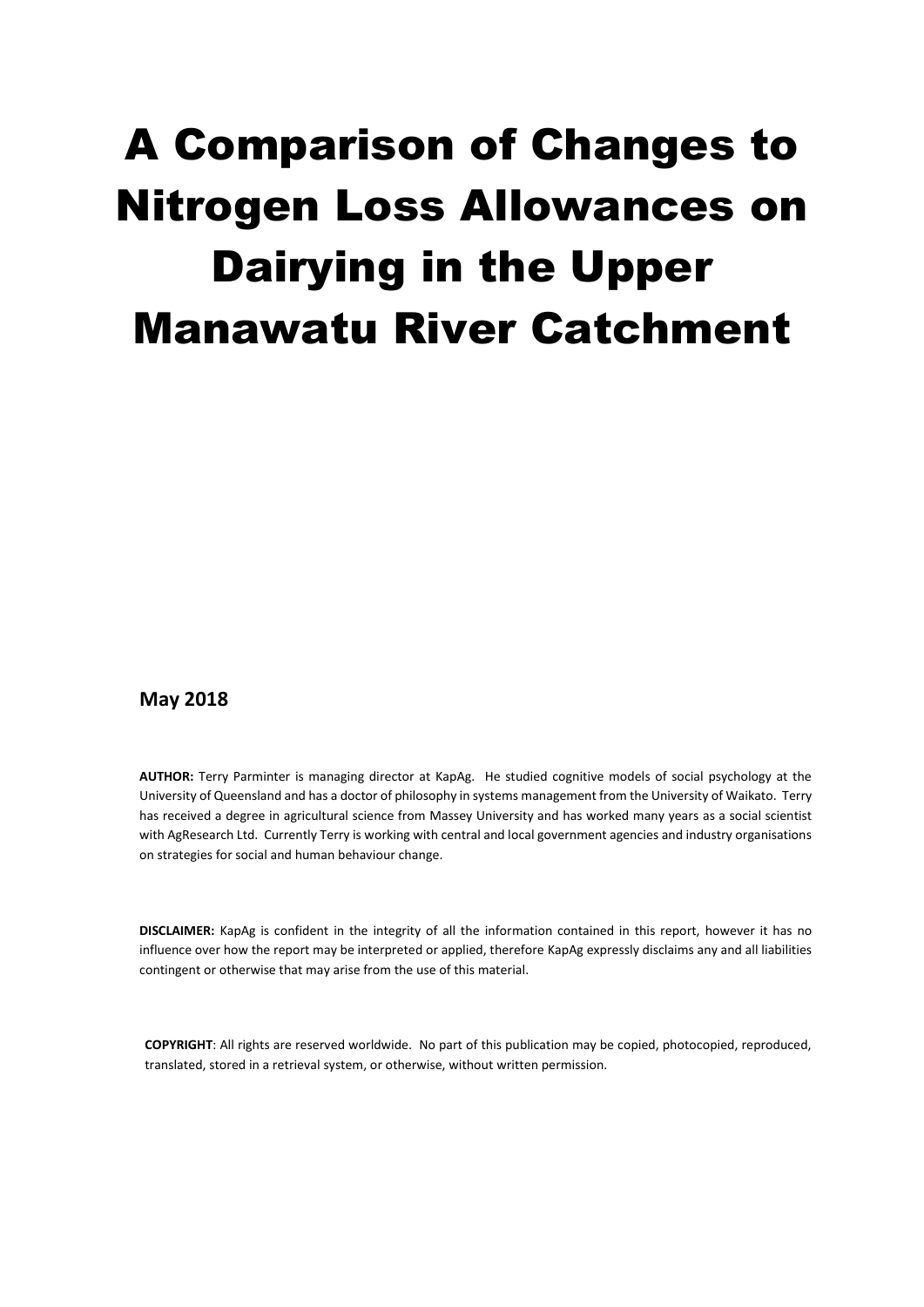## **Contents**

| 1.  |  |
|-----|--|
| 2.  |  |
| 3.  |  |
| 4.  |  |
| 5.  |  |
| 6.  |  |
| 7.  |  |
| 8.  |  |
| 9.  |  |
| 10. |  |
| 11. |  |
| 12. |  |
| 13. |  |
| 14. |  |
|     |  |
|     |  |

## <span id="page-2-0"></span>**Acknowledgements**

This report would not have been possible without access to a large amount of regional and dairy industry information provided by staff at Horizons and DairyNZ.

The farm analyses were undertaken by Stefan Bryant of BakerAg, Scott Ridsdale of RD Consulting and myself. Never-the-less I take full responsibility for any remaining errors and any opinions that appear in this report.

The project was supervised by Tom Bowen and Lynette Baish at Horizons. Ian McNab (also with Horizons) has made some helpful suggestions along the way.

My thanks to all these people.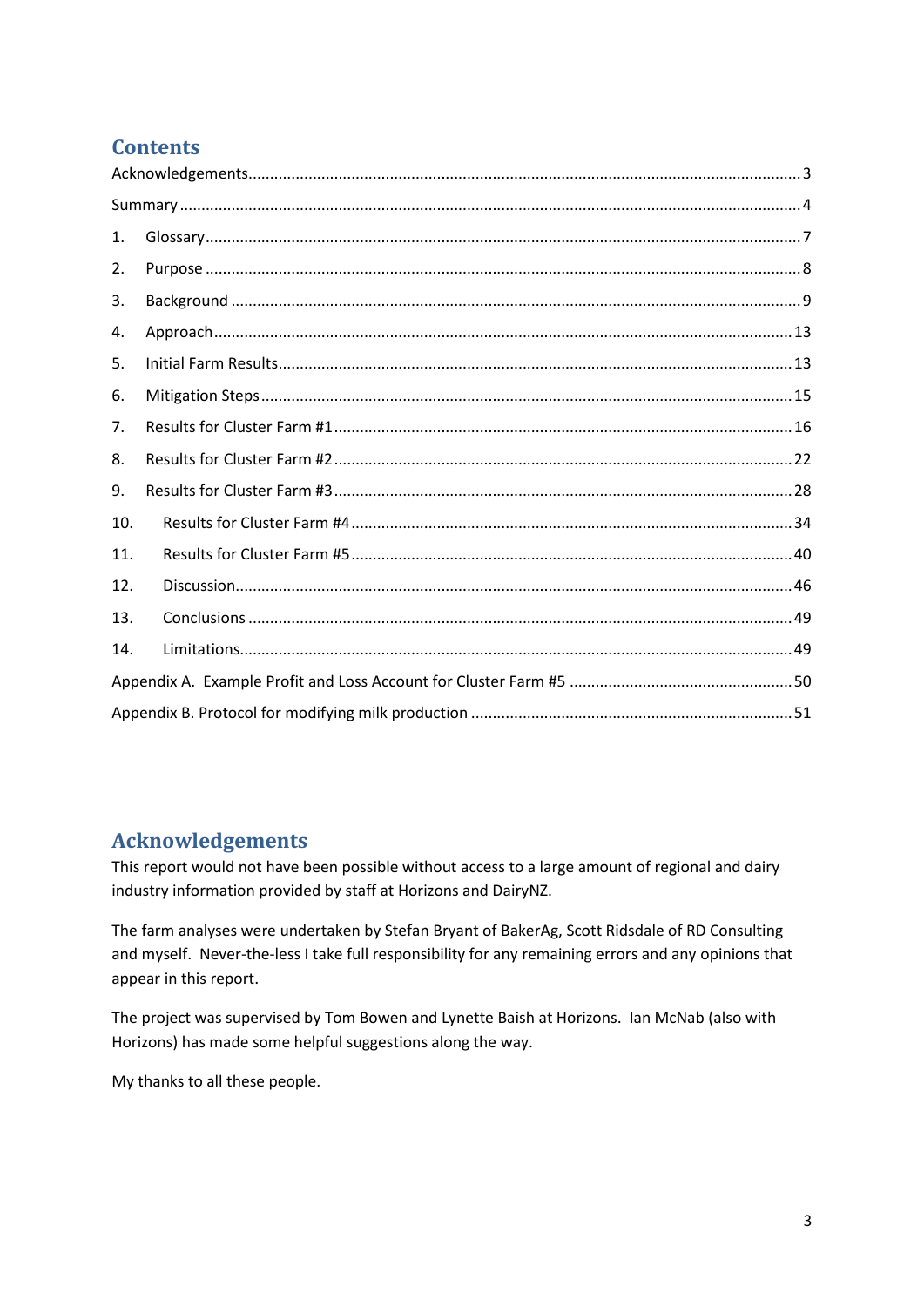## <span id="page-3-0"></span>**Summary<sup>1</sup>**

The dairy farms in the Upper Manawatu River catchment can be grouped into five clusters (Parminter 2017):

- Farm #1. These are farms predominantly on allophanic soils and they typically have an initial nitrogen loss of about 40kgN/ha/yr
- Farm #2. These are farms on primarily recent soils and they typically have an initial nitrogen loss of about 46kgN/ha/yr
- Farm #3. These are farms on gley soils and they typically have an initial nitrogen loss of about 26kgN/ha/yr
- Farm #4. These are farms on brown soils that are more intensively farmed than the others. They typically have an initial nitrogen loss of about 47kgN/ha
- Farm #5. These are farms on brown and pallic soils and they typically have an initial nitrogen loss of about 39kgN/ha/yr.

All these farms have slightly differing nitrogen cap trajectories to follow if they are to apply to Horizons Regional Council for a controlled landuse consent under the original Table 14.2 One Plan (2014) conditions. The on-farm implications of following that trajectory are compared in this report with a trajectory to meet the conditions in a revised Table 14.2(R).

There are just over about 20% of farms in the Upper Manawatu River catchment that are similar to Farm#1. As well as their initial nitrogen loss of 40kgN/ha/yr they typically have an initial operational profit of just under \$2,000/ha/yr. For Farm #1 to comply with the original Table 14.2 in the One Plan (2014) the results are expected to be:

- The farm continuing to make operational profits of \$1,000/ha or more
- At typical debt levels in the industry this farm would have to make greater than \$1,300/ha and so it could not meet the table and remain financially viable (see Parminter 2017 for more on industry debt levels)
- Whilst the calculations in Overseer® indicate that this farm system could be modified to operate within the nitrogen loss required in the table, Overseer calculations also indicate that it can only do so by operating in a nitrogen deficit, and this would not be sustainable beyond the short term<sup>2</sup>

For Farm #1 to comply with the proposed Table 14.2(R) the results are expected to be:

- The farm making an operational profit of over \$1,500/ha or more
- The farm has sufficient operational income to cover typical debt levels and remain financially viable
- The farm being able to sustainably achieve the nitrogen reductions required to operate with in its nitrogen cap

**<sup>.</sup>** <sup>1</sup> A glossary follows.

 $<sup>2</sup>$  This is considered likely to be the situation when over one third of the pasture produced is being harvested</sup> and removed from the farm.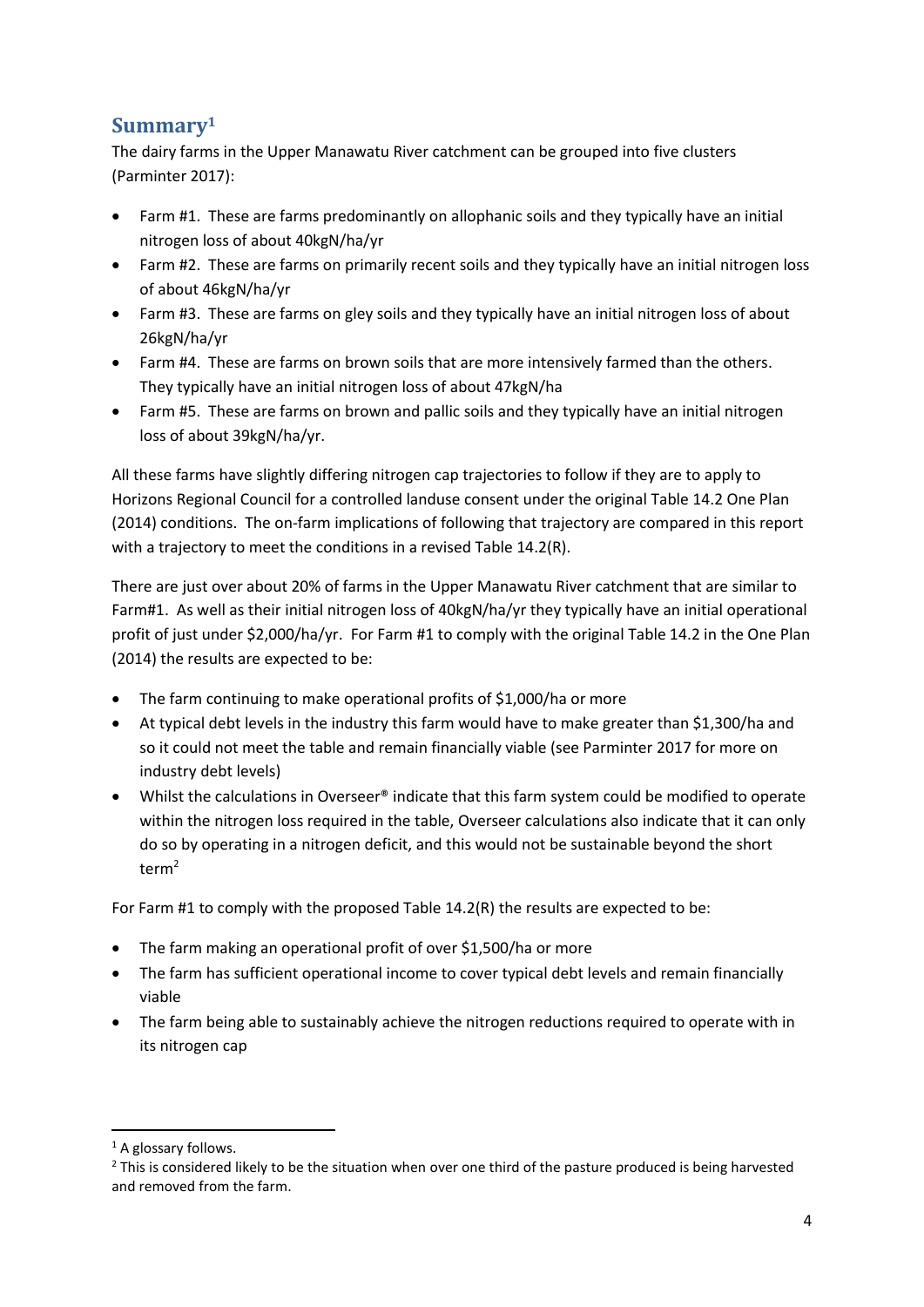There are less than about 10% of farms in the Upper Manawatu River catchment similar to Farm #2. As well as their initial nitrogen loss of 46kgN/ha/yr they typically have an initial operational profit of just over \$2,000/ha/yr. For Farm #2 to farm within the nitrogen cap of the original One Plan (2014) Table 14.2 the result is expected to be:

- Having an operational profitability of over \$1,200/ha
- At typical industry debt levels this would enable the farm to meet its debt requirements (about \$1,100/ha)
- The farm can stay within the nitrogen caps but it has insufficient soil reserves to do so sustainably beyond the short term

For Farm #2 operating within the proposed Table 14.2(R):

- It would be able to make operational profits of \$2,000/ha or more
- This would enable most farmers like this farm to service their current debt
- From year twenty, in order to stay within the nitrogen cap, some pasture would need to be harvested and sold off-farm

There are about 15% of farms in the Upper Manawatu River catchment similar to Farm #3. As well as their initial nitrogen loss of 26kgN/ha/yr they typically have an initial operational profit of just over \$1,200/ha/yr. For Farm #3 to farm within the nitrogen cap of the original One Plan (2014) Table 14.2 it would:

- Have an operational profitability of generally over \$1,000/ha (Year 5 an exception)
- At typical industry debt levels this would enable the farm to meet its debt requirements of about \$900/ha
- The farm can stay within the nitrogen caps, but beyond Year 10 its soil nitrogen reserves become very low

For Farm #3 to operate within the proposed Table 14.2(R):

- It would make operational profits of more than \$1,200/ha
- This would enable most farmers to service their current debt
- It could meet the nitrogen caps sustainably over the long term

There are over about 10% of farms in the Upper Manawatu River catchment similar to Farm #4. As well as their initial nitrogen loss of 47kgN/ha/yr they typically have an initial operational profit of just over \$3,000/ha/yr. The consequences of the farming system in Farm #4 being modified to achieve the nitrogen caps in the original Table 14.2 are:

- Operating profit each year is expected to be above \$1,500/ha
- At typical debt levels in the industry (about \$1,300/ha) the farm can remain financially viable
- The farm can achieve the nitrogen cap in the original Table 14.2 and do so sustainably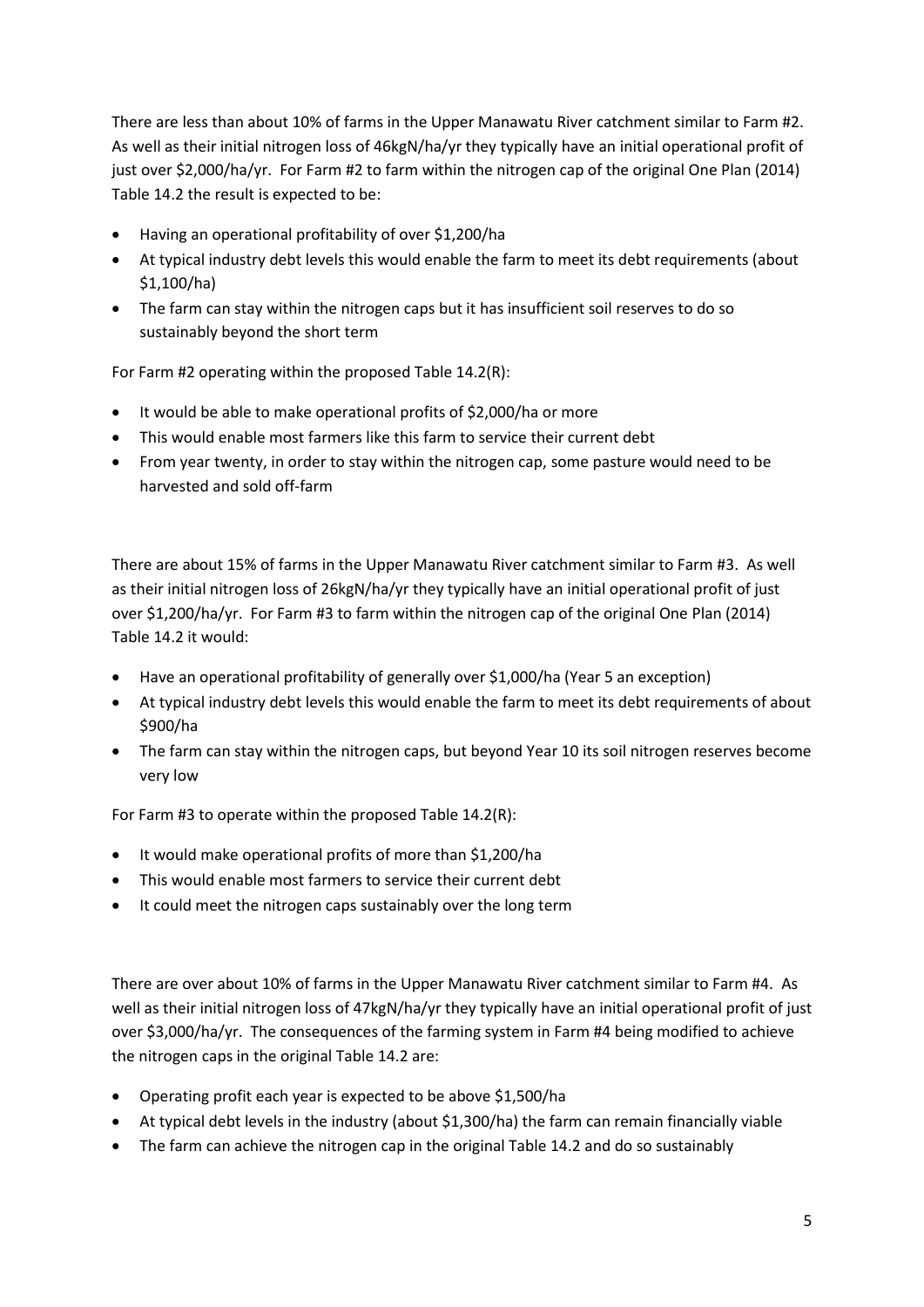If Farm #4 complies with the nitrogen cap in Table 14.2(R) there are expected to be the following consequences:

- Operating profits are expected to be greater than \$1,500/ha
- Typical debt levels can be serviced
- The farm can sustainably achieve the nitrogen cap

The largest group of farmers within the catchment are represented by Farm #5 (45%). As well as their initial nitrogen loss of 39kgN/ha/yr they typically have an initial operational profit of just over \$1,500/ha/yr. For Farm #5 complying with the original Table 14.2 in the One Plan (2014) would result in:

- The farm only just clearing its operational expenses with an annual profit of less than \$500/ha. Income from an alternative land use (or other source of income) is necessary for this farm to remain profitable
- Typical debt payment levels in the industry would be more than \$1,000/ha for this farm. Farm #5 would not be able to meet the nitrogen caps in the original table and remain financially viable
- Whilst the calculations in Overseer® indicate that this farm system could be modified to operate within the nitrogen loss required in the table, it is only possible by running les than 1cow/ha and harvesting about half the pasture for off-farm sale

For Farm #5 to comply with the proposed Table 14.2(R) the result would be:

- The farm making an operational profit of over \$1,000/ha or more
- The farm having just enough operational income to cover typical debt levels in the industry and remain financially viable
- The farm would be able to sustainably achieve the nitrogen reductions that are required to operate within its nitrogen cap

In conclusion, the group of Cluster Farms representing about 65% of dairy farms in the Upper Manawatu River catchment are not financially viable after management practices have been introduced to enable them to operate within the original nitrogen cap of Table 14.2 in the One Plan (2014). A greater number of farms would only be able to operate within the nitrogen cap by depleting their soil nitrogen reserves. That situation would not be sustainable over time.

If the revised Table 14.2(R) is introduced all Cluster Farms are able to remain financially viable although Farm #5 could not service high levels of debt. Farm #2 is expected to continue running down its nitrogen reserves in order to operate within Table 14.2(R).

This study highlights the importance of continued improvements in production per cow within the industry. There are benefits from also improving nitrogen efficiency on-farm so that low-loss systems become more sustainable. The study reinforces the opportunities for off-farm winter grazing of cows and providing them with sheltered feed pads or barns. The latter topic has been developed already in Parminter (2017).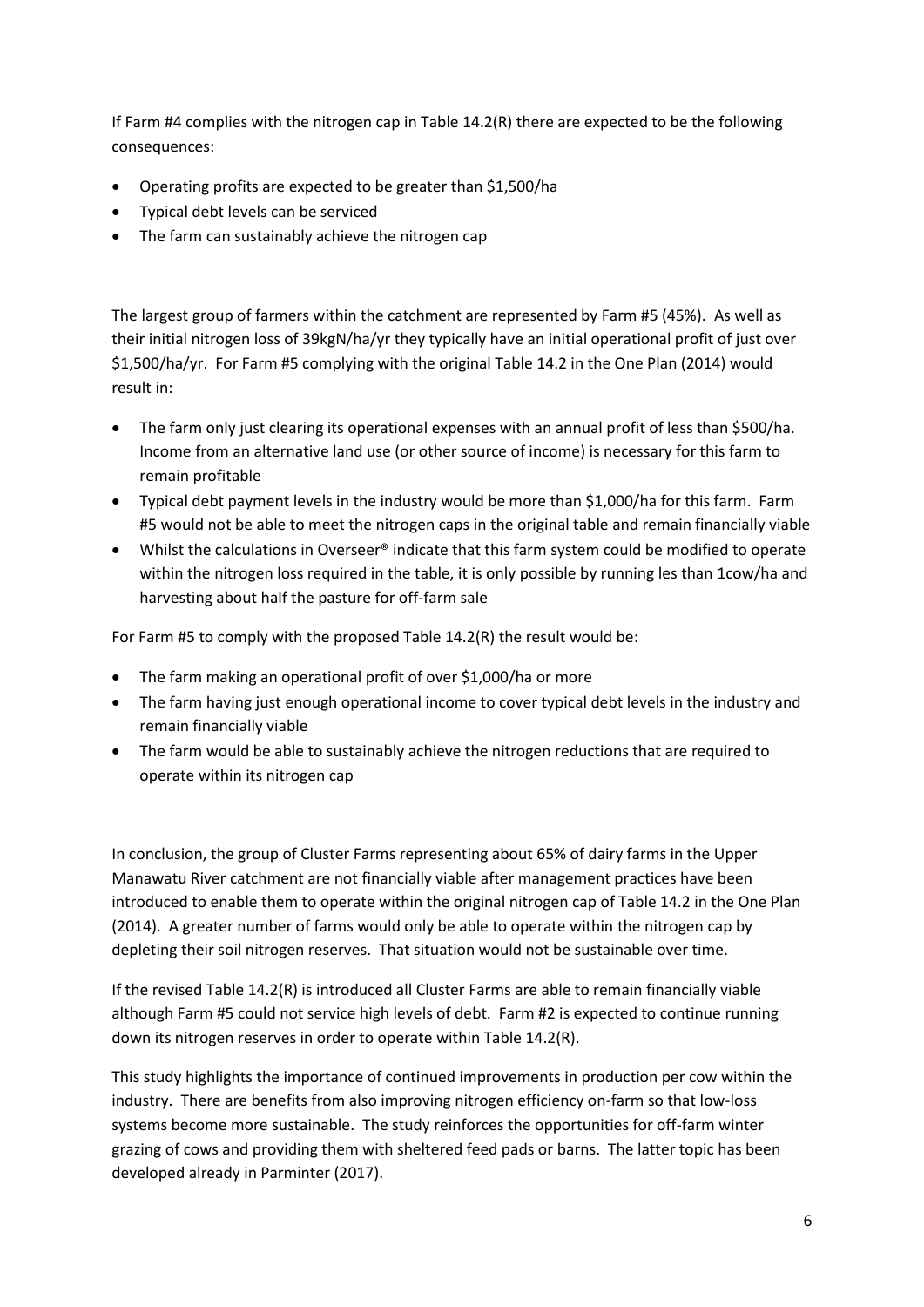#### **1. Glossary**

<span id="page-6-0"></span>**Clustering:** ………………………… farm systems are very diverse and at a catchment scale it is hard to capture both the consistency and diversity of their operation. This study has drawn upon previous research that has established that there are five clusters of farm types within the Upper Manawatu River catchment. The farms within each cluster are more similar to each other than the farms in any other cluster and taken together the clusters can be used (as here) to ensure that the all the farms in the catchment have contributed towards the analytical results.

**Nitrogen loss:** ……………………. these are the losses of nitrogen from farm systems calculated in Overseer. They are principally as losses of ammonia into the atmosphere and nitrate into waterways.

**Nutrient sustainability:** … nutrients are removed from farms by selling products, exporting waste material and losses to air and to water. These losses are replaced by "importing" feed stuffs, fertiliser (artificial and organic), nutrient transfer (e.g. rain), nutrient fixation (e.g. clover rhizobium) and nutrient reserves in plant material and organic and inorganic soil reserves. The nutrient status of a farm may become unsustainable if the plant and/or soil reserves are in deficit.

**Off-farm sales of pasture:** … as stocking rates are reduced it becomes more difficult for farmers to maintain first the quality of their pastures, then the quantity of pasture production, and finally pasture composition. In this study, surplus and potentially uncontrolled pasture was harvested and sold off-farm. Selling pasture provides a way of efficiently "exporting" nitrogen from the farm but is unlikely to be a very profitable landuse, particularly if it is widely practiced. There may also be other landuse options such as growing arable crops on part of the farm.

**Operational profit:** …………... this is the gross income of the farming business from which the cash costs of generating that income have been deducted. It has not included the owner's salary or drawings, tax, depreciation or costs of borrowing.

**Overseer®:** ………………………… is a computer software model that estimates nutrient use and movement within a farm system. In the One Plan (2014) the use of Overseer is the prescribed way of producing required nutrient management plans. Although Overseer is best suited to modelling stable farming systems in equilibrium, in this study it has been used to describe farm systems in transition. In particular any delayed or lagging effects from earlier farm systems have not been accounted for.

**Table 14.2:** …………………………. can be found in the One Plan (2014) where it is associated with Policy 14-5, and Rules 14-1 and 14-2 requiring consents for existing intensive farming landuse activities, as well as Rule 14-3 for new intensive farming landuse activities. Table 14.2 establishes the cumulative nitrogen leaching maximum values for intensive farming in the Manawatu Wanganui Region. The values have been established according to principles of "natural capital" and are based on Land Use Capability Classes and intervals of 5-10 years. The change in values between years is described in this report as a "nitrogen cap trajectory".

**Table 14.2 (R):** ……………………. this table is a revision of the original Table 14.2 to account for changes in Overseer over time, but still to address the same catchment objectives and policies.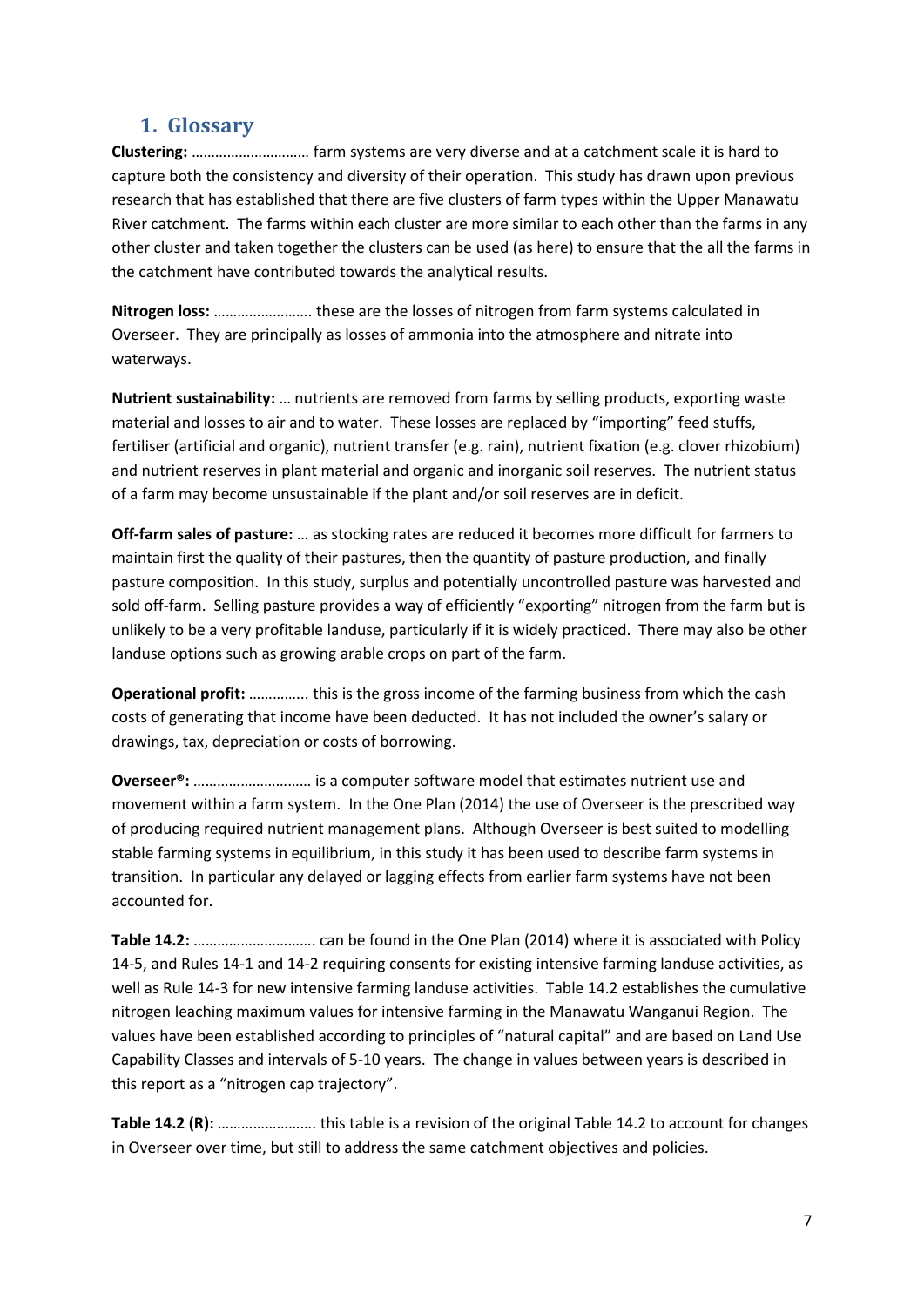## **2. Purpose**

<span id="page-7-0"></span>The purpose of this report is to assess and compare two tables of nitrogen leaching maxima for dairy farms in the Upper Manawatu River catchment, using representative farming clusters from previous research.

Table 1 is drawn from Chapter 14 of the One Plan (2014). Table 2 is a possible revision of the original table to reflect changes in versions of Overseer®. It has been drawn from Hanly, Hedley and Horne, 2018 "Sensitivity of values in Table 14.2 of the 'One Plan' to a change in the version of OVERSEER: Part B: Recalculation of the nitrogen (N) transmission coefficient using N loss to water estimates from the current version of OVERSEER® (v6.2.3)".

**Table 1.** Original cumulative nitrogen leaching maximums by land use capability class (LUC), taken from Table 14.2 of the Manawatu Wanganui One Plan (kgN/ha/yr)

|         | LUC I | LUC II | LUC III | LUC IV | LUC <sub>V</sub> | LUC VI | LUC VII | LUC VIII |
|---------|-------|--------|---------|--------|------------------|--------|---------|----------|
| Year 1  | 30    |        | 24      | 18     | 16               | 15     |         |          |
| Year 5  | 27    | 25     |         | 16     | 13               | 10     |         |          |
| Year 10 | 26    | 22     | 19      | 14     | 13               | 10     |         |          |
| Year 20 | 25    |        | 18      | 13     | 12               | 10     |         |          |

Table 2. Revised cumulative nitrogen leaching maximums by land use capability class (LUC), taken from Table 14.2 of the Manawatu Wanganui One Plan (kgN/ha/yr)

|         | LUC I | LUC II | LUC III | <b>LUC IV</b> | LUC <sub>V</sub> | LUC VI | LUC VII | LUC VIII |
|---------|-------|--------|---------|---------------|------------------|--------|---------|----------|
| Year 1  | 50    | 44     | 36      | 26            | 23               | 22     | 11      |          |
| Year 5  | 45    | 41     | 32      | 23            | 19               | 15     |         |          |
| Year 10 | 43    | 36     | 29      | 20            | 19               | 15     |         |          |
| Year 20 | 42    | 34     |         | 19            | 17               | 15     |         |          |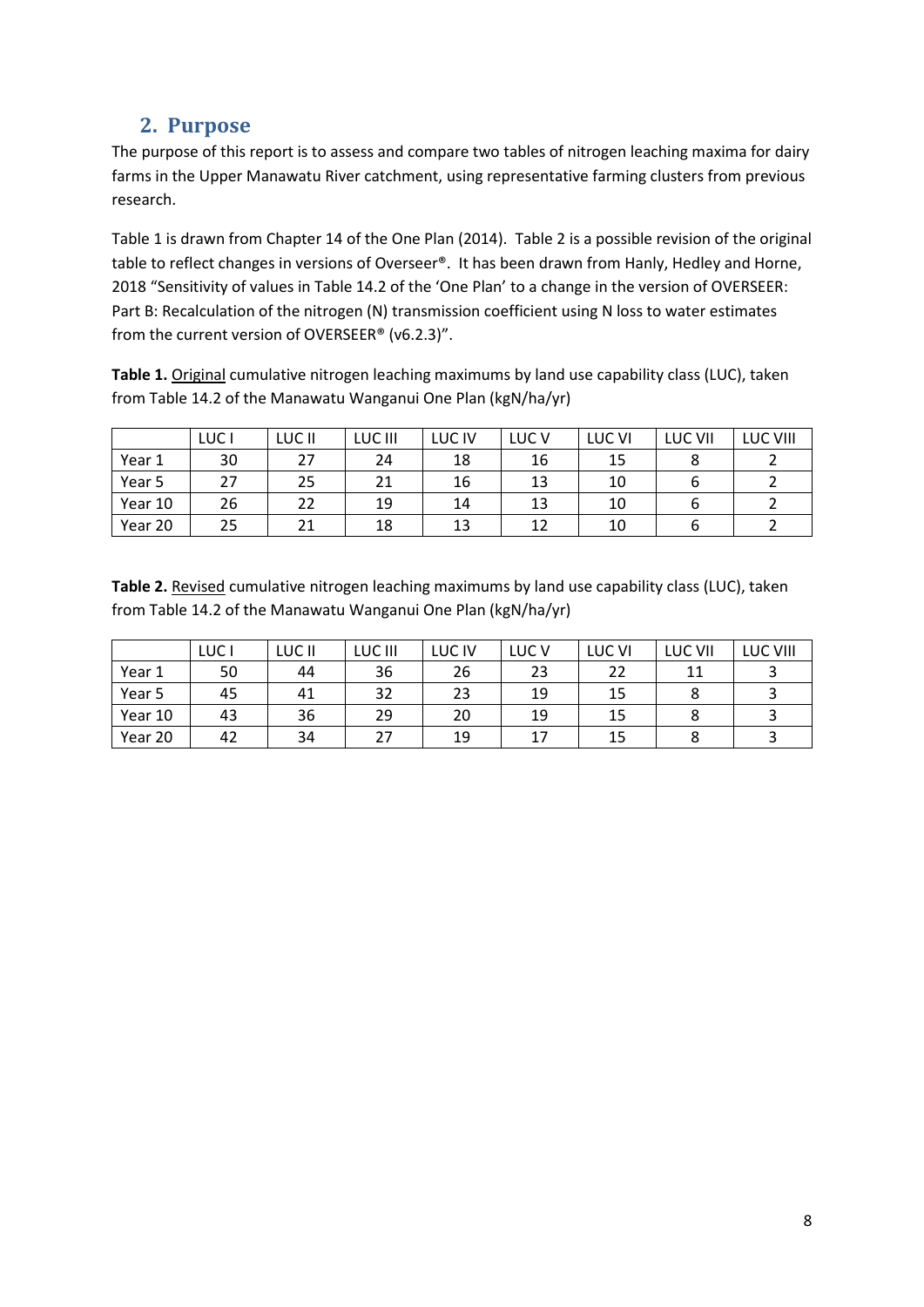## **3. Background**

<span id="page-8-0"></span>There are two previous reports in this series and that are referred to in this report. The first report, "An Impact Assessment of One Plan policies and rules on farming systems in the Tararua District and the Manawatu Wanganui Region, August 2017" describes the impact that applying the original rules in the One Plan on nitrogen allocation could have on dairy farming systems in the Tararua District. Four farming systems were described:

- A self-contained dairy farm system model that started with leaching 32 kgN/ha and was then modified to be leaching only 18 kgN/ha, a reduction of 44%. These changes reduced the expected farm profit from \$1,627/ha to \$629/ha, a drop of over 60%. The return on assets dropped from 5.3% to 2.0%. About 10% of farms in the Upper Manawatu Catchment are tending towards this type of farming system.
- A model of a low-intensity dairy farm system that started with leaching 42 kgN/ha and was modified to be leaching only 17 kgN/ha, a drop of 60%. These changes reduced the expected farm profit from \$1,848/ha to \$1,064/ha, a drop of over 40%. The return on assets dropped from 6.4% to 3.7%. About 30% of farms in the Upper Manawatu Catchment are tending towards this type of farming system.
- A moderate-intensity dairy farm system that started with leaching 54 kgN/ha and was modified to be leaching only 17 kgN/ha, a drop of almost 70%. These changes reduced the expected farm profit from \$2,283 /ha to \$1,745/ha, a drop of almost 25%. The return on assets dropped from 7.0% to 5.0%. About 25% of farms in the Upper Manawatu Catchment are tending towards this type of farming system.
- A high-intensity dairy farm system that started with leaching 64 kgN/ha and was modified to be leaching only 17 kgN/ha, a drop of over 70%. These changes reduced the expected farm profit from \$2,456/ha to \$1,850/ha, a drop of 25%. The return on assets dropped from 6.8% to 4.8%. About 25% of farms in the Upper Manawatu Catchment are tending towards this type of farming system.

An additional report produced in 2017 on dairying in the Tararua District was prepared by Barry Riddler of Kikorangi Farm Systems Analysis on "The feasibility of nutrient leaching reductions (N leaching) within the constraints of minimum impact on the profitability and production of three dairy farms in the Horizons Region". Its purpose was, "to determine if it was possible for a dairy farm in a sensitive catchment to have acceptable N leaching and make a profit using a whole-farm modelling approach." This report addressed the three pasture-based farming systems in Parminter 2017 and came to similar conclusions. These were that requiring all remaining dairy farms in the Tararua District to achieve the 20 year targets in Table 14.2 would result in many of them being nolonger economically viable. The report by Ridler also showed that even if typical dairy farms in the Tararua District operated above the nitrate leaching limits in Table 14.2, they were still able to achieve considerable reductions in nitrate losses and these were expected to be at little cost to each of the three farm systems. Ridler's report expressed a need for further research to be undertaken so that future impact analyses could use farm models that were more representative of farms in the Tararua District.

The second report by Parminter, "Selecting Representative Dairy Farms for the Upper Manawatu River Catchment, March 2018" described the results of applying a process identifying the attributes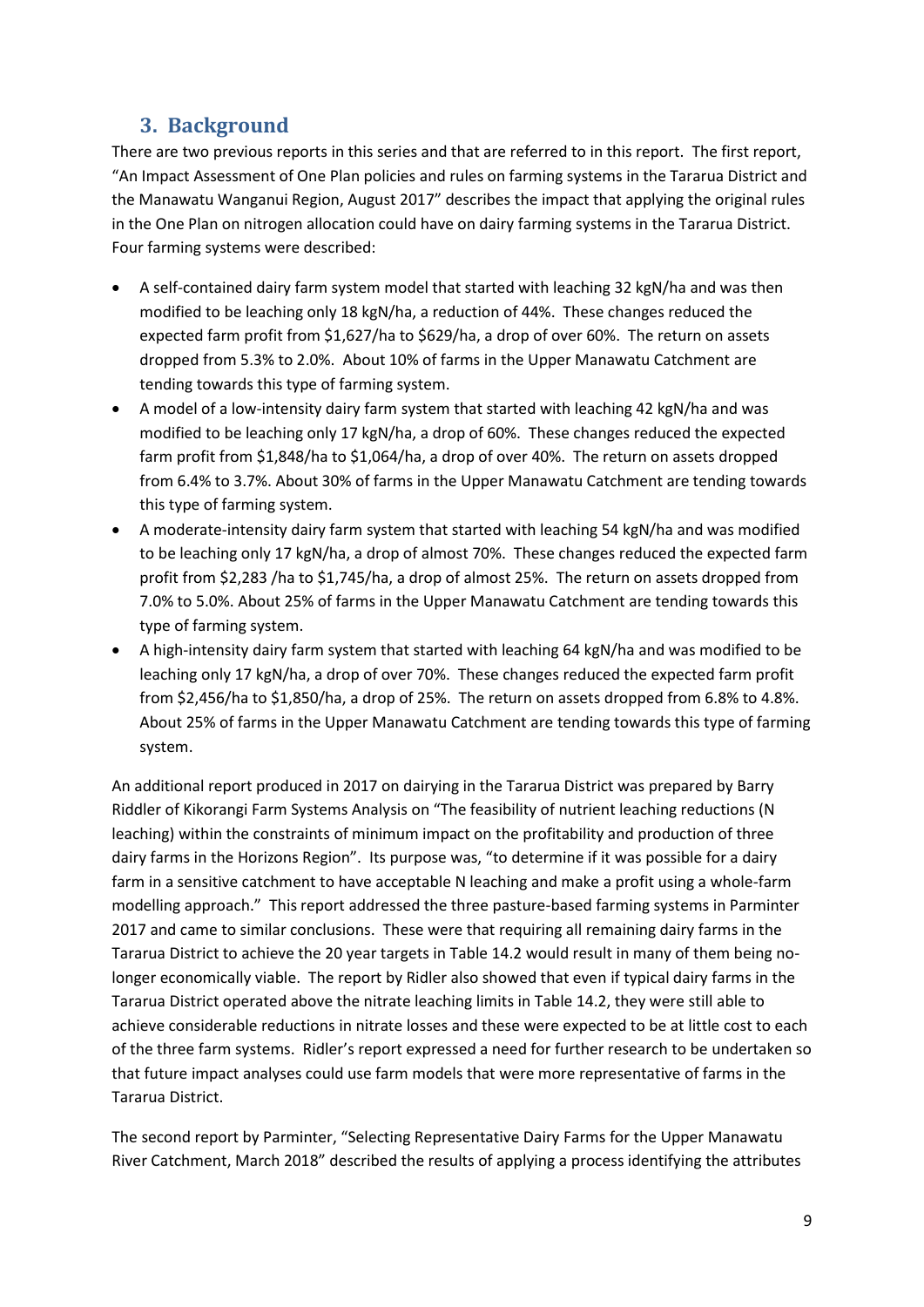of farms suitable for representing those in the Upper Manawatu River catchment in the Tararua District.

In Table 3 all the dairy farms in the Catchment on the basis of their individual attributes, have been associated with one of five different clusters. The first three clusters contain farms on the minority soil orders in the catchment: allophanic (27 farms), recent (10 farms) and gley (18 farms). Cluster 4 contains the farms in lower rainfall areas that are more intensively farmed than is general (16 farms). Cluster 5 has farms on both brown and pallic soils and are of a farm size and system intensity often found in the catchment (55 farms).

Although the median values in Table 3 are middle values for the farms within each cluster, when they are all taken together they also represent the distribution of attribute values for the farms in the whole population of dairy farms in the Upper Manawatu River catchment. This is highlighted in Tables 4 and 5 for two example attributes.

Examining Table 4 shows that the cluster medians for milk solids production per hectare are spread across all quartiles except for the first quartile (where 25% of the farmers are).

Examining Table 5 shows that the cluster medians for nitrogen losses are spread across all quartiles except for the last quartile (where 25% of farmers are).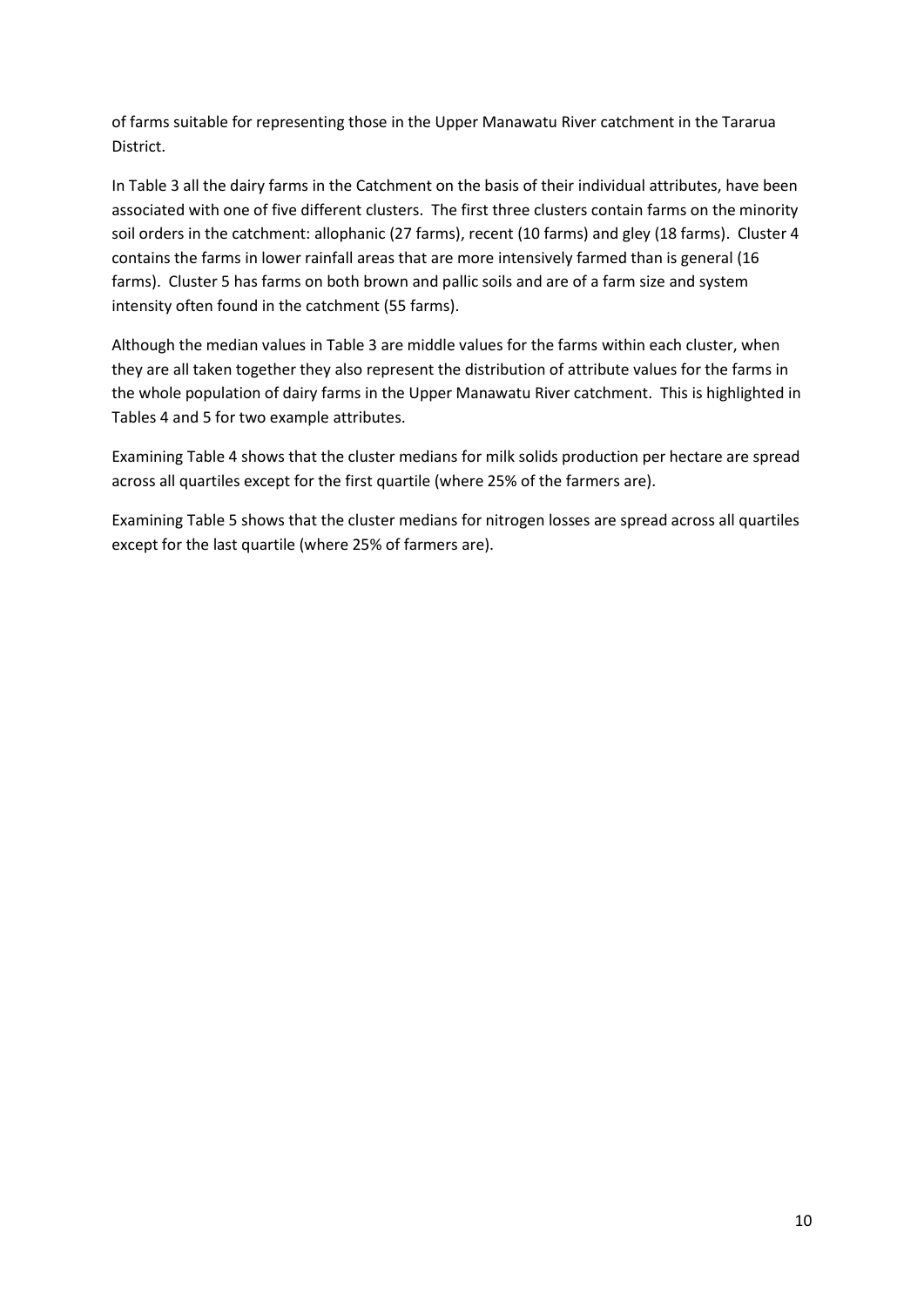| Cluster        | Soil Order | Rainfall | Milking         | Milking | Production per | Production per | Dairy    | Pasture      | Nitrogen Loss | Phosphorus    |
|----------------|------------|----------|-----------------|---------|----------------|----------------|----------|--------------|---------------|---------------|
|                |            | (mm)     | <b>Platform</b> | Cows    | cow            | hectare        | System   | Consumption  | to Water      | loss to water |
|                |            |          | Area (ha)       | (Peak)  | (kgMS/cow/yr)  | (kgMS/ha/yr)   | Type (I- | (kgDM/ha/yr) | (kgN/ha/yr)   | (kgP/ha/yr)   |
|                |            |          |                 |         |                |                | V)       |              |               |               |
|                | Allophanic | 1,376    | 116             | 370     | 327            | 896            | Ш        | 10,513       | 40            | 0.9           |
| $\overline{2}$ | Recent     | 1,211    | 112             | 336     | 369            | 968            | Ш        | 10,903       | 46            | 1.0           |
| 3              | Gley       | 1,241    | 99              | 256     | 340            | 917            | Ш.       | 10,843       | 26            | 1.3           |
| 4              | Brown      | 1,255    | 131             | 385     | 387            | 1,136          | IV       | 10,195       | 47            | 1.0           |
| 5.             | Brown &    | 1,354    | 108             | 270     | 336            | 830            | Ш.       | 9,520        | 39            | 0.9           |
|                | Pallic     |          |                 |         |                |                |          |              |               |               |
| Median of      | <b>NA</b>  | 1,190    | 95              | 220     | 305            | 829            | Ш        | 10,513       | 43            | 1.5           |
| cluster        |            |          |                 |         |                |                |          |              |               |               |
| medians        |            |          |                 |         |                |                |          |              |               |               |
| Medians of all | Brown      | 1,298    | 111             | 309     | 340            | 902            | Ш.       | 10,092       | 39            | 1.0           |
| farms in the   |            |          |                 |         |                |                |          |              |               |               |
| catchment      |            |          |                 |         |                |                |          |              |               |               |

**Table 3.** The five farming clusters and the attribute medians used to describe all the dairy farms in the Upper Manawatu Catchment

*Taken from page 26 of Parminter, March 2018*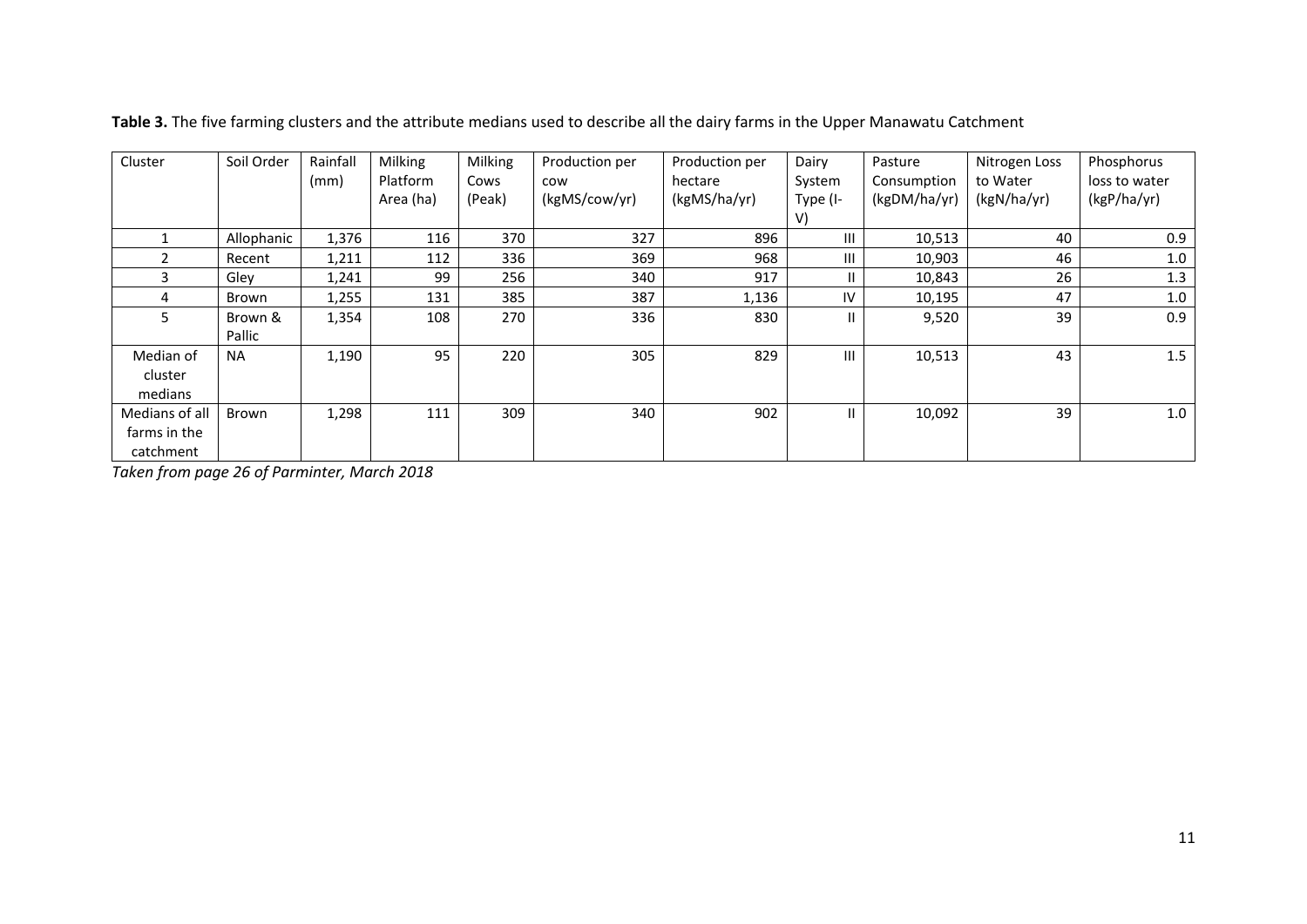**Table 4.** The percentage of farms from each cluster within each quartile for milk solids production per hectare. The coloured cells highlight the median results for each cluster.

|                |                       | Annual production of milk solids (kgMS/ha/yr) |                        |                         |           |  |  |  |
|----------------|-----------------------|-----------------------------------------------|------------------------|-------------------------|-----------|--|--|--|
| Clusters       | 459-761<br>kgMS/ha/yr | 761-902<br>kgMS/ha/yr                         | 902-1050<br>kgMS/ha/yr | 1050-1449<br>kgMS/ha/yr | Total (%) |  |  |  |
| 1              | 18                    | 33                                            | 19                     | 30                      | 100       |  |  |  |
| $\overline{2}$ |                       | 20                                            | 40                     | 40                      | 100       |  |  |  |
| 3              | 28                    | 17                                            | 33                     | 22                      | 100       |  |  |  |
| 4              | -                     | 13                                            | 6                      | 81                      | 100       |  |  |  |
| 5              | 39                    | 28                                            | 26                     | $\overline{7}$          | 100       |  |  |  |

**Table 5.** The percentage of farms within each cluster and their annual nitrogen losses (%). The coloured cells highlight the representative farm results.

|                | Annual Nitrogen Losses to Water (kgN/ha/yr) |                 |                 |                 |              |  |  |  |  |  |
|----------------|---------------------------------------------|-----------------|-----------------|-----------------|--------------|--|--|--|--|--|
| Clusters       | 15-29 kgN/ha/yr                             | 30-44 kgN/ha/yr | 45-59 kgN/ha/yr | 60-74 kgN/ha/yr | Total<br>(%) |  |  |  |  |  |
| $\mathbf{1}$   | 4                                           | 59              | 30              | 7               | 100          |  |  |  |  |  |
| 2              | 10                                          | 40              | 30              | 20              | 100          |  |  |  |  |  |
| 3              | 67                                          | 28              | 6               | $\mathbf{0}$    | 100          |  |  |  |  |  |
| $\overline{4}$ | 0                                           | 44              | 25              | 31              | 100          |  |  |  |  |  |
| 5              | 27                                          | 49              | 18              | 5               | 100          |  |  |  |  |  |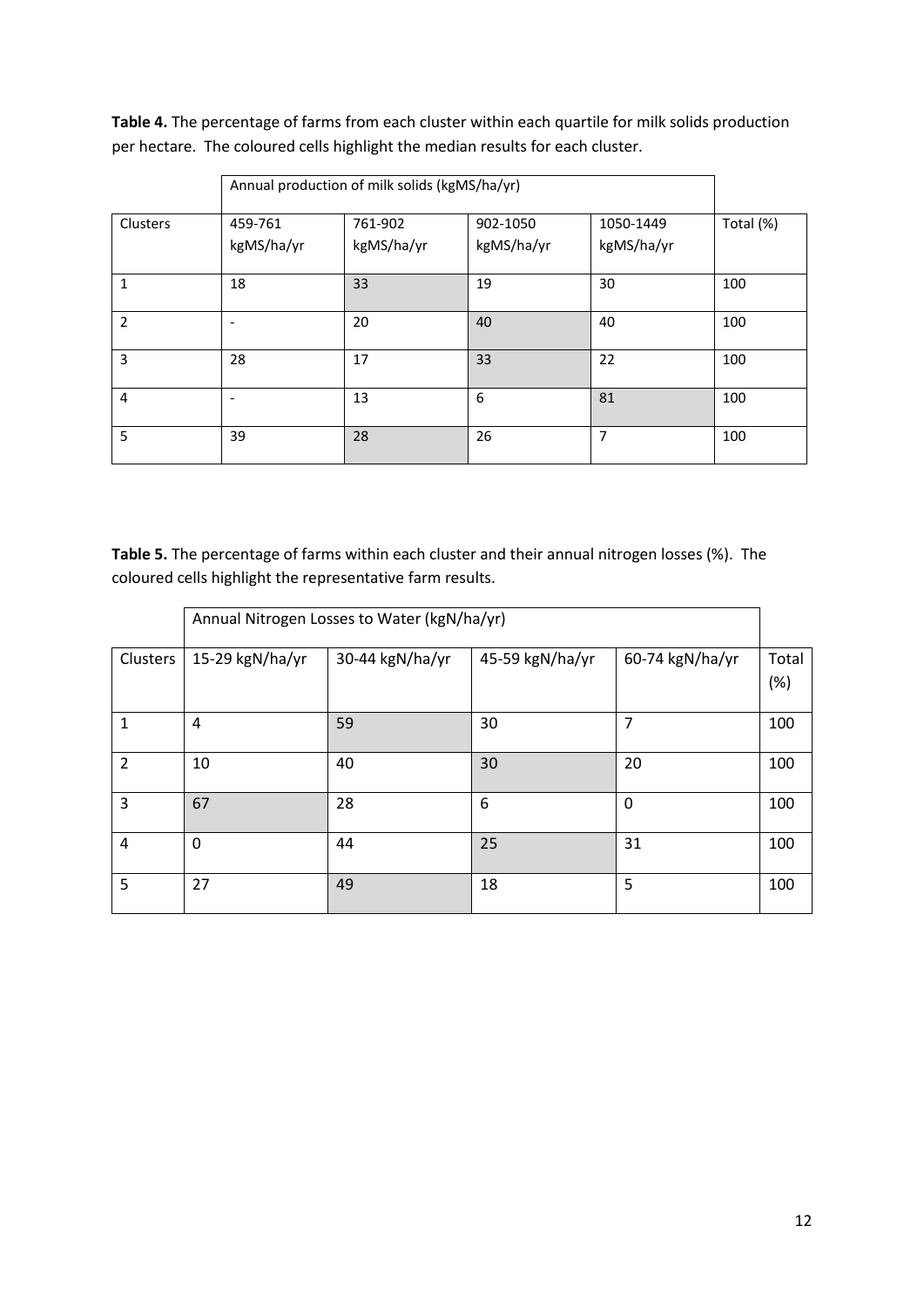#### **4. Approach**

<span id="page-12-0"></span>The median figures from the five clusters of farms in the Upper Manawatu River catchment (shown in Table 3) were used to establish five model farms in Overseer® 6.3.0. Using the information in Table 1 (this report) the models were then matched to the nitrogen loss trajectory that they would be required to meet in order for them to obtain a controlled consent according to the One Plan (2014). Following that and starting from the same initial farm setup the farms were again matched to a nitrogen loss trajectory, this time from Table 2 (this report). The results of the two differing trajectories have been summarised and compared.

Three farm consultants from three different consultancy companies worked collaboratively to bring together the information in this report. The decision protocols were initially established at a joint meeting. The analyses for the five farms were then carried out with each consultant working separately and independently. Then finally all the results from the analyses were brought together and calibrated.

## <span id="page-12-1"></span>**5. Initial Farm Results**

The initial farm attributes for each of the cluster farms is shown in Table 6 along with the medians that were used to create them. There were over twice as many inputs as are shown here. The medians did not come from one farm and the Cluster Farm results haven't always matched them A decision making protocol was used to ensure that coherent farming systems were developed for each of the cluster farms and entered into Overseer®. In consecutive order the steps were:

- Locate the farm according to median rainfall, soil types and topography (LUC).
- Match the area of the milking platform and the peak number of milking cows with the cluster medians. Use cow stocking rate median to adjust this up or down, always staying between the median and the average attribute results for the cluster.
- Match the production per cow, the imported supplements and the fodder crop yields to the median results. Adjust these up or down, always staying between the median and the average for the cluster.
- Add nitrogen fertiliser and calculate nitrogen loss to water. Adjust the farming system to match the nitrogen loss median.

After the initial farming systems had been established, a profit and loss account was drawn up for each farm (see Appendix A for an example). These were based on farm accounts for farms with these systems and known to each of the consultants doing the work. Each line item in each account was adjusted in a standard way for each farm based on their area, stocking rate, and milk production. Any changes introduced to each farm resulted in financial changes that followed a consistent protocol for all the farms.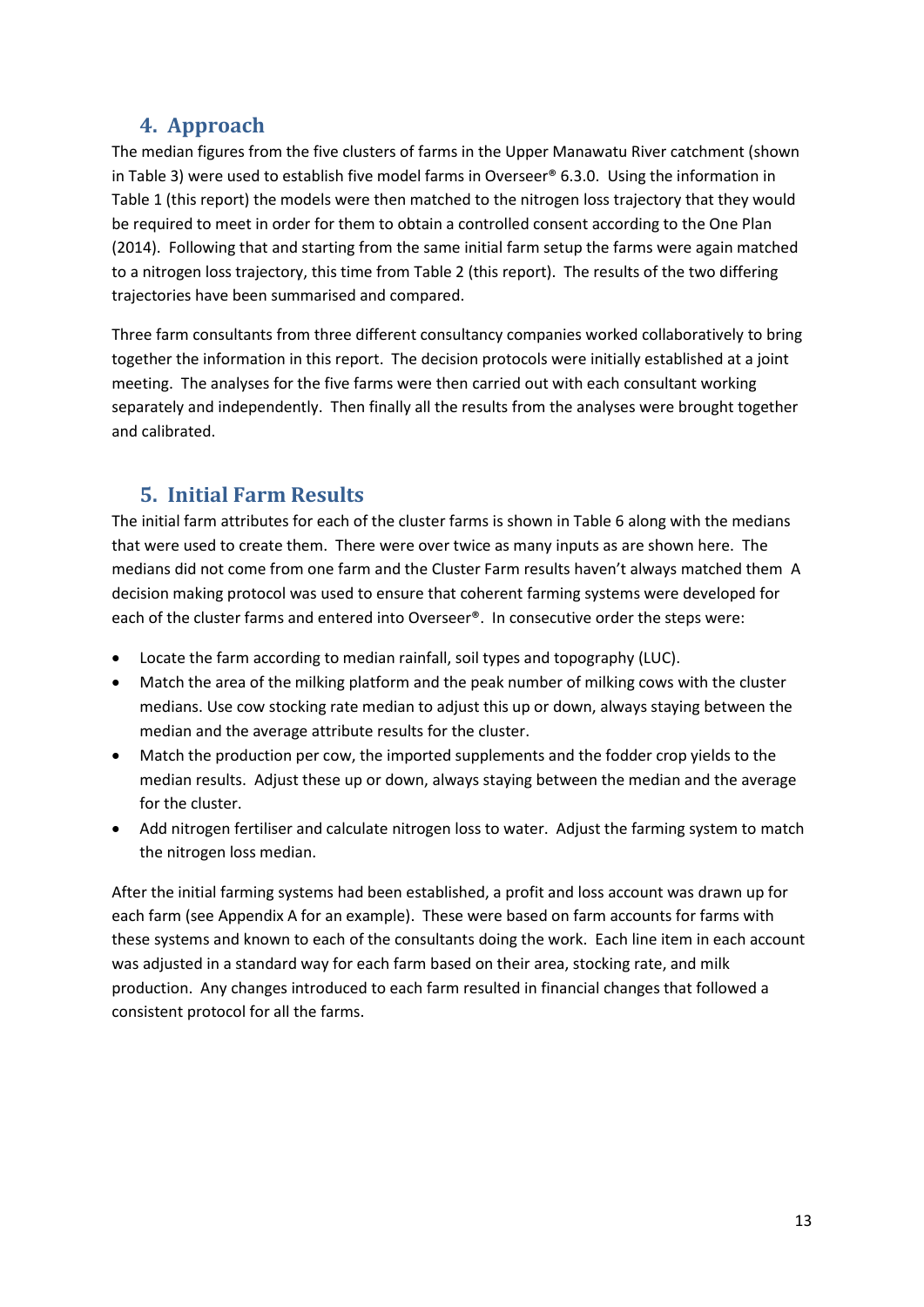| Cluster and<br>Farm<br>Number             | <b>Number</b><br>of farms | Effective<br>area of<br>milking<br>platform<br>(MP <sub>ha</sub> ) | Runoff area<br>(RO ha)   | Peak<br>number of<br>milking<br>cows | Milk<br>production<br>from MP<br>(kgMS/ha/yr) | Production<br>from cows<br>(kgMS/cow/yr) | Proportion<br>of imported<br>feed (%) | Nitrogen<br>fertiliser<br>(kgN/ha/yr) | Nitrogen<br>losses to<br>water<br>(kgN/ha/yr) |
|-------------------------------------------|---------------------------|--------------------------------------------------------------------|--------------------------|--------------------------------------|-----------------------------------------------|------------------------------------------|---------------------------------------|---------------------------------------|-----------------------------------------------|
| #1 medians                                | 27                        | 116                                                                | $\overline{\phantom{a}}$ | 370                                  | 896                                           | 327                                      | 0.12                                  | 70                                    | 40                                            |
| #1 farm                                   |                           | 116                                                                | 0                        | 340                                  | 942                                           | 321                                      | 0.15                                  | 69                                    | 40                                            |
| #2 medians                                | 10                        | 112                                                                | $\overline{\phantom{a}}$ | 336                                  | 968                                           | 369                                      | 0.22                                  | 64                                    | 46                                            |
| #2 farm                                   |                           | 112                                                                | 40                       | 336                                  | 1107                                          | 369                                      | 0.14                                  | 70                                    | 45                                            |
| #3 medians                                | 18                        | 99                                                                 | $\overline{\phantom{a}}$ | 256                                  | 917                                           | 340                                      | 0.13                                  | 66                                    | 26                                            |
| #3 farm                                   |                           | 99                                                                 | 40                       | 256                                  | 880                                           | 340                                      | 0.13                                  | 70                                    | 28                                            |
| #4 medians                                | 16                        | 131                                                                | $\blacksquare$           | 385                                  | 1136                                          | 387                                      | 0.28                                  | 99                                    | 47                                            |
| #4 farm                                   |                           | 131                                                                | 35                       | 385                                  | 1137                                          | 385                                      | 0.19                                  | 105                                   | 46                                            |
| #5 medians                                | 55                        | 108                                                                | $\blacksquare$           | 270                                  | 830                                           | 336                                      | 0.16                                  | 55                                    | 39                                            |
| #5 farm                                   |                           | 108                                                                | 0                        | 270                                  | 840                                           | 336                                      | 0.13                                  | 58                                    | 39                                            |
| All farms                                 | 126                       | 111                                                                | $\overline{\phantom{a}}$ | 309                                  | 902                                           | 340                                      | 0.16                                  | 62                                    | 39                                            |
| Cluster<br>farms'<br>weighted<br>averages |                           | 112                                                                | $\overline{\phantom{a}}$ | 303                                  | 926                                           | 342                                      | 0.14                                  | 69                                    | 39                                            |

**Table 6.** Cluster medians and farm results for selected attributes compared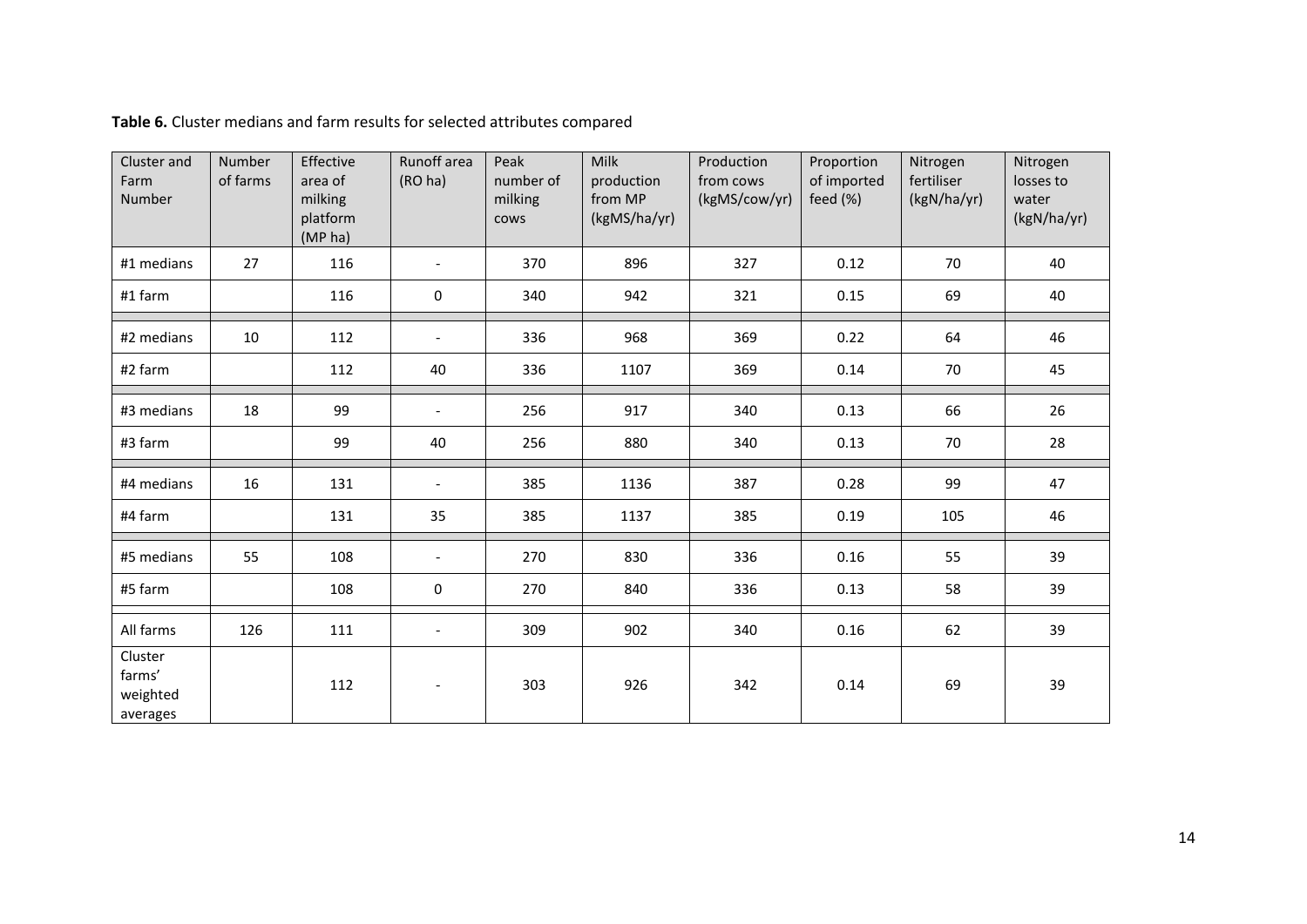## <span id="page-14-0"></span>**6. Mitigation Steps**

The mitigations introduced to each farm model followed those outlined in the early report (Parminter 2017). The operational changes were introduced first. These were changes in management that can be introduced within production seasons. All farms were required to make the following operational changes:

- Remove all nitrogen fertiliser applications from the effluent application area.
- Remove winter applications of nitrogen (April to July inclusive).
- Reduce annual nitrogen applications to 70kgN/ha per year or less. This was figure was set based on the population median shown in Table 6.
- Aggressively cull non-pregnant and poor performing cows by moving their cull-date one month earlier from April into March (17% of herd).
- Replace high-protein imported feeds with low-protein. In particular replacing grass supplements with maize silage.
- Remove all nitrogen applications except for one application in Spring, if required. Reduce herd numbers to balance.

After that system changes were introduced. The scale of these changes varied with each farm and version of Table 14.2.

- The effluent treatment field was increased to reduce effluent applications to the equivalent of 100 kgN/ha/yr. This required a capital investment.
- Irrigation applications (on Cluster Farm #4) were optimised to reduce drainage.
- Graze off-farm (and out of catchment) rising 2yr heifers and weaned calves. Graze off-farm dry cows although if it was possible, retain at least 0.5 cows/ha for winter grazing on the milking platform. Increase pasture conserved to maintain pasture production and reduce imported feed.
- Shorten lactation length first to 10<sup>th</sup> May and reduce herd numbers. Increase pasture conserved to maintain pasture production and reduce imported feed.
- Shorten lactation length to 30<sup>th</sup> April and reduce herd numbers. Increase pasture conserved to maintain pasture production and reduce imported feed.

As milking cow numbers were reduced whilst feed supply was maintained it was expected that milk production per cow would increase. The detail on those calculations is shown in Appendix B.

There was no investment made into feed-off pads and cow housing. It was assumed that Cluster Farm #2 and Cluster Farm #4 with Type IV systems would have had facilities to provide these however that was not included in the Overseer analyses. For more information about the effects of Type IV systems refer to the earlier report (Parminter 2017).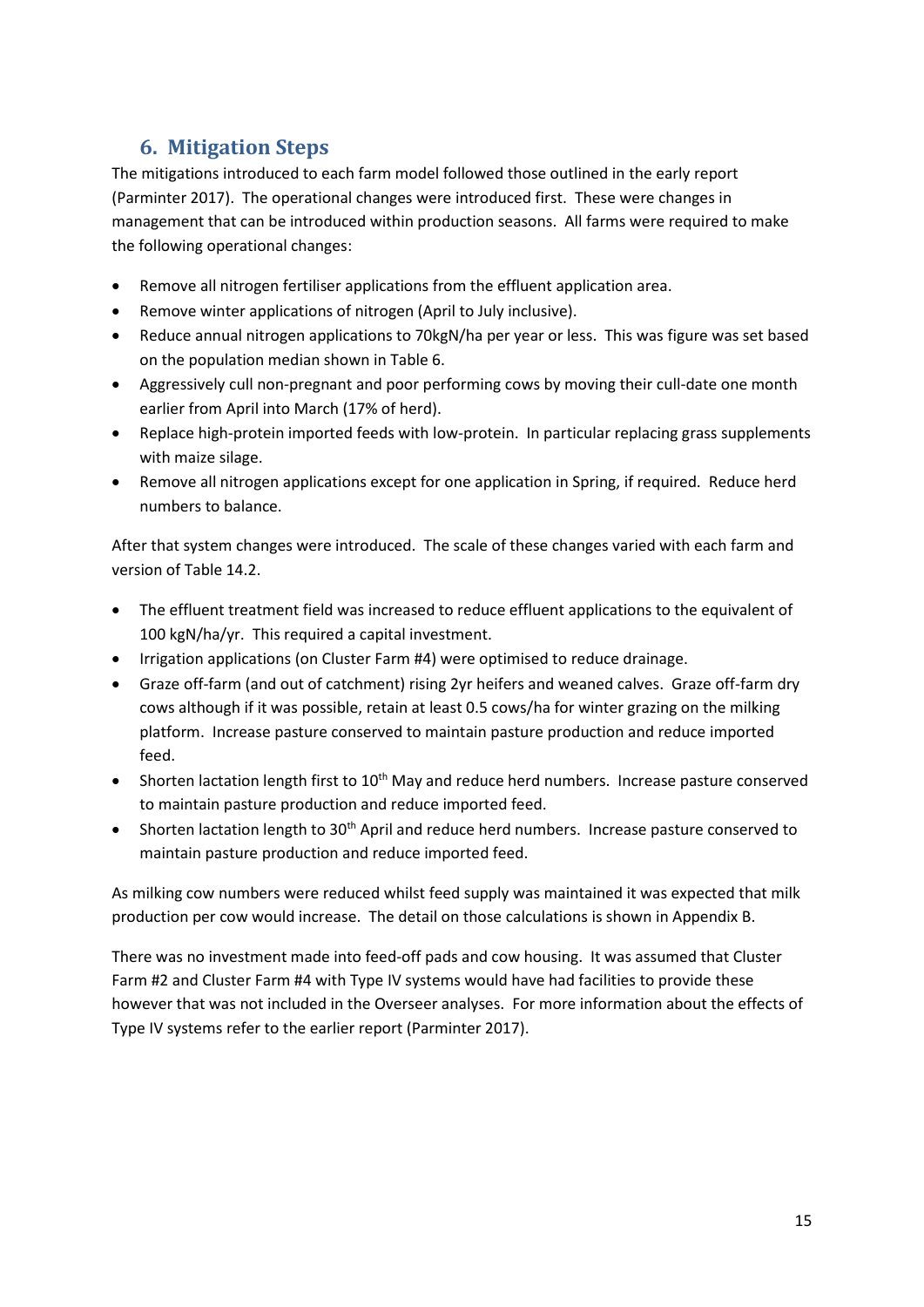## **7. Results for Cluster Farm #1**

<span id="page-15-0"></span>The assumptions made to establish Cluster Farm #1 are shown in Table 7. All the results shown in the Table were drawn from the specific Overseer file before any potential changes had been made. The Table describes the structure of the farm, the parameters of the dairy herd, and how the dairy herd was being fed. On the basis of these inputs the next parts of Table 7 describe the nutrient losses to the environment and the financial results for a farm owner.

The next tables in this report describe the results for Farm #1 of making management changes to meet the nitrogen caps in Table 14.2 of the One Plan (2014) and in the revised Table 14.2(R). To meet both tables, cow numbers were reduced and to achieve the original table the lactation length was shortened by 10 days. The original table of nitrogen losses required removing the forage crop over summer and there was a small increase in the amount of imported feed required. The original table required that all the non-lactating cows were grazed off-farm (and out of the catchment) over winter.

Table 8 and Table 9 are summaries of the farming system results. The changes in these Tables are sufficient for the farmers involved to apply to Horizons Regional Council for a controlled consent (as long as they were also meeting all the other requirements in the One Plan (2014)).

Table 10 and Table 11 are the farming system results projected for year 20 applying the One Plan (2014) Table 14.2 and Table 14.2(R) respectively.

For Farm #1 complying with the original Table 14.2 in the One Plan (2014) would result in:

- The farm continuing to make operational profits of \$1,000/ha or more
- At typical debt levels in the industry this farm would have to make greater than \$1,300/ha and so it could not meet the table and remain financially viable (see Parminter 2017 for more on industry debt levels)
- Whilst the calculations in Overseer® indicate that this farm system could be modified to operate within the nitrogen loss required in the table, Overseer calculations also indicate that it can only do so by operating in a nitrogen deficit, and this would not be sustainable beyond the short term<sup>3</sup>

For Farm #1 to comply with the proposed Table 14.2(R) the results are expected to be:

• The farm making an operational profit of over \$1,500/ha or more

 $\overline{\phantom{a}}$ 

- The farm has sufficient operational income to cover typical debt levels and remain financially viable
- The farm being able to sustainably achieve the nitrogen reductions required to operate with in its nitrogen cap

<sup>&</sup>lt;sup>3</sup> This is considered likely to be the situation when over one third of the pasture produced is being harvested and removed from the farm.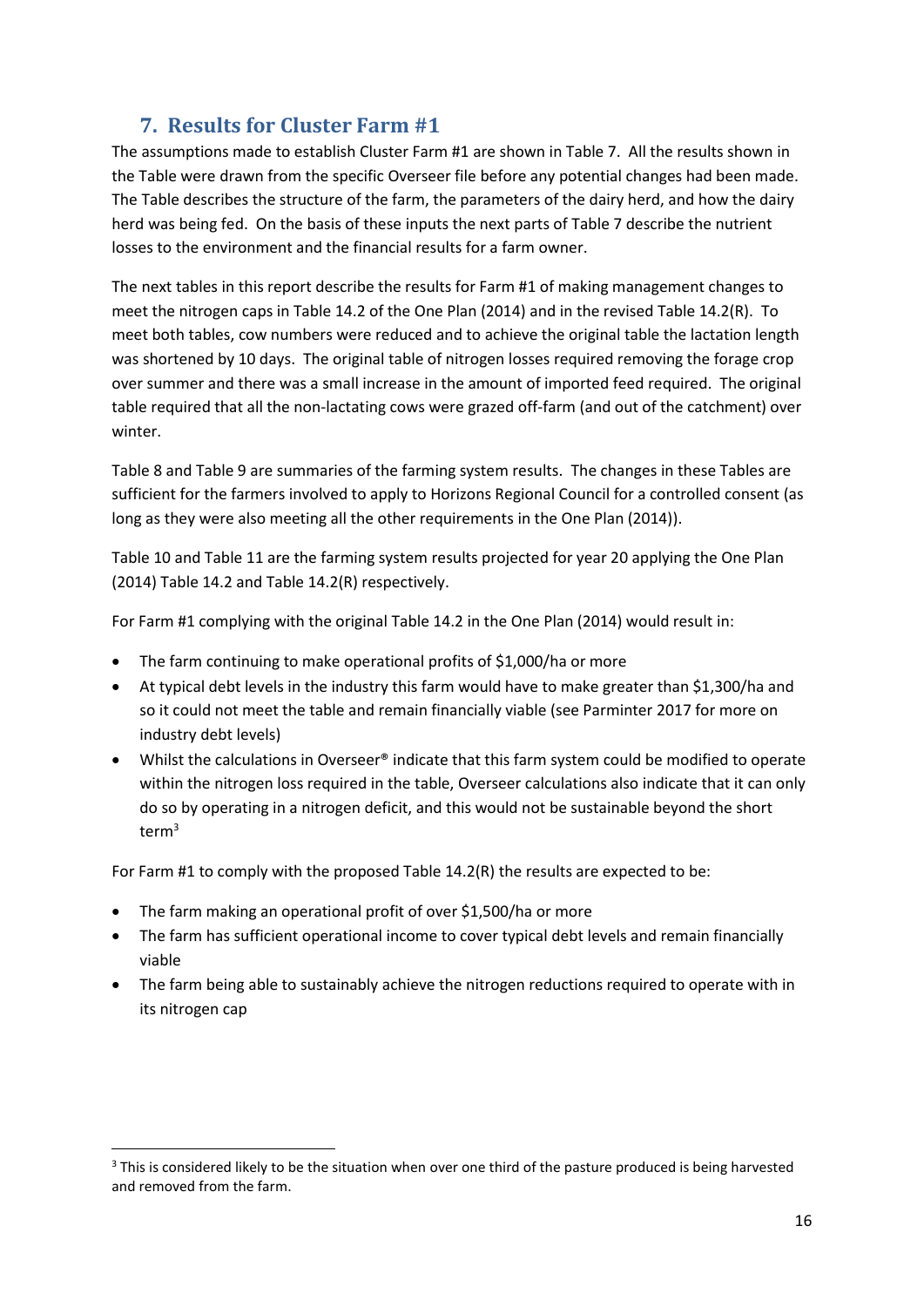| Table 7. Farm #1 initial year farming system results |
|------------------------------------------------------|
|------------------------------------------------------|

| <b>INFRASTRUCTURE</b>                      |                         |                                                                    |                                           |  |                    |                      |                           |  |
|--------------------------------------------|-------------------------|--------------------------------------------------------------------|-------------------------------------------|--|--------------------|----------------------|---------------------------|--|
| <b>Farm Area</b>                           | 122 ha                  | <b>Milking platform</b>                                            | 116 ha                                    |  | <b>Runoff</b> area |                      | 0 <sub>ha</sub>           |  |
| Feedpad                                    | N/A                     | <b>Effluent system</b><br>and area                                 | Sump, to pond and travelling<br>irrigator |  |                    |                      | 18 <sub>ha</sub>          |  |
| Rainfall                                   | 1351mm/yr               | <b>Irrigation system</b>                                           | N/A                                       |  |                    |                      |                           |  |
| <b>Soils</b>                               | 70 <sub>ha</sub>        | Dannevirke s.l.                                                    | Capital fert 31-51-09                     |  |                    |                      |                           |  |
|                                            | 46ha                    | Matamau s.l.                                                       | 28-46-19                                  |  |                    |                      |                           |  |
| <b>HERD</b>                                |                         |                                                                    |                                           |  |                    |                      |                           |  |
| 340 cows                                   |                         | 68 replacements (grazed off for 18<br>months from 3 months of age) | <b>Cow wintering</b>                      |  |                    | farm for 3 months    | Half the herd grazed off- |  |
| <b>Calving date</b>                        | 16 <sup>th</sup> August |                                                                    | Drying off date                           |  |                    | 10 <sup>th</sup> May |                           |  |
| 109,269 kgMS<br>942 kgMS/ha MP             |                         |                                                                    | 321 kg MS/cow                             |  |                    |                      |                           |  |
| <b>PASTURE AND FEED</b>                    |                         |                                                                    |                                           |  |                    |                      |                           |  |
| Pasture consumed by cows                   | 12,540 kgDM/ha/yr       |                                                                    |                                           |  |                    |                      |                           |  |
| <b>Imported feed</b>                       |                         |                                                                    | 104 T DM - 50:50 PKE<br>12%<br>and silage |  |                    |                      |                           |  |
| Winter forage crop                         |                         |                                                                    | N/A                                       |  |                    |                      |                           |  |
| <b>Summer forage crop</b>                  |                         |                                                                    | 6 ha<br>Turnips<br>9 T/ha yield           |  |                    |                      |                           |  |
| <b>NUTRIENTS</b>                           |                         |                                                                    |                                           |  |                    |                      |                           |  |
| Clover nitrogen                            |                         | 148 kg/ha                                                          | Fertiliser nitrogen - Aug, Nov,<br>Apr.   |  |                    |                      | 68 kg/ha                  |  |
| Other nitrogen                             |                         | 21 kg/ha                                                           | Available nitrogen                        |  |                    |                      | 237 kg/ha                 |  |
| Surplus nitrogen                           |                         | 177 kg/ha                                                          | Nitrogen conversion efficiency            |  |                    |                      | 26 %                      |  |
| Lost nitrogen to water                     |                         | 41 kg/ha                                                           | <b>Phosphorus losses</b>                  |  |                    |                      | $0.7$ kg/ha               |  |
| <b>OPERATIONAL PROFIT</b>                  |                         |                                                                    |                                           |  |                    |                      |                           |  |
| <b>Milk income (includes</b><br>dividends) |                         | \$710,249                                                          | <b>Gross Farm Income</b>                  |  |                    |                      | \$758,229                 |  |
| <b>Farm working expenses</b>               |                         | \$522,321                                                          | <b>Operational profit</b>                 |  |                    |                      | \$235,908                 |  |
| <b>Farm working expenses</b>               |                         | \$4.78/kgMS                                                        | Profit per eff. hectare                   |  |                    |                      | \$1,934                   |  |
| Capital adjustment                         |                         | 0                                                                  | Capital adjusted profit                   |  |                    | \$235,908            |                           |  |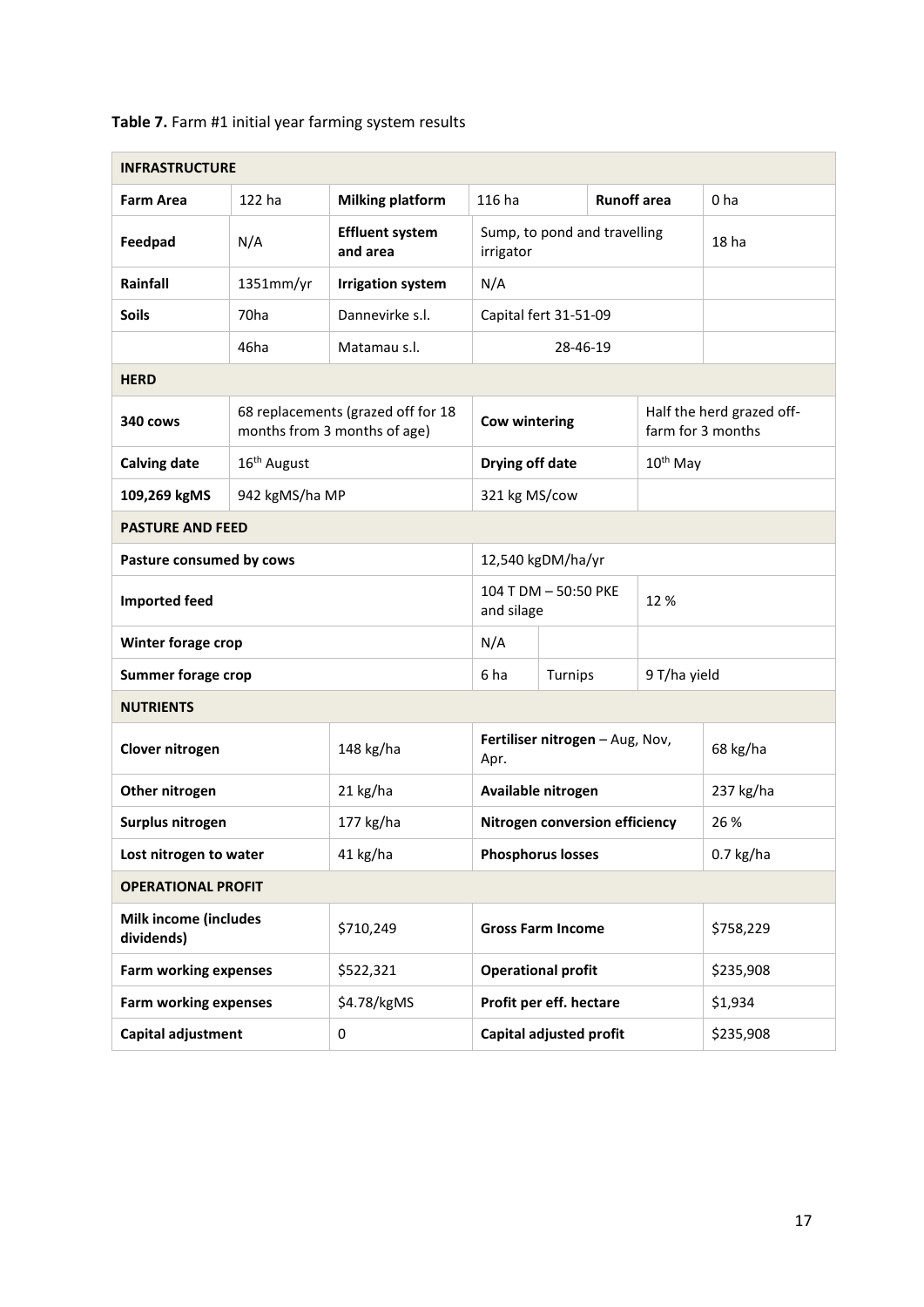|                                            | <b>Initial Farm</b>      | Year 1    | Year 5    | Year 10   | Year 20   |
|--------------------------------------------|--------------------------|-----------|-----------|-----------|-----------|
| Area of Milking Platform<br>(ha)           | 116                      |           |           |           |           |
| <b>Total Cows</b>                          | 340                      | 230       | 180       | 150       | 150       |
| Stocking Rate (cows/ha)                    | 2.9                      | 2.0       | 1.6       | 1.3       | 1.3       |
| Stocking Rate (SU/ha)                      | 24.3                     | 14.6      | 14.4      | 12.7      | 12.0      |
| Farm Labour (FTE)                          | 2.5                      | 2.0       | 1.5       | 1.5       | 1.5       |
| Nitrogen Leaching                          | 41                       | 22        | 19        | 17        | 16        |
| <b>Pasture Consumption</b>                 | 12540                    | 8056      | 6386      | 5417      | 5313      |
| Production (kgMS/cow)                      | 321                      | 316       | 329       | 349       | 370       |
| Production (kgMS/ha)                       | 942                      | 626       | 511       | 451       | 478       |
| <b>Total Milksolids</b><br>(kgMS/yr)       | 109,269                  | 72,616    | 59,220    | 52,350    | 55,500    |
| Milk as a proportion of<br>farm income (%) | 94                       | 87        | 81        | 79        | 79        |
| Gross Farm Income                          | \$758,229                | \$541,804 | \$474,070 | \$431,395 | \$459,220 |
| <b>Farm Working Expenses</b>               | \$523,876                | \$431,746 | \$376,351 | \$342,975 | \$353,342 |
| Operational profit                         | \$234,352                | \$110,058 | \$97,719  | \$88,420  | \$105,878 |
| <b>Capital Adjustments</b>                 | $\overline{\phantom{0}}$ | \$20,676  | \$29,095  | \$33,796  | \$31,971  |
| *Surplus / Deficit                         | \$234,352                | \$130,734 | \$126,814 | \$122,216 | \$137,848 |
| Profit per unit area<br>(5/ha)             | \$1,934                  | \$902     | \$765     | \$724     | \$868     |

**Table 8.** Summary for Farm #1 of changes between years in One Plan Table 14.5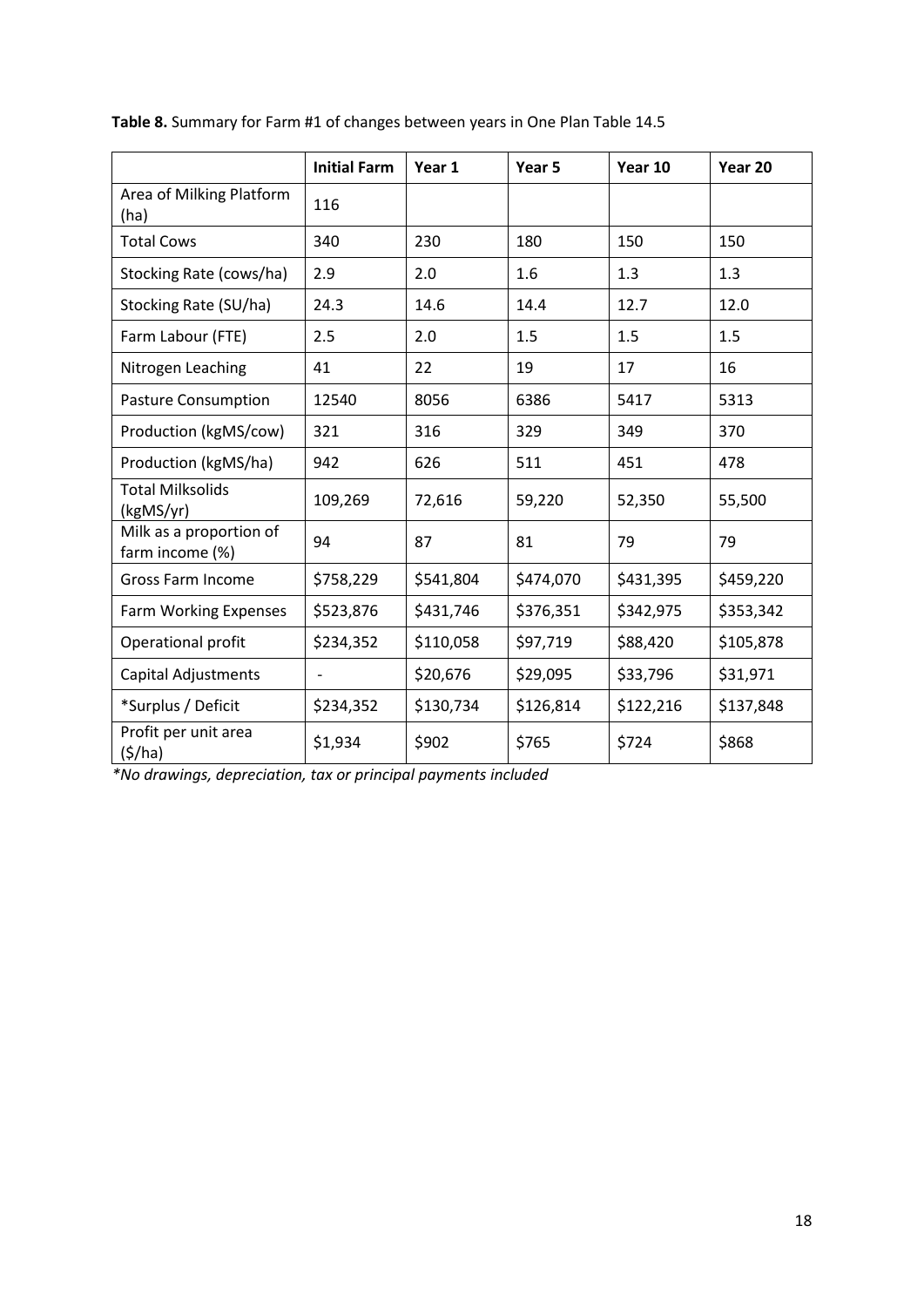|                                            | <b>Initial Farm</b> | Year 1    | Year 5    | Year 10   | Year 20   |
|--------------------------------------------|---------------------|-----------|-----------|-----------|-----------|
| Area of Milking Platform<br>(ha)           | 116                 |           |           |           |           |
| <b>Total Cows</b>                          | 340                 | 325       | 270       | 250       | 235       |
| Stocking Rate (cows/ha)                    | 2.9                 | 2.8       | 2.3       | 2.2       | 2.0       |
| Stocking Rate (SU/ha)                      | 24.3                | 22.7      | 19.7      | 18.3      | 18.1      |
| Farm Labour (FTE)                          | 2.5                 | 2.5       | 2.0       | 2.0       | 2.0       |
| Nitrogen Leaching                          | 41                  | 32        | 28        | 25        | 24        |
| <b>Pasture Consumption</b>                 | 12540               | 11926     | 10392     | 9605      | 9488      |
| Production (kgMS/cow)                      | 321                 | 325       | 340       | 360       | 400       |
| Production (kgMS/ha)                       | 942                 | 911       | 791       | 776       | 810       |
| <b>Total Milksolids</b><br>(kgMS/yr)       | 109,269             | 105,625   | 91,800    | 90,000    | 94,000    |
| Milk as a proportion of<br>farm income (%) | 94                  | 94        | 92        | 90        | 91        |
| <b>Gross Farm Income</b>                   | \$758,229           | \$732,863 | \$650,010 | \$648,220 | \$671,920 |
| <b>Farm Working Expenses</b>               | \$523,876           | \$500,325 | \$454,341 | \$455,754 | \$447,684 |
| Operational profit                         | \$234,352           | \$232,537 | \$195,669 | \$192,466 | \$224,236 |
| <b>Capital Adjustments</b>                 | $\overline{a}$      | \$2,413   | \$11,401  | \$13,701  | \$13,821  |
| *Surplus / Deficit                         | \$234,352           | \$234,950 | \$206,167 | \$206,167 | \$238,057 |
| Profit per unit area<br>(5/ha)             | \$1,921             | \$1,906   | \$1,604   | \$1,578   | \$1,838   |

**Table 9.** Summary for Farm #1 of changes between years in Table 14.5(R)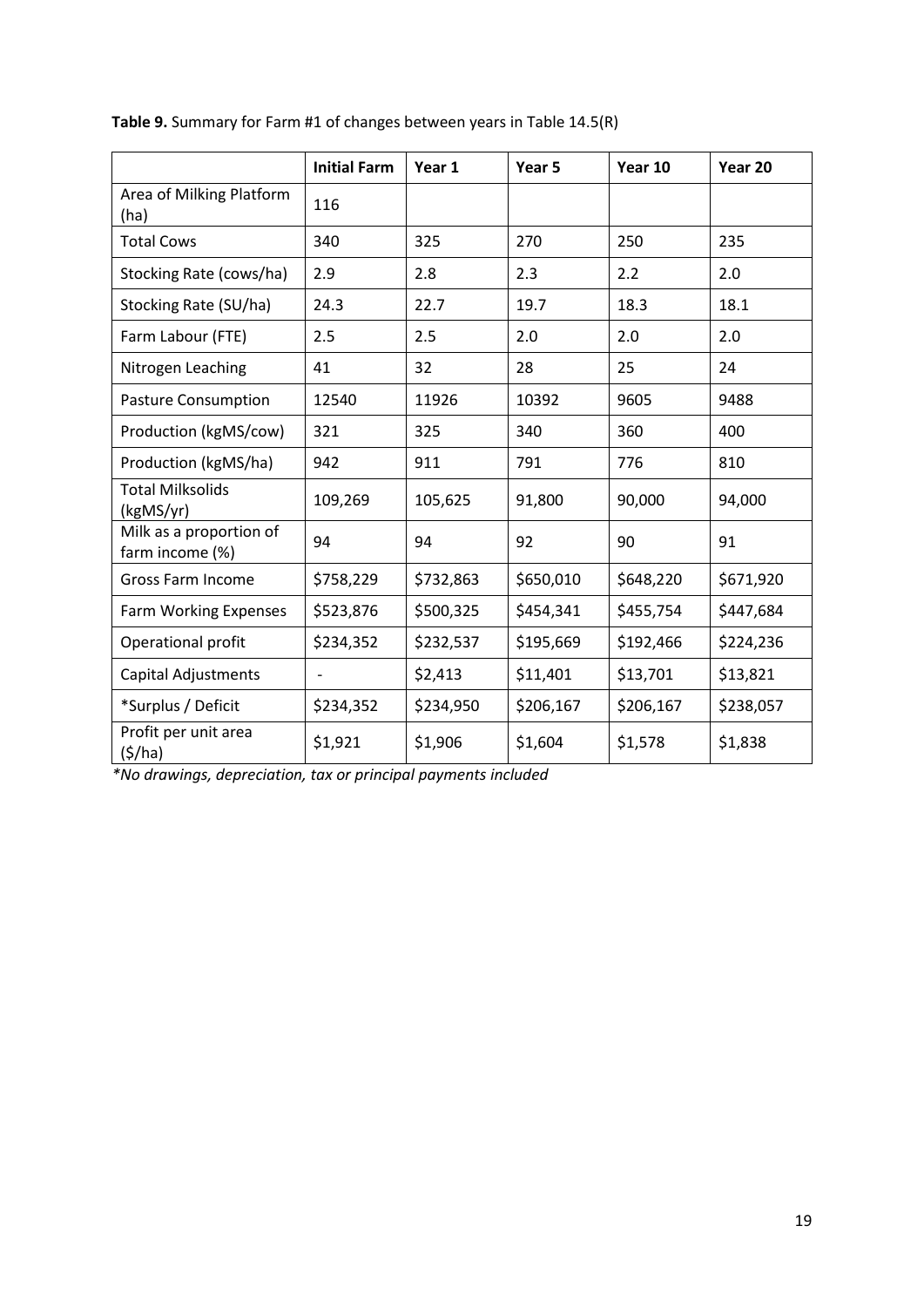| <b>INFRASTRUCTURE</b>                      |                                       |                                                                    |                                           |                      |                    |                        |                              |  |
|--------------------------------------------|---------------------------------------|--------------------------------------------------------------------|-------------------------------------------|----------------------|--------------------|------------------------|------------------------------|--|
| <b>Farm Area</b>                           | 122 ha                                | <b>Milking platform</b>                                            | 116 ha                                    |                      | <b>Runoff</b> area |                        | 0 <sub>ha</sub>              |  |
| Feedpad                                    | N/A                                   | <b>Effluent system</b><br>and area                                 | Sump, to pond and travelling<br>irrigator |                      |                    |                        | 27 <sub>ha</sub>             |  |
| Rainfall                                   | 1351mm/yr<br><b>Irrigation system</b> |                                                                    |                                           |                      |                    |                        |                              |  |
| <b>Soils</b>                               | 70 <sub>ha</sub>                      | Dannevirke s.l.                                                    |                                           | Capital fert 31.51.9 |                    |                        |                              |  |
|                                            | 46ha                                  | Matamau s.l.                                                       | 28.46.19                                  |                      |                    |                        |                              |  |
| <b>HERD</b>                                |                                       |                                                                    |                                           |                      |                    |                        |                              |  |
| 160 cows                                   |                                       | 30 replacements (grazed off for 18<br>months from 3 months of age) | <b>Cow wintering</b>                      |                      |                    | for 3 months           | All the herd grazed off-farm |  |
| <b>Calving date</b>                        | 16 <sup>th</sup> August               |                                                                    |                                           | Drying off date      |                    | 30 <sup>th</sup> April |                              |  |
| 64,000 kgMS                                | 478 kgMS/ha MP                        |                                                                    | 370 kg MS/cow                             |                      |                    |                        |                              |  |
| <b>PASTURE AND FEED</b>                    |                                       |                                                                    |                                           |                      |                    |                        |                              |  |
| Pasture consumed by cows                   | 6,128 kgDM/ha/yr                      |                                                                    |                                           |                      |                    |                        |                              |  |
| <b>Imported feed</b>                       |                                       |                                                                    | N/A<br>11%                                |                      |                    |                        |                              |  |
| Winter forage crop                         |                                       |                                                                    | N/A                                       |                      |                    |                        |                              |  |
| <b>Summer forage crop</b>                  |                                       |                                                                    | N/A                                       |                      |                    |                        |                              |  |
| <b>NUTRIENTS</b>                           |                                       |                                                                    |                                           |                      |                    |                        |                              |  |
| Clover nitrogen                            |                                       | 152 kg/ha                                                          | Fertiliser nitrogen - Nov                 |                      |                    |                        | 18 kg/ha                     |  |
| Other nitrogen                             |                                       | 2 kg/ha                                                            | Available nitrogen                        |                      |                    |                        | 172 kg/ha                    |  |
| Surplus nitrogen                           |                                       | 44 kg/ha                                                           | Nitrogen conversion efficiency            |                      |                    |                        | 74 %                         |  |
| Lost nitrogen to water                     |                                       | 16 kg/ha                                                           | <b>Phosphorus losses</b>                  |                      |                    |                        | $0.5$ kg/ha                  |  |
| <b>OPERATIONAL PROFIT</b>                  |                                       |                                                                    |                                           |                      |                    |                        |                              |  |
| <b>Milk income (includes</b><br>dividends) |                                       | \$360,750                                                          | <b>Gross Farm Income</b>                  |                      |                    |                        | \$459,220                    |  |
| <b>Farm working expenses</b><br>\$353,342  |                                       |                                                                    | <b>Operational profit</b>                 |                      |                    |                        | \$105,878                    |  |
| <b>Farm working expenses</b>               |                                       | \$5.52/kgMS                                                        | Profit per total hectare                  |                      |                    |                        | \$868/ha                     |  |
| <b>Capital adjustment</b>                  |                                       | \$31,971                                                           | Capital adjusted profit                   |                      |                    |                        | \$137,848                    |  |

**Table 10.** Farm #1 year 20 farming system results for One Plan table 14.2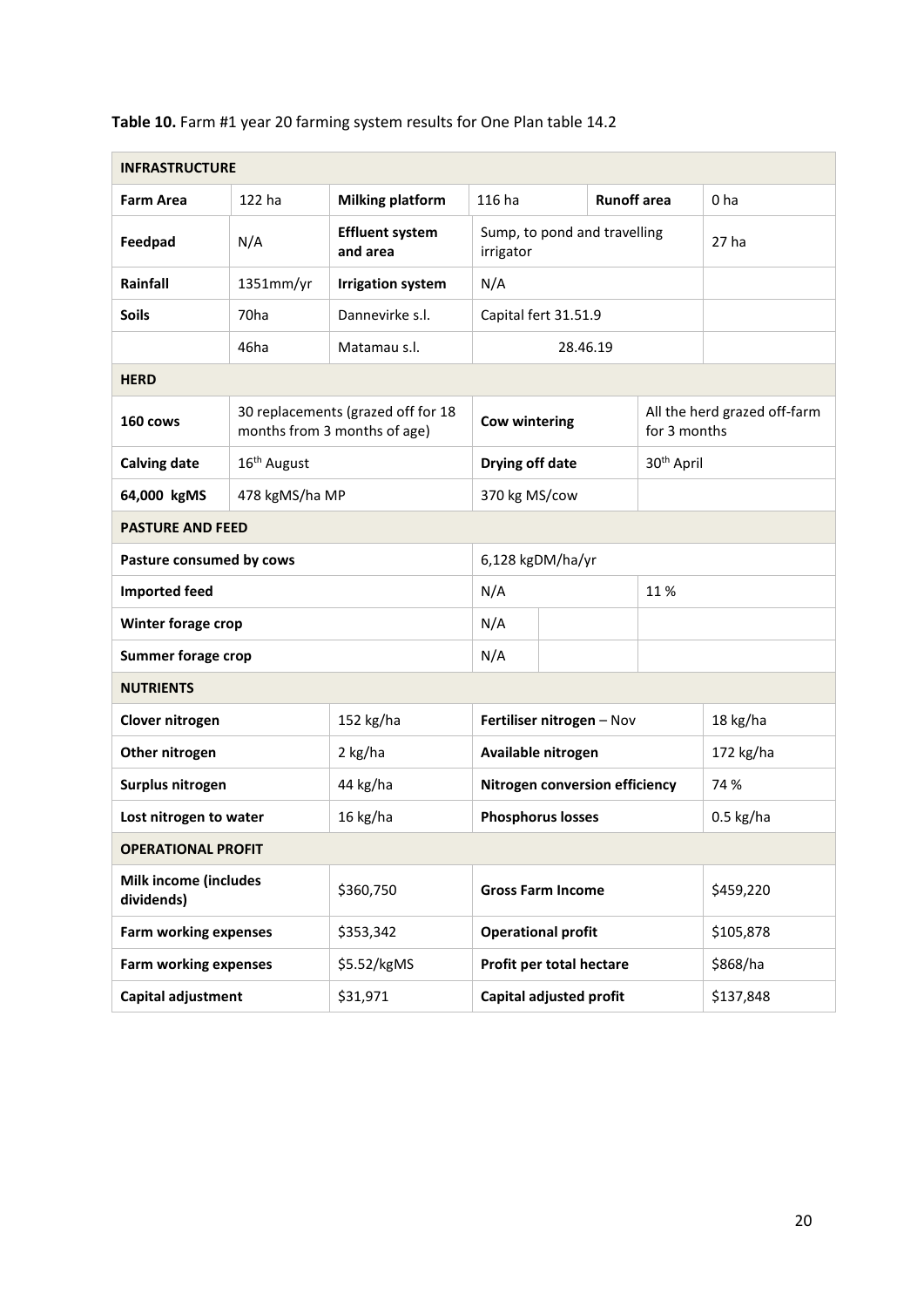|                                            | <b>INFRASTRUCTURE</b> |                                                                    |                                           |          |                    |               |                                                |  |
|--------------------------------------------|-----------------------|--------------------------------------------------------------------|-------------------------------------------|----------|--------------------|---------------|------------------------------------------------|--|
| <b>Farm Area</b>                           | 122 ha                | <b>Milking platform</b>                                            | 116 ha                                    |          | <b>Runoff</b> area |               | 0 <sub>ha</sub>                                |  |
| Feedpad                                    | N/A                   | <b>Effluent system</b><br>and area                                 | Sump, to pond and travelling<br>irrigator |          |                    |               | 18 <sub>ha</sub>                               |  |
| Rainfall                                   | 1351mm/yr             | <b>Irrigation system</b>                                           | N/A                                       |          |                    |               |                                                |  |
| <b>Soils</b>                               | 70 <sub>ha</sub>      | Dannevirke s.l.                                                    | Capital fert 31-51-09                     |          |                    |               |                                                |  |
|                                            | 46ha                  | Matamau s.l.                                                       |                                           | 28-46-19 |                    |               |                                                |  |
| <b>HERD</b>                                |                       |                                                                    |                                           |          |                    |               |                                                |  |
| 340 cows                                   |                       | 68 replacements (grazed off for 17<br>months from 3 months of age) | <b>Cow wintering</b>                      |          |                    |               | Half the herd grazed off-<br>farm for 3 months |  |
| <b>Calving date</b>                        | $1st$ August          |                                                                    | Drying off date                           |          |                    | $10^{th}$ May |                                                |  |
| 109,269 kgMS                               | 718 kgMS/ha MP        |                                                                    | 319 kg MS/cow                             |          |                    |               |                                                |  |
| <b>PASTURE AND FEED</b>                    |                       |                                                                    |                                           |          |                    |               |                                                |  |
| Pasture consumed by cows                   |                       |                                                                    | 7,710 kgDM/ha/yr                          |          |                    |               |                                                |  |
| <b>Imported feed</b>                       |                       |                                                                    | 104 T DM - 50:50 PKE<br>and silage        |          | 15 %               |               |                                                |  |
| Winter forage crop                         |                       |                                                                    | N/A                                       |          |                    |               |                                                |  |
| <b>Summer forage crop</b>                  |                       |                                                                    | 6 ha<br>Turnips                           |          | 9 T/ha yield       |               |                                                |  |
| <b>NUTRIENTS</b>                           |                       |                                                                    |                                           |          |                    |               |                                                |  |
| Clover nitrogen                            |                       | 148 kg/ha                                                          | Fertiliser nitrogen - Aug, Nov,<br>Apr.   |          |                    |               | 68 kg/ha                                       |  |
| Other nitrogen                             |                       | 21 kg/ha                                                           | Available nitrogen                        |          |                    |               | 237 kg/ha                                      |  |
| Surplus nitrogen                           |                       | 177 kg/ha                                                          | Nitrogen conversion efficiency            |          |                    |               | 26 %                                           |  |
| Lost nitrogen to water                     |                       | 41 kg/ha                                                           | <b>Phosphorus losses</b>                  |          |                    |               | $0.7$ kg/ha                                    |  |
| <b>OPERATIONAL PROFIT</b>                  |                       |                                                                    |                                           |          |                    |               |                                                |  |
| <b>Milk income (includes</b><br>dividends) |                       | \$611,000                                                          | <b>Gross Farm Income</b>                  |          |                    | \$671,920     |                                                |  |
| <b>Farm working expenses</b>               |                       | \$447,684                                                          | <b>Operational profit</b>                 |          |                    |               | \$224,236                                      |  |
| <b>Farm working expenses</b>               |                       | \$4.10/kgMS                                                        | Profit per total hectare                  |          |                    |               | \$1,838                                        |  |
| Capital adjustment                         |                       | \$13,821                                                           | Capital adjusted profit                   |          |                    | \$238,057     |                                                |  |

## **Figure 11.** Farm #1 year 20 farming system results for table 14.2(R)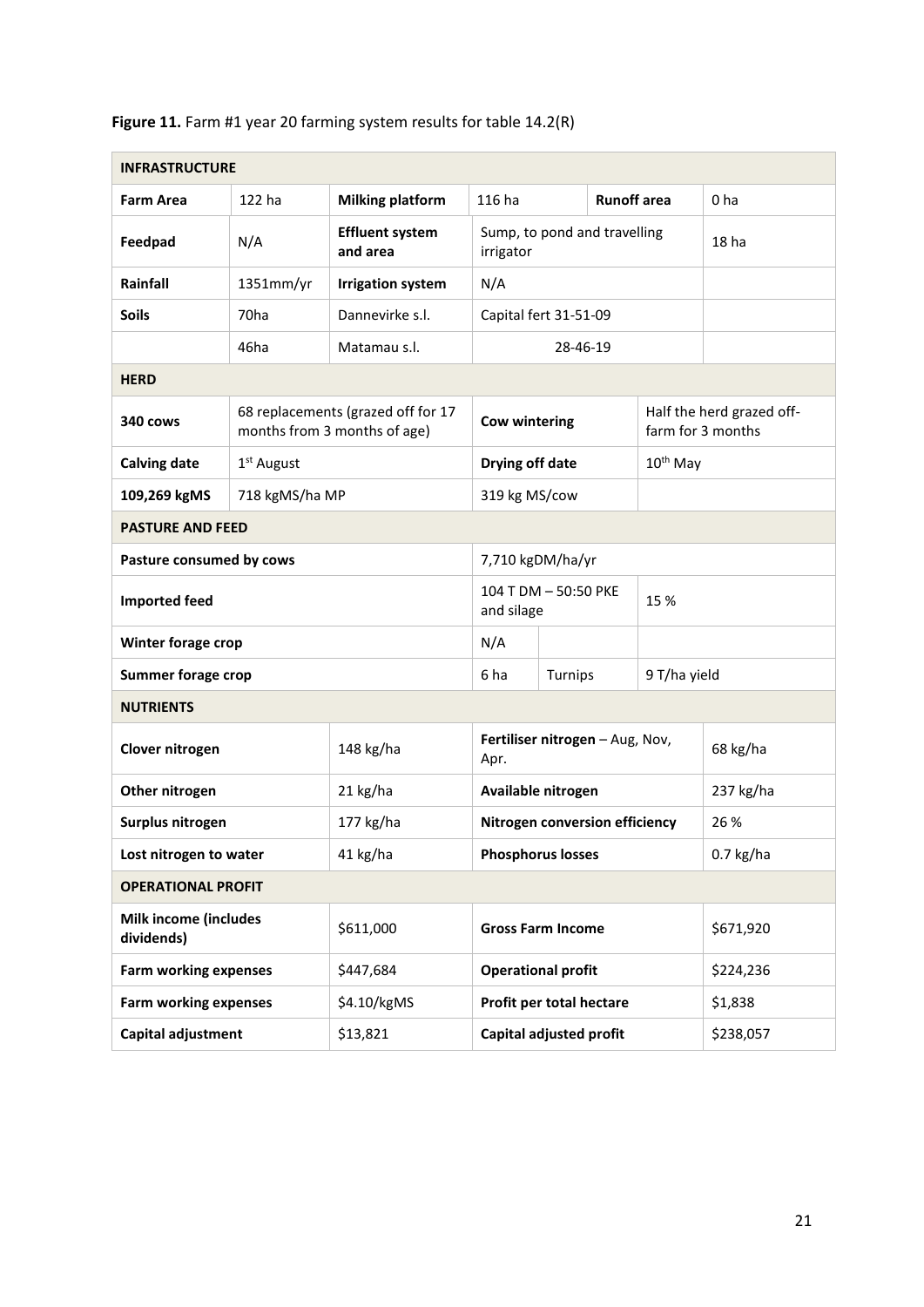## **8. Results for Cluster Farm #2**

<span id="page-21-0"></span>The assumptions made to establish Cluster Farm #2 are shown in Table 12. All the results shown in the Table were drawn from the specific Overseer file before any potential changes had been made. The Table describes the structure of the farm, the parameters of the dairy herd, and how the dairy herd was being fed. On the basis of these inputs the next parts of Table 12 describe the nutrient losses to the environment and the financial results for a farm owner.

The next tables in this report describe the results for Farm #2 of making management changes to meet the nitrogen caps in Table 14.2 of the One Plan (2014) and in the revised Table 14.2(R). This farmer replaced imported feed with silage made on the "home farm" and removed the summer forage crop. Cow numbers were reduced and more cows were grazed off-farm. Lactation length was reduced by five days.

Table 13 and Table 14 are summaries of the farming system results. The changes in these Tables are sufficient for the farmers involved to apply to Horizons Regional Council for a controlled consent (as long as they were also meeting all the other requirements in the One Plan (2014)).

Table 15 and Table 16 are the farming system results projected for year 20 applying the One Plan (2014) Table 14.2 and Table 14.2(R) respectively.

For Farm #2 to farm within the nitrogen cap of the original One Plan (2014) Table 14.2 would result in:

- Having an operational profitability of over \$1,200/ha
- At typical industry debt levels this would enable the farm to meet its debt requirements (about \$1,100/ha)
- The farm can stay within the nitrogen caps but it has insufficient soil reserves to do so sustainably beyond the short term

For Farm #2 operating within the proposed Table 14.2(R):

- It would be able to make operational profits of \$2,000/ha or more
- This would enable most farmers like this farm to service their current debt
- From year twenty, in order to stay within the nitrogen cap, some pasture would need to be harvested and sold off-farm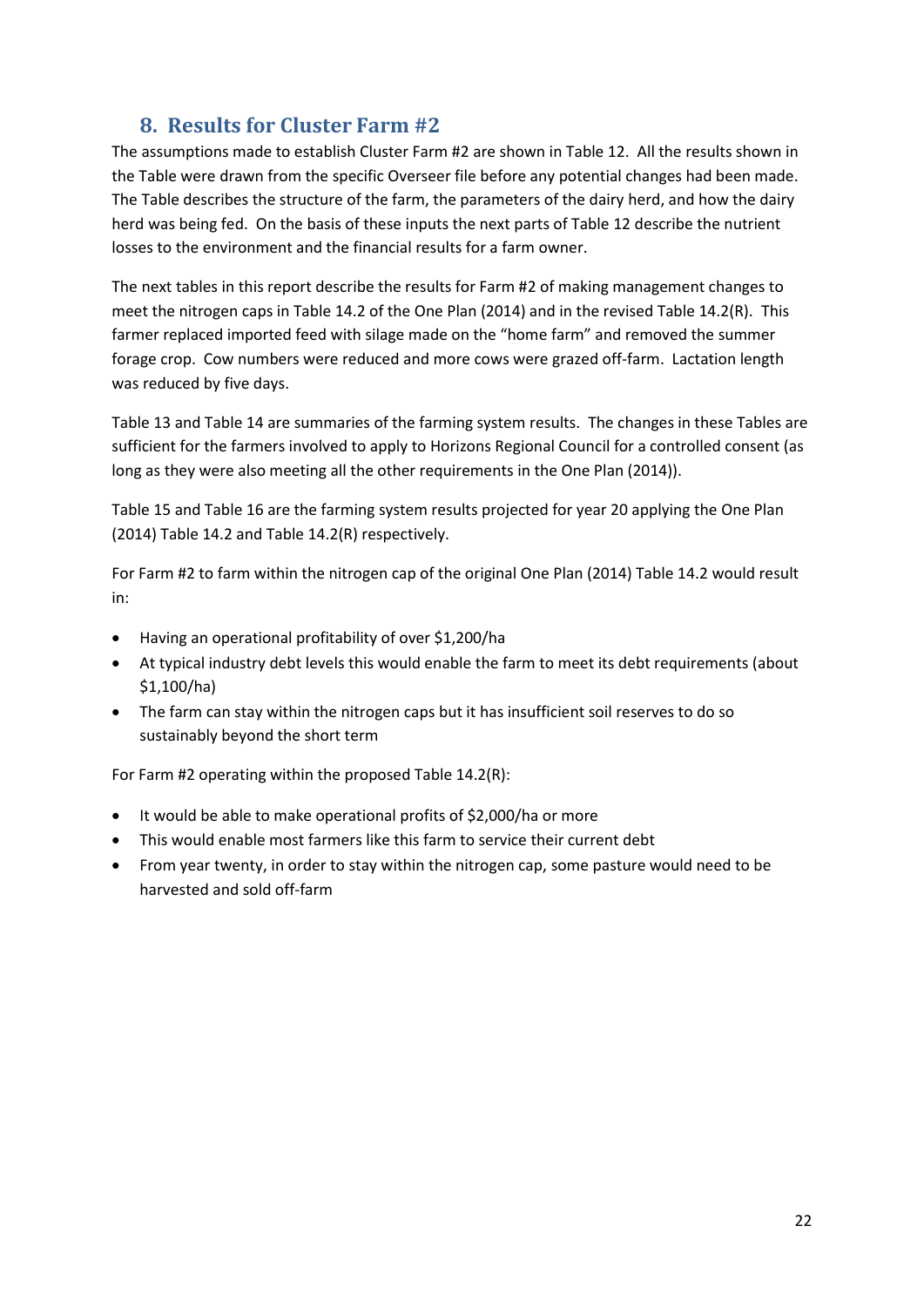|                                            | <b>INFRASTRUCTURE</b>   |                                    |                                       |                                 |                      |                                                  |  |  |
|--------------------------------------------|-------------------------|------------------------------------|---------------------------------------|---------------------------------|----------------------|--------------------------------------------------|--|--|
| <b>Farm Area</b>                           | 158 ha                  | <b>Milking platform</b>            | 112 ha                                | <b>Runoff</b> area              |                      | 35 ha                                            |  |  |
| Feedpad                                    | N/A                     | <b>Effluent system</b><br>and area | irrigator                             | Sump, to pond and travelling    |                      | 19 ha                                            |  |  |
| Rainfall                                   | 1227 mm/yr              | <b>Irrigation system</b>           | N/A                                   |                                 |                      |                                                  |  |  |
| <b>Soils</b>                               | 67 ha                   | Manawatu s.l.                      |                                       | Capital fert 30-51-21           |                      |                                                  |  |  |
|                                            | 45ha                    | Kopua s.l.                         |                                       | 29-53-10                        |                      |                                                  |  |  |
|                                            | 40                      | Kumera                             |                                       | 29-0-15                         |                      |                                                  |  |  |
| <b>HERD</b>                                |                         |                                    |                                       |                                 |                      |                                                  |  |  |
| 336 cows                                   | from 3 months of age)   | 67 replacements (grazed on runoff  | Cow wintering                         |                                 |                      | 40% of the herd grazed off-<br>farm for 2 months |  |  |
| <b>Calving date</b>                        | 16 <sup>th</sup> August |                                    | Drying off date                       |                                 | 20 <sup>th</sup> May |                                                  |  |  |
| 123,984 kgMS                               | 1107 kgMS/ha MP         |                                    | 369 kg MS/cow                         |                                 |                      |                                                  |  |  |
| <b>PASTURE AND FEED</b>                    |                         |                                    |                                       |                                 |                      |                                                  |  |  |
| Pasture consumed by cows                   |                         |                                    |                                       | 11,866 kgDM/ha/yr               |                      |                                                  |  |  |
| <b>Imported feed</b>                       |                         |                                    | 88 T DM - 50:50 PKE<br>and silage     |                                 | 11%                  |                                                  |  |  |
| Winter forage crop                         |                         |                                    | N/A                                   |                                 |                      |                                                  |  |  |
| <b>Summer forage crop</b>                  |                         |                                    | 7 ha<br>9 T/ha yield<br>Turnips       |                                 |                      |                                                  |  |  |
| <b>NUTRIENTS</b>                           |                         |                                    |                                       |                                 |                      |                                                  |  |  |
| Clover nitrogen                            |                         | 144 kg/ha                          | Apr.                                  | Fertiliser nitrogen - Aug, Nov, |                      | 70 kg/ha                                         |  |  |
| Other nitrogen                             |                         | 16 kg/ha                           |                                       | Available nitrogen              |                      | 230 kg/ha                                        |  |  |
| Surplus nitrogen                           |                         | 164 kg/ha                          |                                       | Nitrogen conversion efficiency  |                      | 28 %                                             |  |  |
| Lost nitrogen to water                     |                         | 40 kg/ha                           |                                       | <b>Phosphorus losses</b>        |                      | $1.6$ kg/ha                                      |  |  |
| <b>OPERATIONAL PROFIT</b>                  |                         |                                    |                                       |                                 |                      |                                                  |  |  |
| <b>Milk income (includes</b><br>dividends) |                         | \$805,896                          | <b>Gross Farm Income</b><br>\$853,136 |                                 |                      |                                                  |  |  |
| <b>Farm working expenses</b>               |                         | \$477,764                          |                                       | <b>Operational profit</b>       |                      | \$375,372                                        |  |  |
| <b>Farm working expenses</b>               |                         | \$3.85/kgMS                        |                                       | Profit per eff. hectare         |                      | \$2,376                                          |  |  |
| Capital adjustment                         |                         | 0                                  | Capital adjusted profit<br>\$375,372  |                                 |                      |                                                  |  |  |

#### **Figure 12.** Farm #2 initial year farming system results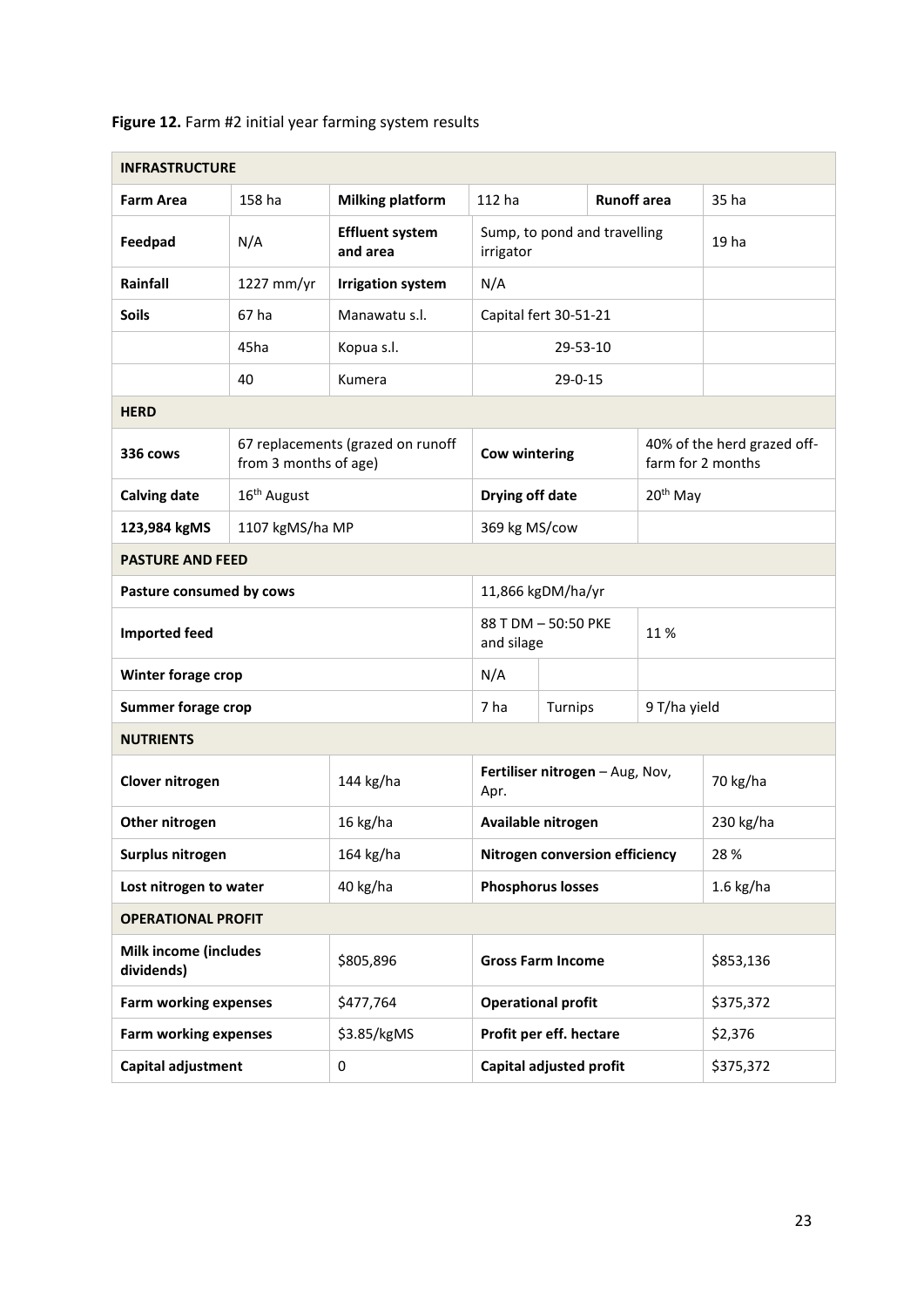|                                            | <b>Initial Farm</b>      | Year 1    | Year 5    | Year 10   | Year 20   |
|--------------------------------------------|--------------------------|-----------|-----------|-----------|-----------|
| Area of Milking Platform<br>(ha)           | 112                      |           |           |           |           |
| <b>Total Cows</b>                          | 336                      | 230       | 210       | 170       | 150       |
| Stocking Rate (cows/ha)                    | 3.0                      | 2.1       | 1.9       | 1.5       | 1.3       |
| Stocking Rate (SU/ha)                      | 22.7                     | 15.9      | 14.4      | 11.8      | 10.9      |
| Farm Labour (FTE)                          | 2.5                      | 2.0       | 2.0       | 1.5       | 1.5       |
| Nitrogen Leaching                          | 42                       | 24        | 22        | 19        | 18        |
| <b>Pasture Consumption</b>                 | 11,866                   | 8,872     | 8,017     | 6,597     | 6,067     |
| Production (kgMS/cow)                      | 369                      | 390       | 380       | 390       | 425       |
| Production (kgMS/ha)                       | 1107                     | 801       | 713       | 592       | 569       |
| <b>Total Milksolids</b><br>(kgMS/yr)       | 123,984                  | 89,700    | 79,800    | 66,300    | 63,750    |
| Milk as a proportion of<br>farm income (%) | 94                       | 94        | 82        | 79        | 79        |
| Gross Farm Income                          | \$853,136                | \$680,750 | \$634,040 | \$543,450 | \$523,795 |
| <b>Farm Working Expenses</b>               | \$476,014                | \$399,335 | \$389,911 | \$320,232 | \$312,253 |
| Operational profit                         | \$377,122                | \$281,415 | \$244,129 | \$223,218 | \$211,542 |
| <b>Capital Adjustments</b>                 | $\overline{\phantom{0}}$ | \$16,726  | \$21,456  | \$31,913  | \$34,438  |
| *Surplus / Deficit                         | \$375,372                | \$298,141 | \$244,129 | \$223,218 | \$211,542 |
| Profit per unit area<br>(5/ha)             | \$2,387                  | \$1,839   | \$1,596   | \$1,459   | \$1,383   |

**Table 13.** Summary for Farm #2 of changes between years in One Plan Table 14.5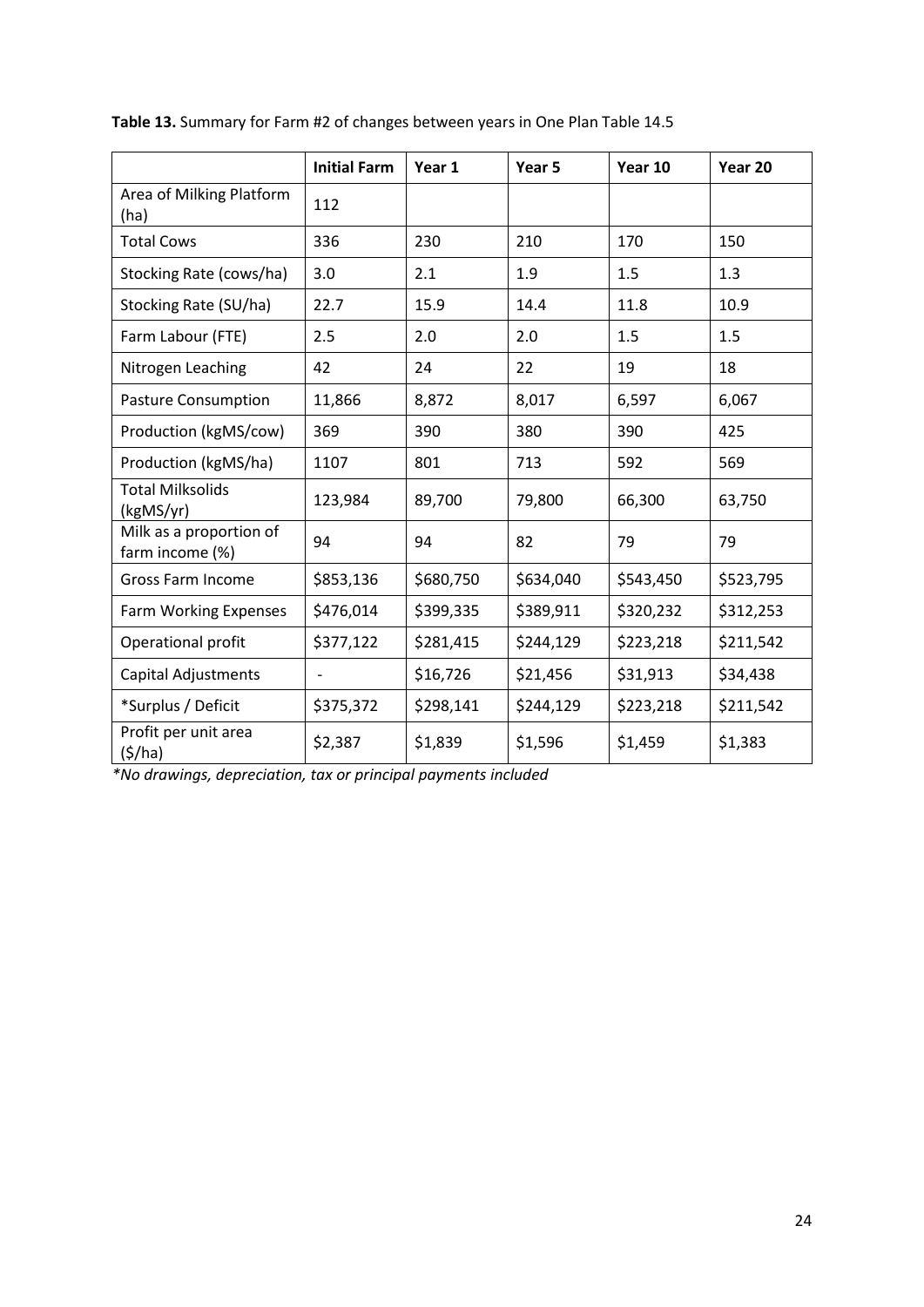|                                            | <b>Initial Farm</b> | Year 1    | Year 5    | Year 10   | Year 20   |
|--------------------------------------------|---------------------|-----------|-----------|-----------|-----------|
| Area of Milking Platform<br>(ha)           | 112                 |           |           |           |           |
| <b>Total Cows</b>                          | 336                 | 336       | 326       | 310       | 260       |
| Stocking Rate (cows/ha)                    | 3.0                 | 3.0       | 2.9       | 2.8       | 2.3       |
| Stocking Rate (SU/ha)                      | 22.7                | 23.7      | 23.2      | 21.2      | 19.3      |
| Farm Labour (FTE)                          | 2.5                 | 2.5       | 2.5       | 2.5       | 2.0       |
| Nitrogen Leaching                          | 42                  | 37        | 34        | 30        | 28        |
| <b>Pasture Consumption</b>                 | 11,866              | 12,078    | 11,343    | 10,999    | 10,168    |
| Production (kgMS/cow)                      | 369                 | 357       | 366       | 362       | 425       |
| Production (kgMS/ha)                       | 1107                | 1071      | 1066      | 1002      | 987       |
| <b>Total Milksolids</b><br>(kgMS/yr)       | 123,984             | 119,949   | 119,349   | 112,240   | 110,500   |
| Milk as a proportion of<br>farm income (%) | 94                  | 94        | 94        | 94        | 93        |
| <b>Gross Farm Income</b>                   | \$853,136           | \$826,909 | \$822,109 | \$773,560 | \$771,950 |
| <b>Farm Working Expenses</b>               | \$476,014           | \$499,045 | \$488,559 | \$430,573 | \$396,144 |
| Operational profit                         | \$377,122           | \$327,864 | \$333,550 | \$342,987 | \$375,806 |
| <b>Capital Adjustments</b>                 | $\overline{a}$      | $-51,677$ | $-5617$   | $-5600$   | \$7,846   |
| *Surplus / Deficit                         | \$377,122           | \$326,187 | \$332,933 | \$342,387 | \$383,652 |
| Profit per unit area<br>(5/ha)             | \$2,387             | \$2,075   | \$2,111   | \$2,171   | \$2,379   |

**Table 14.** Summary for Farm #2 of changes between years in Table 14.5(R)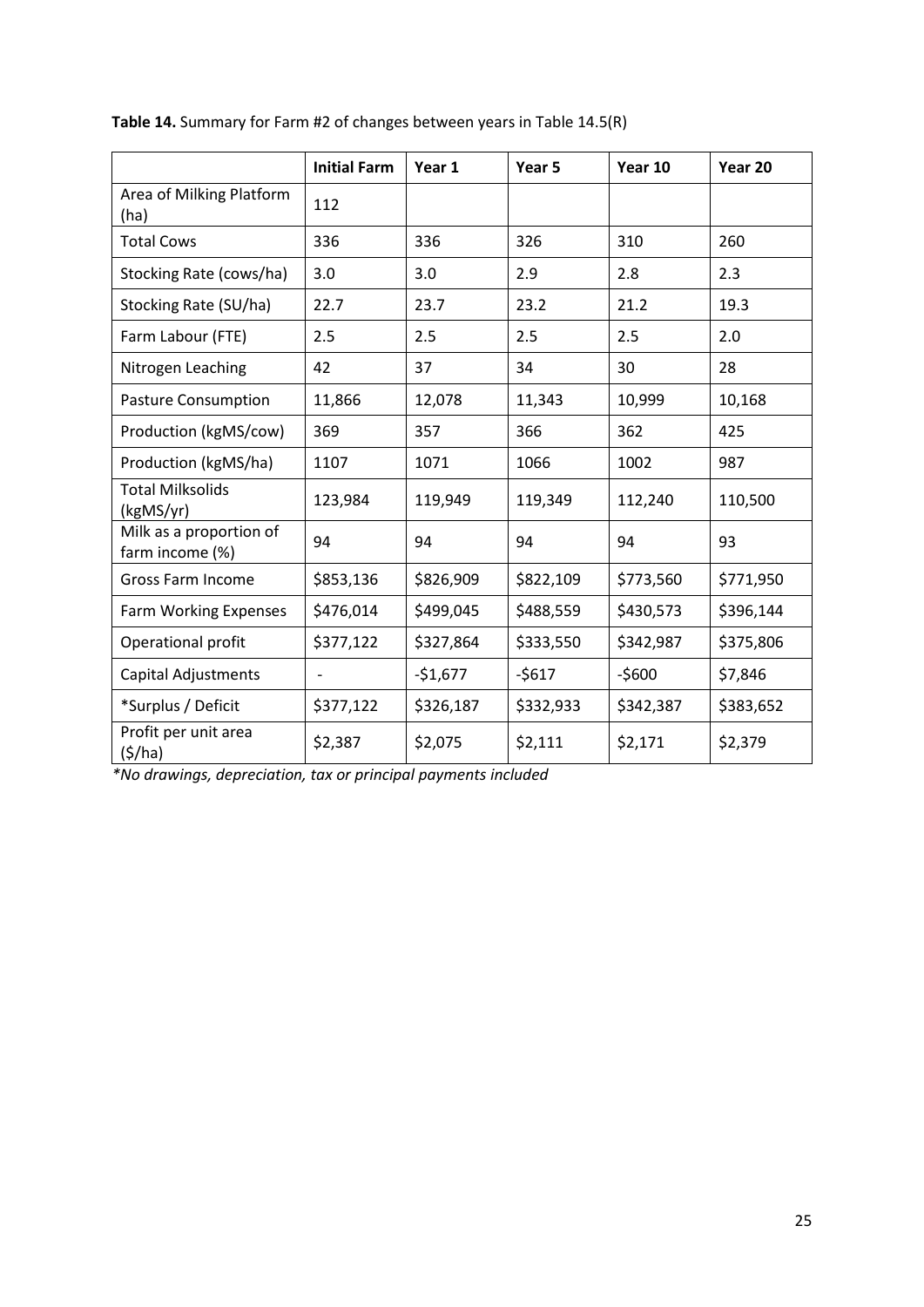|                                            | <b>INFRASTRUCTURE</b>   |                                    |                                           |               |                    |                      |                             |  |
|--------------------------------------------|-------------------------|------------------------------------|-------------------------------------------|---------------|--------------------|----------------------|-----------------------------|--|
| <b>Farm Area</b>                           | 158 ha                  | <b>Milking platform</b>            | 112 ha                                    |               | <b>Runoff</b> area |                      | 35 ha                       |  |
| Feedpad                                    | N/A                     | <b>Effluent system</b><br>and area | Sump, to pond and travelling<br>irrigator |               |                    |                      | 30 ha                       |  |
| Rainfall                                   | 1227 mm/yr              | <b>Irrigation system</b>           | N/A                                       |               |                    |                      |                             |  |
| <b>Soils</b>                               | 67 ha                   | Manawatu s.l.                      | Capital fert 36-106-24                    |               |                    |                      |                             |  |
|                                            | 45ha                    | Kopua s.l.                         |                                           | 35-120-14     |                    |                      |                             |  |
|                                            | 40                      | Kumera                             |                                           | 36-56-19      |                    |                      |                             |  |
| <b>HERD</b>                                |                         |                                    |                                           |               |                    |                      |                             |  |
| 150 cows                                   | from 3 months of age)   | 30 replacements (grazed on runoff  | <b>Cow wintering</b>                      |               |                    | 3 months             | 94 cows grazed off-farm for |  |
| <b>Calving date</b>                        | 16 <sup>th</sup> August |                                    | Drying off date                           |               |                    | 15 <sup>th</sup> May |                             |  |
| 63,750 kgMS                                | 569 kgMS/ha MP          |                                    |                                           | 425 kg MS/cow |                    |                      |                             |  |
| <b>PASTURE AND FEED</b>                    |                         |                                    |                                           |               |                    |                      |                             |  |
| Pasture consumed by cows                   |                         |                                    | 6,067 kgDM/ha/yr                          |               |                    |                      |                             |  |
| <b>Imported feed</b>                       |                         |                                    | N/A                                       |               | 8%                 |                      |                             |  |
| Winter forage crop                         |                         |                                    | N/A                                       |               |                    |                      |                             |  |
| <b>Summer forage crop</b>                  |                         |                                    | N/A                                       |               |                    |                      |                             |  |
| <b>NUTRIENTS</b>                           |                         |                                    |                                           |               |                    |                      |                             |  |
| Clover nitrogen                            |                         | 154 kg/ha                          | Fertiliser nitrogen - Nov                 |               |                    |                      | 0 kg/ha                     |  |
| Other nitrogen                             |                         | 2 kg/ha                            | Available nitrogen                        |               |                    |                      | 156 kg/ha                   |  |
| Surplus nitrogen                           |                         | 23 kg/ha                           | Nitrogen conversion efficiency            |               |                    |                      | 86 %                        |  |
| Lost nitrogen to water                     |                         | 18 kg/ha                           | <b>Phosphorus losses</b>                  |               |                    |                      | $1.3$ kg/ha                 |  |
| <b>OPERATIONAL PROFIT</b>                  |                         |                                    |                                           |               |                    |                      |                             |  |
| <b>Milk income (includes</b><br>dividends) |                         | \$414,375                          | <b>Gross Farm Income</b>                  |               |                    | \$523,795            |                             |  |
| <b>Farm working expenses</b>               |                         | \$312,253                          | <b>Operational profit</b>                 |               |                    |                      | \$211,542                   |  |
| Farm working expenses                      |                         | \$4.90/kgMS                        | Profit per eff. hectare                   |               |                    |                      | \$1,339/ha                  |  |
| Capital adjustment                         |                         | \$34,438                           | Capital adjusted profit                   |               |                    | \$245,980            |                             |  |

#### **Table 15.** Farm #2 year 20 farming system results for One Plan table 14.2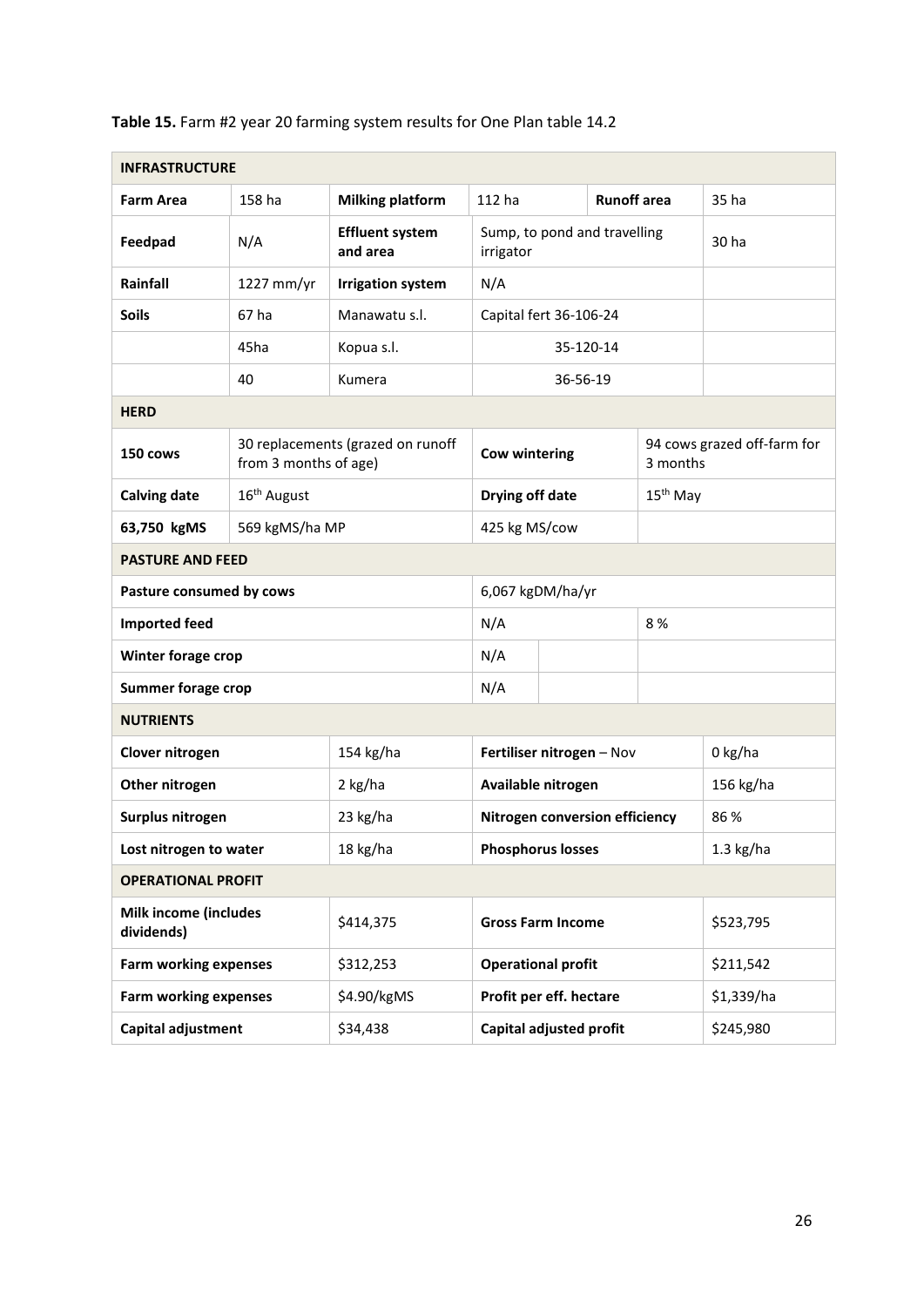| <b>INFRASTRUCTURE</b>                      |                         |                                    |                                           |               |                    |                      |                          |  |
|--------------------------------------------|-------------------------|------------------------------------|-------------------------------------------|---------------|--------------------|----------------------|--------------------------|--|
| <b>Farm Area</b>                           | 158 ha                  | <b>Milking platform</b>            | 112 ha                                    |               | <b>Runoff</b> area |                      | 35 ha                    |  |
| Feedpad                                    | N/A                     | <b>Effluent system</b><br>and area | Sump, to pond and travelling<br>irrigator |               |                    |                      | 30 ha                    |  |
| Rainfall                                   | 1227 mm/yr              | <b>Irrigation system</b>           | N/A                                       |               |                    |                      |                          |  |
| <b>Soils</b>                               | 67 ha                   | Manawatu s.l.                      | Capital fert 33-56-22                     |               |                    |                      |                          |  |
|                                            | 45ha                    | Kopua s.l.                         |                                           | 32-73-12      |                    |                      |                          |  |
|                                            | 40                      | Kumera                             |                                           | $34 - 4 - 18$ |                    |                      |                          |  |
| <b>HERD</b>                                |                         |                                    |                                           |               |                    |                      |                          |  |
| 260 cows                                   | from 3 months of age)   | 52 replacements (grazed on runoff  | <b>Cow wintering</b>                      |               |                    | for 2 months         | 153 cows grazed off-farm |  |
| <b>Calving date</b>                        | 16 <sup>th</sup> August |                                    | Drying off date                           |               |                    | 15 <sup>th</sup> May |                          |  |
| 110,500 kgMS                               | 987 kgMS/ha MP          |                                    |                                           | 425 kg MS/cow |                    |                      |                          |  |
| <b>PASTURE AND FEED</b>                    |                         |                                    |                                           |               |                    |                      |                          |  |
| Pasture consumed by cows                   |                         |                                    | 10,168 kgDM/ha/yr                         |               |                    |                      |                          |  |
| <b>Imported feed</b>                       |                         |                                    | N/A                                       |               | 5 %                |                      |                          |  |
| Winter forage crop                         |                         |                                    | N/A                                       |               |                    |                      |                          |  |
| <b>Summer forage crop</b>                  |                         |                                    | N/A                                       |               |                    |                      |                          |  |
| <b>NUTRIENTS</b>                           |                         |                                    |                                           |               |                    |                      |                          |  |
| Clover nitrogen                            |                         | 162 kg/ha                          | Fertiliser nitrogen - Nov.                |               |                    |                      | 19 kg/ha                 |  |
| Other nitrogen                             |                         | 2 kg/ha                            | Available nitrogen                        |               |                    |                      | 183 kg/ha                |  |
| Surplus nitrogen                           |                         | 105 kg/ha                          | Nitrogen conversion efficiency            |               |                    |                      | 42 %                     |  |
| Lost nitrogen to water                     |                         | 28 kg/ha                           | <b>Phosphorus losses</b>                  |               |                    |                      | $1.5 \text{ kg/ha}$      |  |
| <b>OPERATIONAL PROFIT</b>                  |                         |                                    |                                           |               |                    |                      |                          |  |
| <b>Milk income (includes</b><br>dividends) |                         | \$718,250                          | \$771,950<br><b>Gross Farm Income</b>     |               |                    |                      |                          |  |
| <b>Farm working expenses</b>               |                         | \$396,144                          | <b>Operational profit</b>                 |               |                    |                      | \$375,806                |  |
| <b>Farm working expenses</b>               |                         | \$3.59/kgMS                        | Profit per eff. hectare                   |               |                    |                      | \$2,379                  |  |
| Capital adjustment                         |                         | \$7,846                            | Capital adjusted profit                   |               |                    |                      | \$383,652                |  |

#### **Table 16.** Farm #2 year 20 farming system results for table 14.2(R)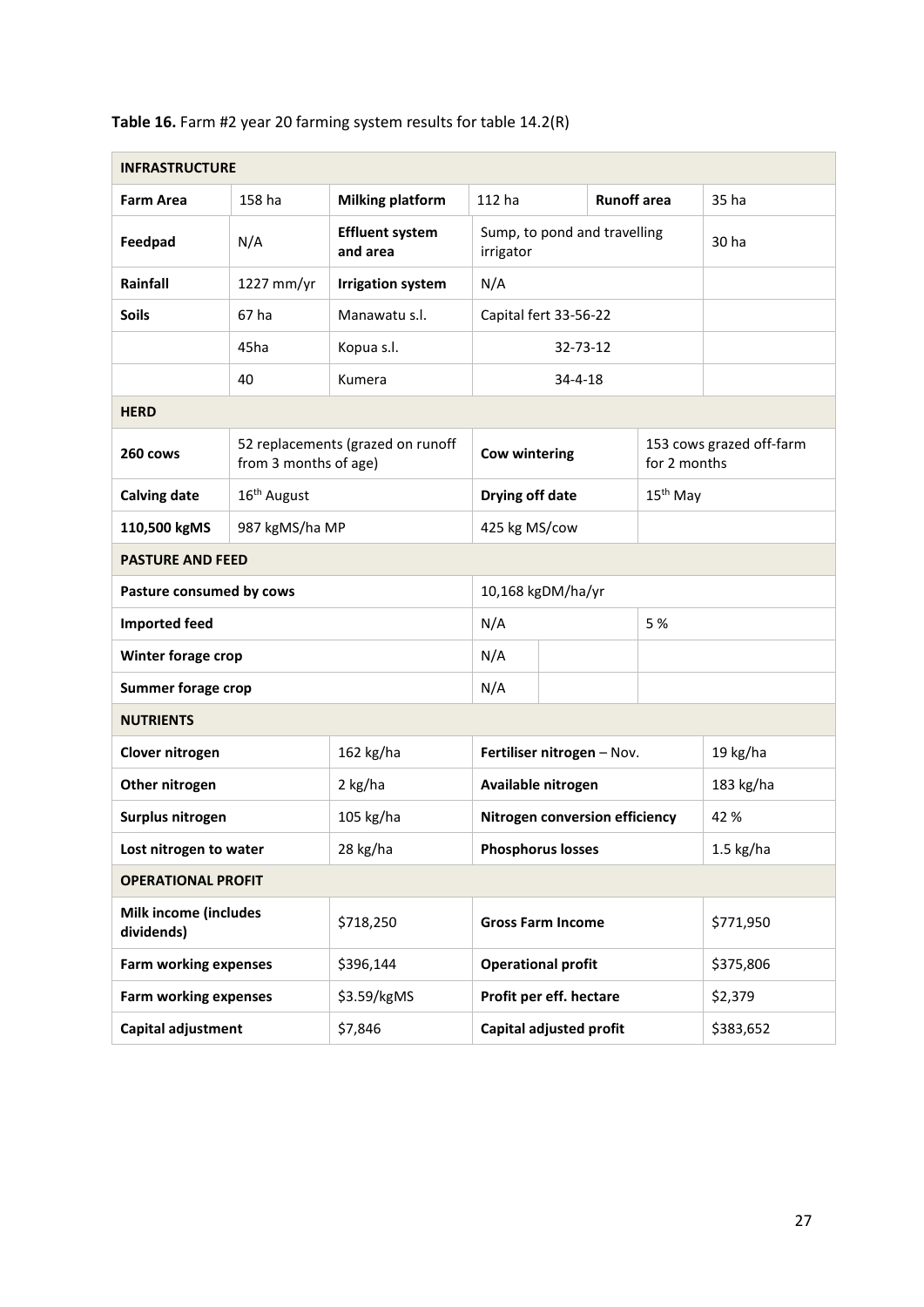## **9. Results for Cluster Farm #3**

<span id="page-27-0"></span>The assumptions made to establish Cluster Farm #3 are shown in Table 17. All the results shown in the Table were drawn from the specific Overseer file before any potential changes had been made. The Table describes the structure of the farm, the parameters of the dairy herd, and how the dairy herd was being fed. On the basis of these inputs the next parts of Table 17 describe the nutrient losses to the environment and the financial results for a farm owner.

The next tables in this report describe the results for Farm #3 of making management changes to meet the nitrogen caps in Table 14.2 of the One Plan (2014) and in the revised Table 14.2(R). Farm #3 had the lowest initial level of nitrogen leaching of all the farms. To meet the original table Farm #3 had to remove its crop and reduce cow numbers by over 30%. To meet the revised table Farm #3 needed to maintain existing nitrogen losses. In the expectation that milk production would still increase Farm #3 reduced cow numbers by 8% and increased the proportion of imported feed used. The lactation had to be shortened by 10 days.

Table 18 and Table 19 are summaries of the farming system results. The changes in these Tables are sufficient for the farmers involved to apply to Horizons Regional Council for a controlled consent (as long as they were also meeting all the other requirements in the One Plan (2014)).

Table 20 and Table 21 are the farming system results projected for year 20 applying the One Plan (2014) Table 14.2 and Table 14.2(R) respectively.

For Farm #3 to farm within the nitrogen cap of the original One Plan (2014) Table 14.2 it would:

- Have an operational profitability of generally over \$1,000/ha (Year 5 an exception)
- At typical industry debt levels this would enable the farm to meet its debt requirements of about \$900/ha
- The farm can stay within the nitrogen caps, but beyond Year 10 its soil nitrogen reserves become very low

For Farm #3 to operate within the proposed Table 14.2(R):

- It would make operational profits of more than \$1,200/ha
- This would enable most farmers to service their current debt
- It could meet the nitrogen caps sustainably over the long term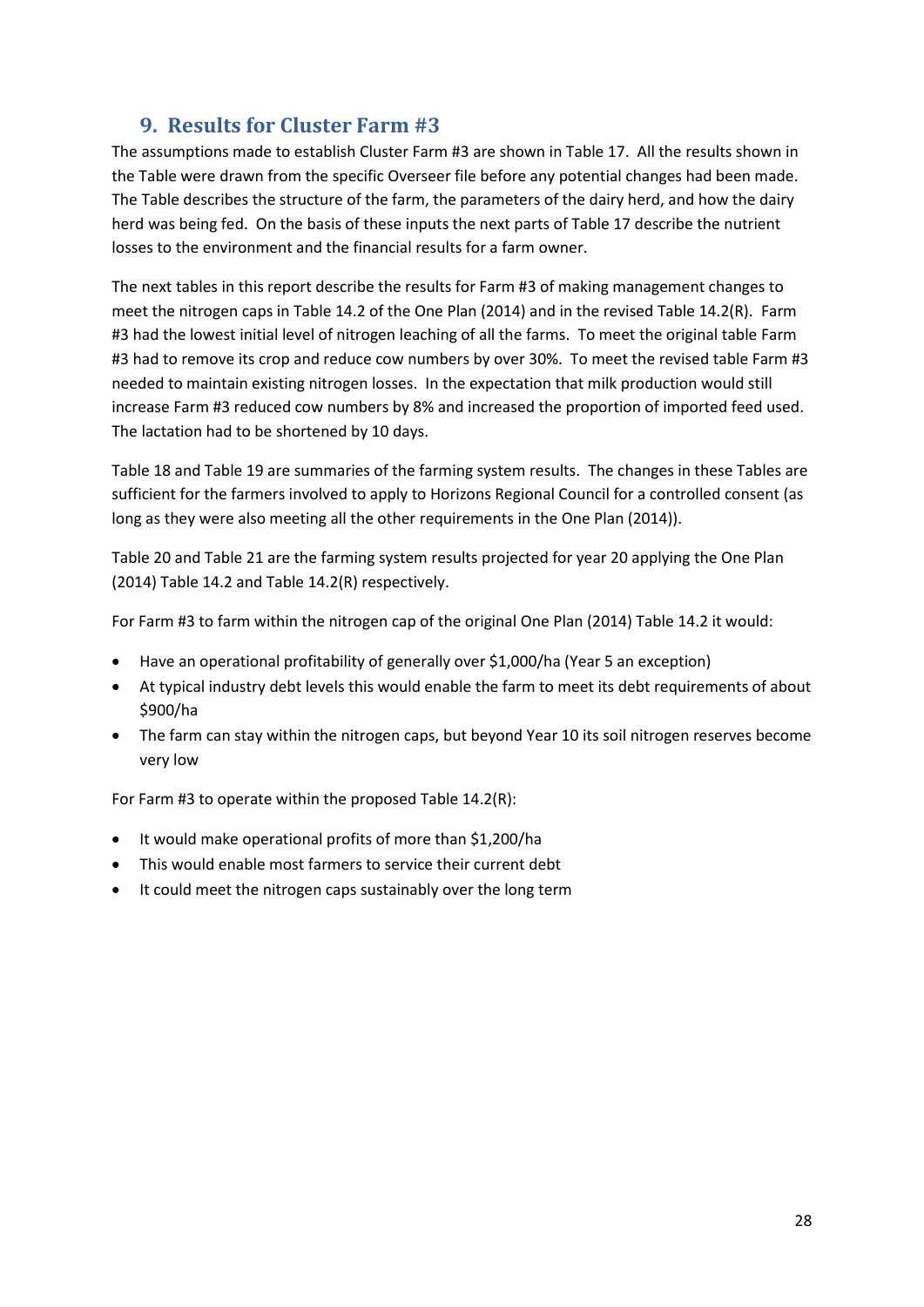|                                     | <b>INFRASTRUCTURE</b>   |                                    |                                             |                                          |                      |                            |  |  |
|-------------------------------------|-------------------------|------------------------------------|---------------------------------------------|------------------------------------------|----------------------|----------------------------|--|--|
| <b>Farm Area</b>                    | 144 ha                  | <b>Milking platform</b>            | 99 ha                                       |                                          | <b>Runoff</b> area   | 40 ha                      |  |  |
| Feedpad                             | N/A                     | <b>Effluent system</b><br>and area | irrigator                                   | Sump, to pond and travelling             |                      | 14 <sub>ha</sub>           |  |  |
| Rainfall                            | 1257 mm/yr              | <b>Irrigation system</b>           | N/A                                         |                                          |                      |                            |  |  |
| <b>Soils</b>                        | 59 ha                   | Kairanga s.l.                      |                                             | Capital fert 24-1-15                     |                      |                            |  |  |
|                                     | 40 ha                   | Dannevirke s.l.                    |                                             | $30 - 25 - 6$                            |                      |                            |  |  |
|                                     | 40 ha                   | Kumeroa s.l.                       |                                             | $32 - 0 - 16$                            |                      |                            |  |  |
| <b>HERD</b>                         |                         |                                    |                                             |                                          |                      |                            |  |  |
| 256 cows                            | from 3 months of age)   | 51 replacements (grazed on runoff  | <b>Cow wintering</b>                        |                                          | 2 months             | 69cows grazed off-farm for |  |  |
| <b>Calving date</b>                 | 16 <sup>th</sup> August |                                    | Drying off date                             |                                          | 20 <sup>th</sup> May |                            |  |  |
| 87,145 kgMS                         | 880 kgMS/ha MP          |                                    | 340 kg MS/cow                               |                                          |                      |                            |  |  |
| <b>PASTURE AND FEED</b>             |                         |                                    |                                             |                                          |                      |                            |  |  |
| Pasture consumed by cows            |                         |                                    |                                             | 9,158 kgDM/ha/yr                         |                      |                            |  |  |
| <b>Imported feed</b>                |                         |                                    |                                             | 110 T DM - 50:50 PKE<br>9%<br>and silage |                      |                            |  |  |
| Winter forage crop                  |                         |                                    | N/A                                         |                                          |                      |                            |  |  |
| <b>Summer forage crop</b>           |                         |                                    | 3.5 ha<br>9 T/ha yield<br>Turnips           |                                          |                      |                            |  |  |
| <b>NUTRIENTS</b>                    |                         |                                    |                                             |                                          |                      |                            |  |  |
| Clover nitrogen                     |                         | 105 kg/ha                          | Apr.                                        | Fertiliser nitrogen - Aug, Nov,          |                      | 70 kg/ha                   |  |  |
| Other nitrogen                      |                         | 19 kg/ha                           |                                             | Available nitrogen                       |                      | 194 kg/ha                  |  |  |
| Surplus nitrogen                    |                         | 142 kg/ha                          |                                             | Nitrogen conversion efficiency           |                      | 26 %                       |  |  |
| Lost nitrogen to water              |                         | 28 kg/ha                           |                                             | <b>Phosphorus losses</b>                 |                      | $1.5$ kg/ha                |  |  |
| <b>OPERATIONAL PROFIT</b>           |                         |                                    |                                             |                                          |                      |                            |  |  |
| Milk income (includes<br>dividends) |                         | \$566,443                          | <b>Gross Farm Income</b><br>\$602,603       |                                          |                      |                            |  |  |
| <b>Farm working expenses</b>        |                         | \$416,454                          |                                             | <b>Operational profit</b>                |                      | \$186,149                  |  |  |
| <b>Farm working expenses</b>        |                         | \$4.78/kgMS                        |                                             | Profit per eff. hectare                  |                      | \$1,293                    |  |  |
| Capital adjustment                  |                         | \$0                                | <b>Capital adjusted profit</b><br>\$186,149 |                                          |                      |                            |  |  |

#### **Table 17.** Farm #3 initial year farming system results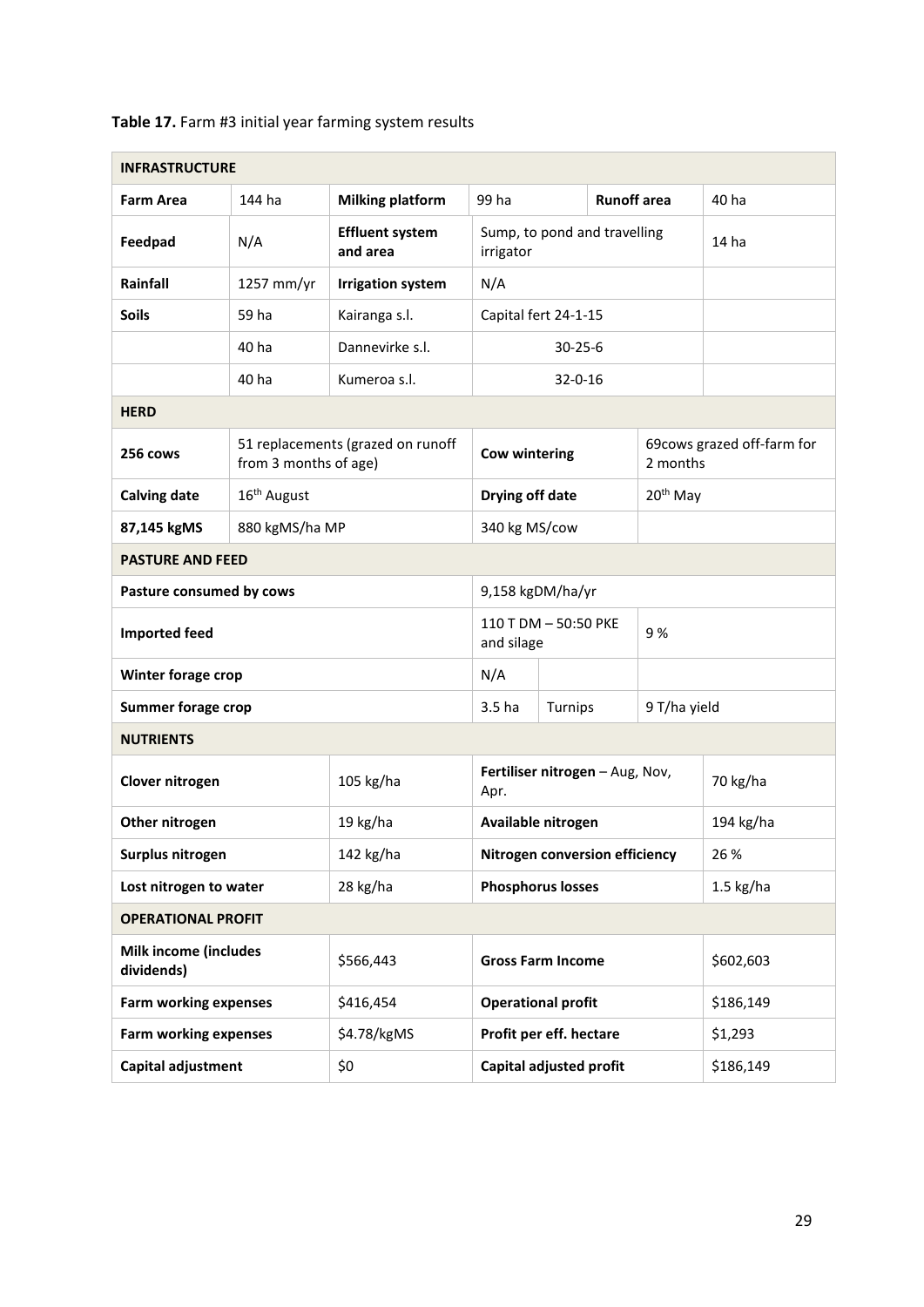|                                            | <b>Initial Farm</b>      | Year 1    | Year 5    | Year 10   | Year 20   |
|--------------------------------------------|--------------------------|-----------|-----------|-----------|-----------|
| Area of Milking Platform<br>(ha)           | 99                       |           |           |           |           |
| <b>Total Cows</b>                          | 256                      | 256       | 256       | 240       | 175       |
| Stocking Rate (cows/ha)                    | 2.6                      | 2.6       | 2.6       | 2.4       | 1.8       |
| Stocking Rate (SU/ha)                      | 18.5                     | 17.5      | 17.4      | 15.9      | 13.6      |
| Farm Labour (FTE)                          | 2.0                      | 2.0       | 2.0       | 2.0       | 1.5       |
| Nitrogen Leaching                          | 28                       | 24        | 22        | 19        | 17        |
| <b>Pasture Consumption</b>                 | 9158                     | 8815      | 8582      | 8310      | 6969      |
| Production (kgMS/cow)                      | 340                      | 331       | 323       | 323       | 425       |
| Production (kgMS/ha)                       | 880                      | 855       | 834       | 782       | 752       |
| <b>Total Milksolids</b><br>(kgMS/yr)       | 87,145                   | 84,630    | 82,579    | 77,418    | 74,400    |
| Milk as a proportion of<br>farm income (%) | 94%                      | 94%       | 94%       | 94%       | 89%       |
| Gross Farm Income                          | \$602,603                | \$586,255 | \$572,924 | \$537,037 | \$546,180 |
| <b>Farm Working Expenses</b>               | \$416,454                | \$424,637 | \$427,288 | \$400,239 | \$336,504 |
| Operational profit                         | \$186,149                | \$161,618 | \$145,636 | \$136,798 | \$209,676 |
| <b>Capital Adjustments</b>                 | $\overline{\phantom{0}}$ | \$1,083   | \$468     | \$2,488   | \$9,114   |
| *Surplus / Deficit                         | \$186,149                | \$160,535 | \$145,168 | \$139,286 | \$218,790 |
| Profit per unit area<br>(5/ha)             | \$1,293                  | \$1,122   | \$1,011   | \$950     | \$1,456   |

**Table 18.** Summary for Farm #3 of changes between years in One Plan Table 14.5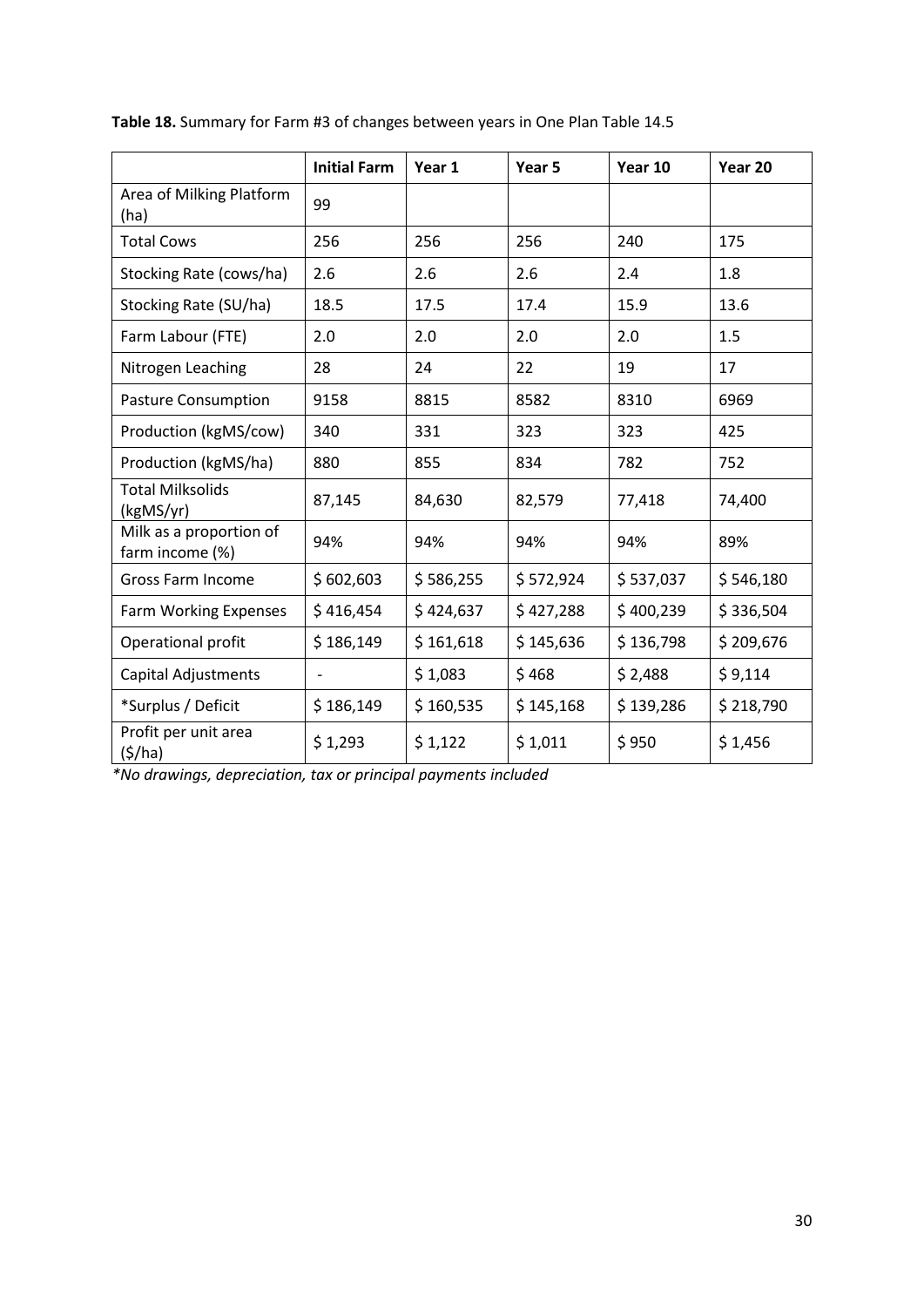|                                            | <b>Initial Farm</b>      | Year 1    | Year 5    | Year 10   | Year 20   |
|--------------------------------------------|--------------------------|-----------|-----------|-----------|-----------|
| Area of Milking Platform<br>(ha)           | 99                       |           |           |           |           |
| <b>Total Cows</b>                          | 256                      | 253       | 243       | 235       | 235       |
| Stocking Rate (cows/ha)                    | 2.6                      | 2.6       | 2.5       | 2.4       | 2.4       |
| Stocking Rate (SU/ha)                      | 18.5                     | 18.5      | 18.4      | 18.4      | 18.8      |
| Farm Labour (FTE)                          | 2.0                      | 2.0       | 2.0       | 2.0       | 2.0       |
| Nitrogen Leaching                          | 28                       | 28        | 28        | 28        | 28        |
| <b>Pasture Consumption</b>                 | 9,158                    | 9,162     | 9,134     | 9,099     | 9,098     |
| Production (kgMS/cow)                      | 340                      | 349       | 374       | 396       | 425       |
| Production (kgMS/ha)                       | 880                      | 891       | 919       | 939       | 1,008     |
| <b>Total Milksolids</b><br>(kgMS/yr)       | 87,145                   | 88,250    | 91,000    | 93,000    | 99,800    |
| Milk as a proportion of<br>farm income (%) | 94                       | 94        | 95        | 95        | 95        |
| <b>Gross Farm Income</b>                   | \$602,603                | \$609,705 | 626,060\$ | \$637,580 | \$681,780 |
| Farm Working Expenses                      | \$416,454                | \$415,896 | \$414,398 | \$410,092 | \$431,636 |
| Operational profit                         | \$186,149                | \$193,809 | \$211,662 | \$227,488 | \$250,144 |
| <b>Capital Adjustments</b>                 | $\overline{\phantom{0}}$ | \$782     | \$1,116   | $-51,312$ | $-54,372$ |
| *Surplus / Deficit                         | \$186,149                | \$193,027 | \$210,546 | \$226,177 | \$245,773 |
| Profit per unit area<br>(5/ha)             | \$1,293                  | \$1,346   | \$1,470   | \$1,580   | \$1,737   |

**Table 19.** Summary for Farm #3 of changes between years in Table 14.5(R)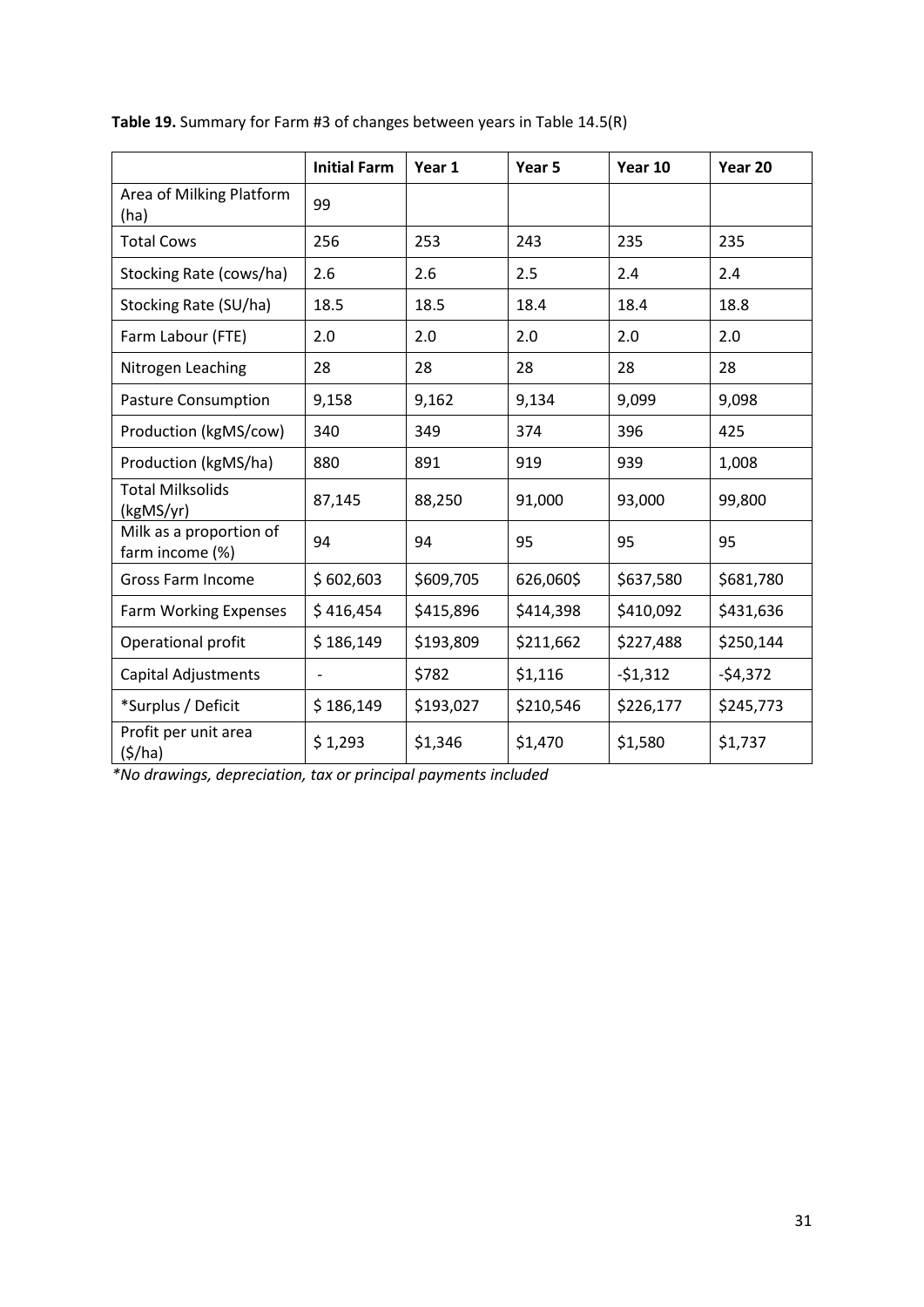|                                            | <b>INFRASTRUCTURE</b>   |                                    |                                           |          |                    |                      |                                                |  |
|--------------------------------------------|-------------------------|------------------------------------|-------------------------------------------|----------|--------------------|----------------------|------------------------------------------------|--|
| <b>Farm Area</b>                           | 144 ha                  | <b>Milking platform</b>            | 99 ha                                     |          | <b>Runoff</b> area |                      | 40 ha                                          |  |
| Feedpad                                    | N/A                     | <b>Effluent system</b><br>and area | Sump, to pond and travelling<br>irrigator |          |                    |                      | 21 <sub>ha</sub>                               |  |
| Rainfall                                   | 1257 mm/yr              | <b>Irrigation system</b>           | N/A                                       |          |                    |                      |                                                |  |
| <b>Soils</b>                               | 59 ha                   | Kairanga s.l.                      | Capital fert 32-56-20                     |          |                    |                      |                                                |  |
|                                            | 40 ha                   | Dannevirke s.l.                    |                                           | 38-75-11 |                    |                      |                                                |  |
|                                            | 40 ha                   | Kumeroa s.l.                       |                                           | 32-10-16 |                    |                      |                                                |  |
| <b>HERD</b>                                |                         |                                    |                                           |          |                    |                      |                                                |  |
| 175 cows                                   | from 3 months of age)   | 35 replacements (grazed on runoff  | <b>Cow wintering</b>                      |          |                    |                      | Half the herd grazed off-<br>farm for 3 months |  |
| <b>Calving date</b>                        | 16 <sup>th</sup> August |                                    | Drying off date                           |          |                    | 20 <sup>th</sup> May |                                                |  |
| 74,400 kgMS                                | 752 kgMS/ha MP          |                                    | 425 kg MS/cow                             |          |                    |                      |                                                |  |
|                                            | <b>PASTURE AND FEED</b> |                                    |                                           |          |                    |                      |                                                |  |
| Pasture consumed by cows                   |                         |                                    | 7,033 kgDM/ha/yr                          |          |                    |                      |                                                |  |
| <b>Imported feed</b>                       |                         |                                    | N/A                                       |          | 7%                 |                      |                                                |  |
| Winter forage crop                         |                         |                                    | N/A                                       |          |                    |                      |                                                |  |
| <b>Summer forage crop</b>                  |                         |                                    | N/A                                       |          |                    |                      |                                                |  |
| <b>NUTRIENTS</b>                           |                         |                                    |                                           |          |                    |                      |                                                |  |
| Clover nitrogen                            |                         | 142 kg/ha                          | Fertiliser nitrogen - Nov                 |          |                    |                      | 0 kg/ha                                        |  |
| Other nitrogen                             |                         | 2 kg/ha                            | Available nitrogen                        |          |                    |                      | 144 kg/ha                                      |  |
| Surplus nitrogen                           |                         | 57 kg/ha                           | Nitrogen conversion efficiency            |          |                    |                      | 60%                                            |  |
| Lost nitrogen to water                     |                         | 18 kg/ha                           | <b>Phosphorus losses</b>                  |          |                    |                      | $1.4$ kg/ha                                    |  |
| <b>OPERATIONAL PROFIT</b>                  |                         |                                    |                                           |          |                    |                      |                                                |  |
| <b>Milk income (includes</b><br>dividends) |                         | \$483,600                          | <b>Gross Farm Income</b>                  |          |                    | \$546,180            |                                                |  |
| <b>Farm working expenses</b>               |                         | \$336,504                          | <b>Operational profit</b>                 |          |                    |                      | \$209,676                                      |  |
| Farm working expenses                      |                         | \$4.52/kgMS                        | Profit per eff. hectare                   |          |                    |                      | \$1,456/ha                                     |  |
| Capital adjustment                         |                         | \$9,114                            | Capital adjusted profit<br>\$218,790      |          |                    |                      |                                                |  |

#### **Table 20.** Farm #3 year 20 farming system results for One Plan table 14.2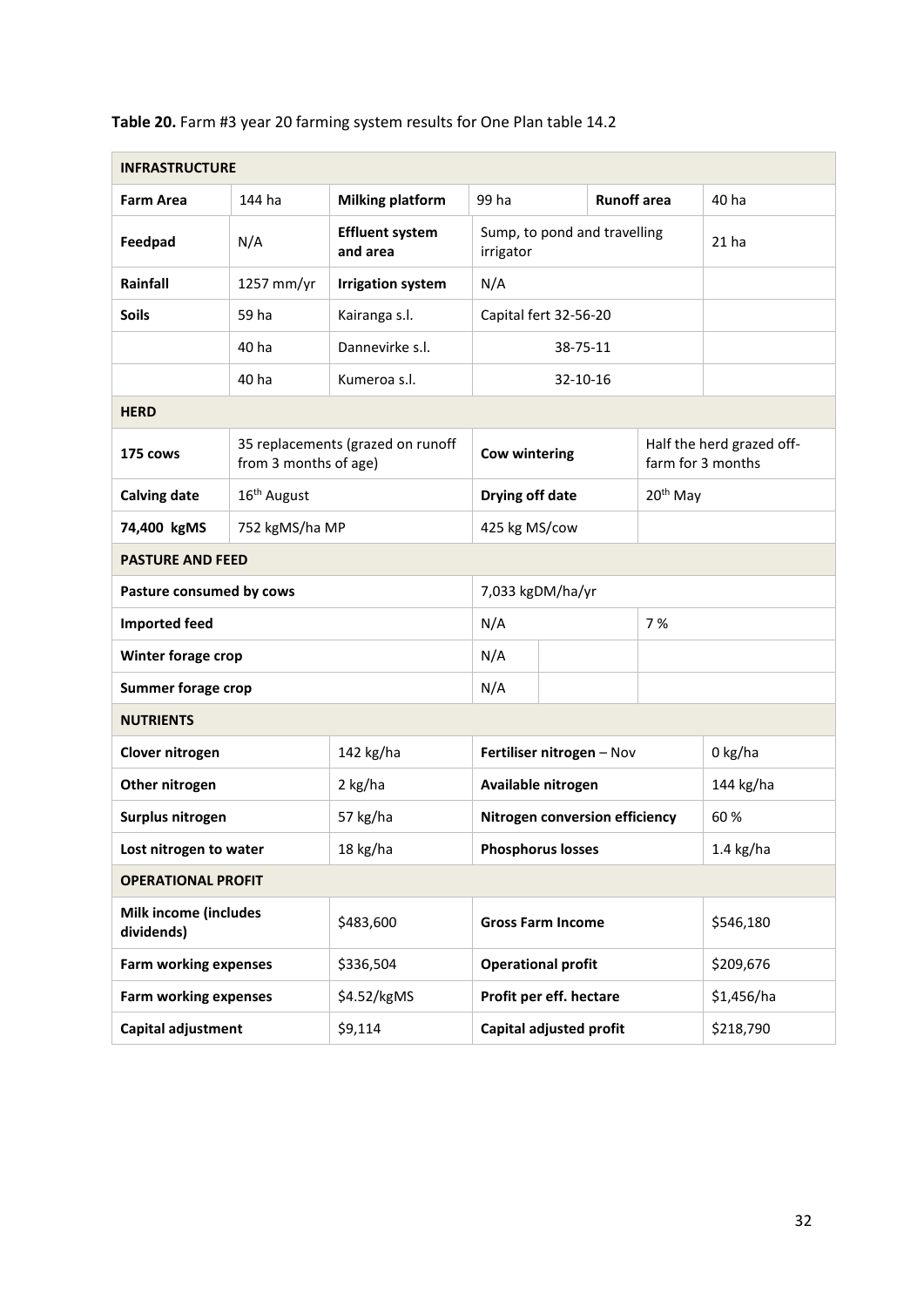| <b>INFRASTRUCTURE</b>                      |                         |                                    |                                       |                                 |              |                             |  |
|--------------------------------------------|-------------------------|------------------------------------|---------------------------------------|---------------------------------|--------------|-----------------------------|--|
| <b>Farm Area</b>                           | 144 ha                  | <b>Milking platform</b>            | 99 ha                                 | <b>Runoff</b> area              |              | 40 ha                       |  |
| Feedpad                                    | N/A                     | <b>Effluent system</b><br>and area | irrigator                             | Sump, to pond and travelling    |              | 16 <sub>ha</sub>            |  |
| Rainfall                                   | 1257 mm/yr              | <b>Irrigation system</b>           | N/A                                   |                                 |              |                             |  |
| <b>Soils</b>                               | 59 ha                   | Kairanga s.l.                      |                                       | Capital fert 24-0-14            |              |                             |  |
|                                            | 40 ha                   | Dannevirke s.l.                    |                                       | $30 - 16 - 5$                   |              |                             |  |
|                                            | 40 ha                   | Kumeroa s.l.                       |                                       | $33 - 0 - 16$                   |              |                             |  |
| <b>HERD</b>                                |                         |                                    |                                       |                                 |              |                             |  |
| 235 cows                                   | from 3 months of age)   | 45 replacements (grazed on runoff  | <b>Cow wintering</b>                  |                                 | 2 months     | 52 cows grazed off-farm for |  |
| <b>Calving date</b>                        | 16 <sup>th</sup> August |                                    | Drying off date                       |                                 | $10th$ May   |                             |  |
| 99,800 kgMS                                | 1008 kgMS/ha MP         |                                    |                                       | 425 kg MS/cow                   |              |                             |  |
| <b>PASTURE AND FEED</b>                    |                         |                                    |                                       |                                 |              |                             |  |
| Pasture consumed by cows                   |                         |                                    |                                       | 9,098 kgDM/ha/yr                |              |                             |  |
| <b>Imported feed</b>                       |                         |                                    | 145 T DM - 40:60 PKE<br>and silage    |                                 | 15 %         |                             |  |
| Winter forage crop                         |                         |                                    | N/A                                   |                                 |              |                             |  |
| <b>Summer forage crop</b>                  |                         |                                    | 3.5 ha<br>Turnips                     |                                 | 9 T/ha yield |                             |  |
| <b>NUTRIENTS</b>                           |                         |                                    |                                       |                                 |              |                             |  |
| Clover nitrogen                            |                         | 106 kg/ha                          | Apr.                                  | Fertiliser nitrogen - Aug, Nov, |              | 70 kg/ha                    |  |
| Other nitrogen                             |                         | 24 kg/ha                           |                                       | Available nitrogen              |              | 200 kg/ha                   |  |
| Surplus nitrogen                           |                         | 144 kg/ha                          |                                       | Nitrogen conversion efficiency  |              | 28%                         |  |
| Lost nitrogen to water                     |                         | 28 kg/ha                           |                                       | <b>Phosphorus losses</b>        |              | $1.5$ kg/ha                 |  |
| <b>OPERATIONAL PROFIT</b>                  |                         |                                    |                                       |                                 |              |                             |  |
| <b>Milk income (includes</b><br>dividends) |                         | \$648,700                          | <b>Gross Farm Income</b><br>\$681,780 |                                 |              |                             |  |
| <b>Farm working expenses</b>               |                         | \$431,636                          |                                       | <b>Operational profit</b>       |              | \$250,144                   |  |
| <b>Farm working expenses</b>               |                         | \$4.33/kgMS                        |                                       | Profit per eff. hectare         |              | \$1,737                     |  |
| Capital adjustment                         |                         | \$4,372                            | Capital adjusted profit<br>\$245,773  |                                 |              |                             |  |

**Figure 21.** Farm #3 year 20 farming system results for table 14.2(R)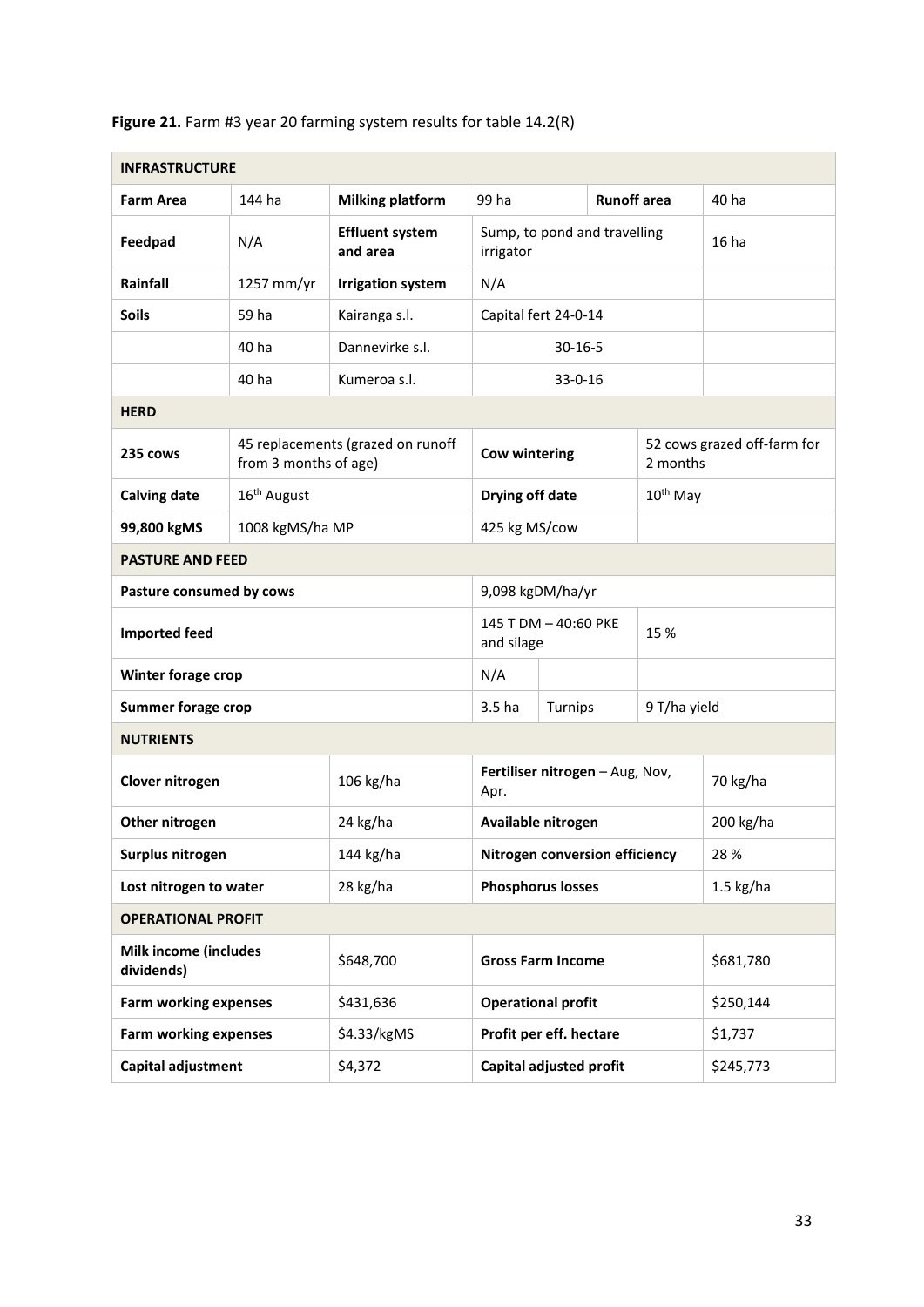## **10. Results for Cluster Farm #4**

<span id="page-33-0"></span>The assumptions made to establish Cluster Farm #4 are shown in Table 22. All the results shown in the Table were drawn from the specific Overseer file before any potential changes had been made. The Table describes the structure of the farm, the parameters of the dairy herd, and how the dairy herd was being fed. On the basis of these inputs the next parts of Table 22 describe the nutrient losses to the environment and the financial results for a farm owner.

The next tables in this report describe the results for Farm #4 of making management changes to meet the nitrogen caps in Table 14.2 of the One Plan (2014) and in the revised Table 14.2(R).

In the initial year this farm grazed its young stock and non-lactating cows on the runoff. In order to meet the original Table 14.2 in the One Plan (2014) they would need to be grazed off farm during winter and out of the catchment. With the revised table this would only be required after the fifth year. Many farms in the catchment similar to this farm are likely to have covered feed pads available. In those circumstances grazing off the farm would not be required as part of meeting the conditions in Table 14.2(R). In both situations this farm is expected to remove the winter crop. Table 23 and Table 25 are summaries of the farming system results. The changes in these Tables are sufficient for the farmers involved to apply to Horizons Regional Council for a controlled consent (as long as they were also meeting all the other requirements in the One Plan (2014)).

Table 25 and Table 26 are the farming system results projected for year 20 applying the One Plan (2014) Table 14.2 and Table 14.2(R) respectively.

The consequences of the farming system in Farm #4 being modified to achieve the nitrogen caps in the original Table 14.2 are:

- Operating profit each year is expected to be above \$1,500/ha
- At typical debt levels in the industry (about \$1,300/ha) the farm can remain financially viable
- The farm can achieve the nitrogen cap in the original Table 14.2 and do so sustainably

If Farm #4 complies with the nitrogen cap in Table 14.2(R) there are expected to be the following consequences:

- Operating profits are expected to be greater than \$1,500/ha
- Typical debt levels can be serviced
- The farm can sustainably achieve the nitrogen cap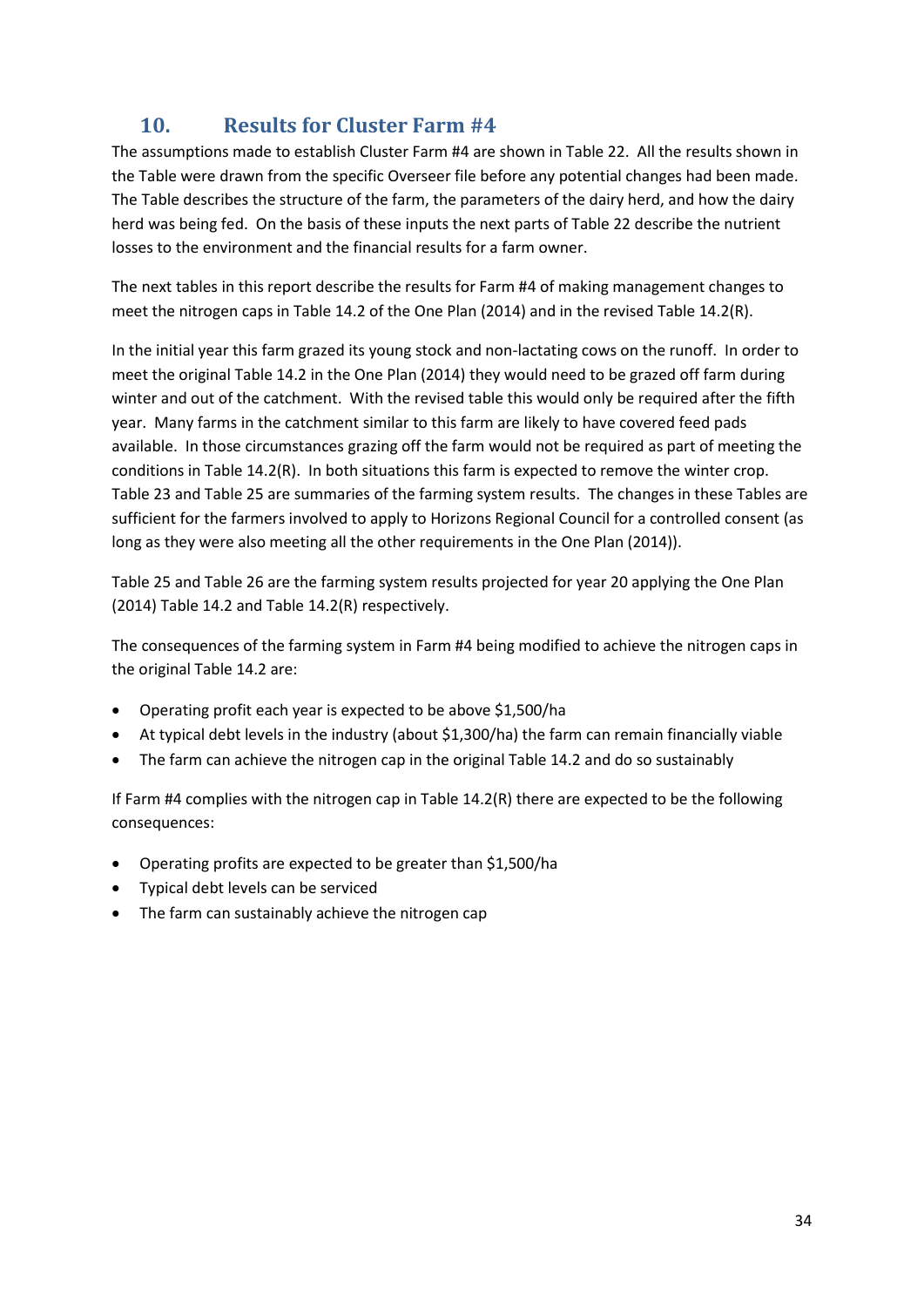| <b>INFRASTRUCTURE</b>                      |                         |                                    |                                                         |                          |                    |                           |             |
|--------------------------------------------|-------------------------|------------------------------------|---------------------------------------------------------|--------------------------|--------------------|---------------------------|-------------|
| <b>Farm Area</b>                           | 172 ha                  | <b>Milking platform</b>            | 131 ha                                                  |                          | <b>Runoff</b> area |                           | 35 ha       |
| Feedpad                                    |                         | <b>Effluent system</b><br>and area | Sump, to pond and travelling<br>irrigator               |                          |                    |                           | 18 ha       |
| Rainfall                                   | 1190mm/yr               | <b>Irrigation system</b>           | Pivot irrigation-Dec to Feb                             |                          |                    |                           | 65.5ha      |
| <b>Soils</b>                               | 52ha                    | Kairanga s.l.                      | Capital fert 24-0-8                                     |                          |                    |                           |             |
|                                            | 114ha                   | Kopua s.l.                         | $23 - 16 - 0$                                           |                          |                    |                           |             |
| <b>HERD</b>                                |                         |                                    |                                                         |                          |                    |                           |             |
| 385 cows                                   | from 3 months of age)   | 77 replacements (grazed on runoff  | <b>Cow wintering</b><br>for 2 months                    |                          |                    | 100 cows grazed on runoff |             |
| <b>Calving date</b>                        | 10 <sup>th</sup> August |                                    | Drying off date                                         |                          |                    | 20 <sup>th</sup> May      |             |
| 149,000 kgMS                               | 1137 kgMS/ha MP         |                                    |                                                         | 387 kg MS/cow            |                    |                           |             |
| <b>PASTURE AND FEED</b>                    |                         |                                    |                                                         |                          |                    |                           |             |
| Pasture consumed by cows                   |                         | 11,794 kgDM/ha/yr                  |                                                         |                          |                    |                           |             |
| <b>Imported feed</b>                       |                         |                                    | 474 T DM - 33:33:33<br>PKE, maize and pasture<br>silage |                          | 19%                |                           |             |
| Winter forage crop on ronoff               |                         |                                    | 10 T/ha yield<br>8.8 ha<br>Kale                         |                          |                    |                           |             |
| <b>Summer forage crop</b>                  |                         |                                    | N/A                                                     |                          |                    |                           |             |
| <b>NUTRIENTS</b>                           |                         |                                    |                                                         |                          |                    |                           |             |
| Clover nitrogen                            |                         | 117 kg/ha                          | Fertiliser nitrogen - Aug, Nov,<br>Apr.                 |                          |                    |                           | 105 kg/ha   |
| Other nitrogen                             |                         | 55 kg/ha                           | Available nitrogen                                      |                          |                    |                           | 277 kg/ha   |
| Surplus nitrogen                           |                         | 206 kg/ha                          | Nitrogen conversion efficiency                          |                          |                    |                           | 26 %        |
| Lost nitrogen to water                     |                         | 46 kg/ha                           | <b>Phosphorus losses</b>                                |                          |                    |                           | $0.9$ kg/ha |
| <b>OPERATIONAL PROFIT</b>                  |                         |                                    |                                                         |                          |                    |                           |             |
| <b>Milk income (includes</b><br>dividends) |                         | \$968,500                          |                                                         | <b>Gross Farm Income</b> |                    |                           | \$1,022,800 |
| <b>Farm working expenses</b>               |                         | \$608,739                          | <b>Operational profit</b>                               |                          |                    |                           | \$414,061   |
| <b>Farm working expenses</b>               |                         | \$4.09/kgMS                        | Profit per eff. hectare                                 |                          |                    |                           | \$3,161     |
| Capital adjustment                         |                         | 0                                  | Capital adjusted profit                                 |                          |                    |                           | \$414,061   |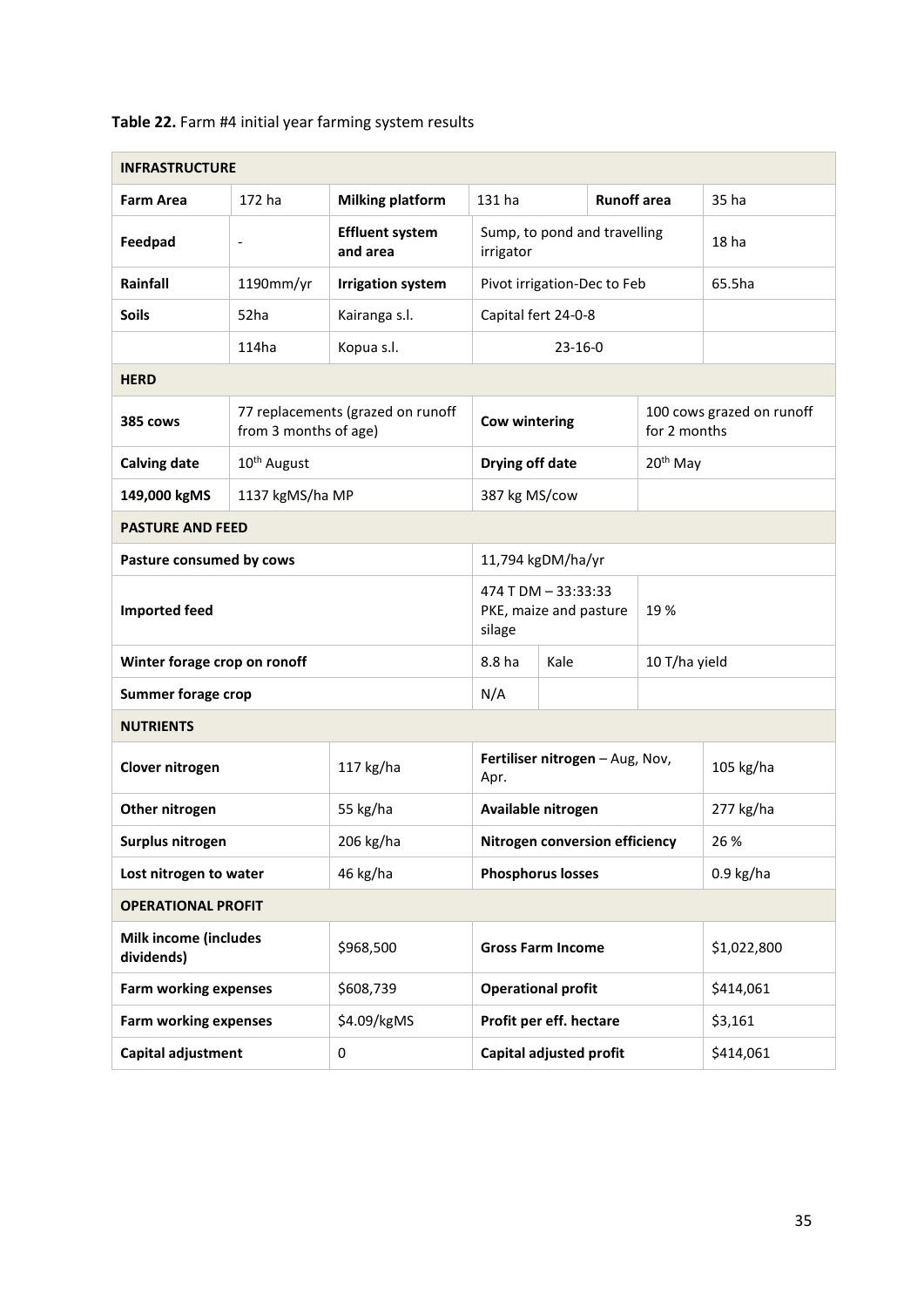|                                            | <b>Initial Farm</b>      | Year 1    | Year 5    | Year 10   | Year 20   |
|--------------------------------------------|--------------------------|-----------|-----------|-----------|-----------|
| Area of Milking Platform<br>(ha)           | 131                      |           |           |           |           |
| <b>Total Cows</b>                          | 385                      | 380       | 350       | 320       | 300       |
| Stocking Rate (cows/ha)                    | 2.9                      | 2.9       | 2.7       | 2.4       | 2.3       |
| Stocking Rate (SU/ha)                      | 25.3                     | 20.9      | 19.8      | 18.5      | 17.4      |
| Farm Labour (FTE)                          | 2.5                      | 2.5       | 2.5       | 2.5       | 2.5       |
| Nitrogen Leaching                          | 46                       | 24        | 21        | 19        | 18        |
| <b>Pasture Consumption</b>                 | 11794                    | 9349      | 8772      | 8030      | 7445      |
| Production (kgMS/cow)                      | 387                      | 381       | 404       | 425       | 425       |
| Production (kgMS/ha)                       | 1137                     | 1105      | 1079      | 1038      | 973       |
| <b>Total Milksolids</b><br>(kgMS/yr)       | 149,000                  | 144,715   | 141,300   | 136,000   | 127,500   |
| Milk as a proportion of<br>farm income (%) | 95                       | 95        | 95        | 95        | 95        |
| Gross Farm Income                          | \$1,022,800              | \$994,168 | \$967,990 | \$929,520 | \$871,190 |
| <b>Farm Working Expenses</b>               | \$608,739                | \$620,084 | \$631,711 | \$621,593 | \$610,907 |
| Operational profit                         | \$414,061                | \$374,084 | \$336,279 | \$307,927 | \$260,283 |
| <b>Capital Adjustments</b>                 | $\overline{\phantom{0}}$ | \$1,574   | \$5,198   | \$9,428   | \$13,738  |
| *Surplus / Deficit                         | \$414,061                | \$375,657 | \$341,477 | \$317,356 | \$274,021 |
| Profit per unit area<br>(5/ha)             | \$2,407                  | \$2,175   | \$1,955   | \$1,790   | \$1,513   |

**Table 23.** Summary for Farm #4 of changes between years in One Plan Table 14.5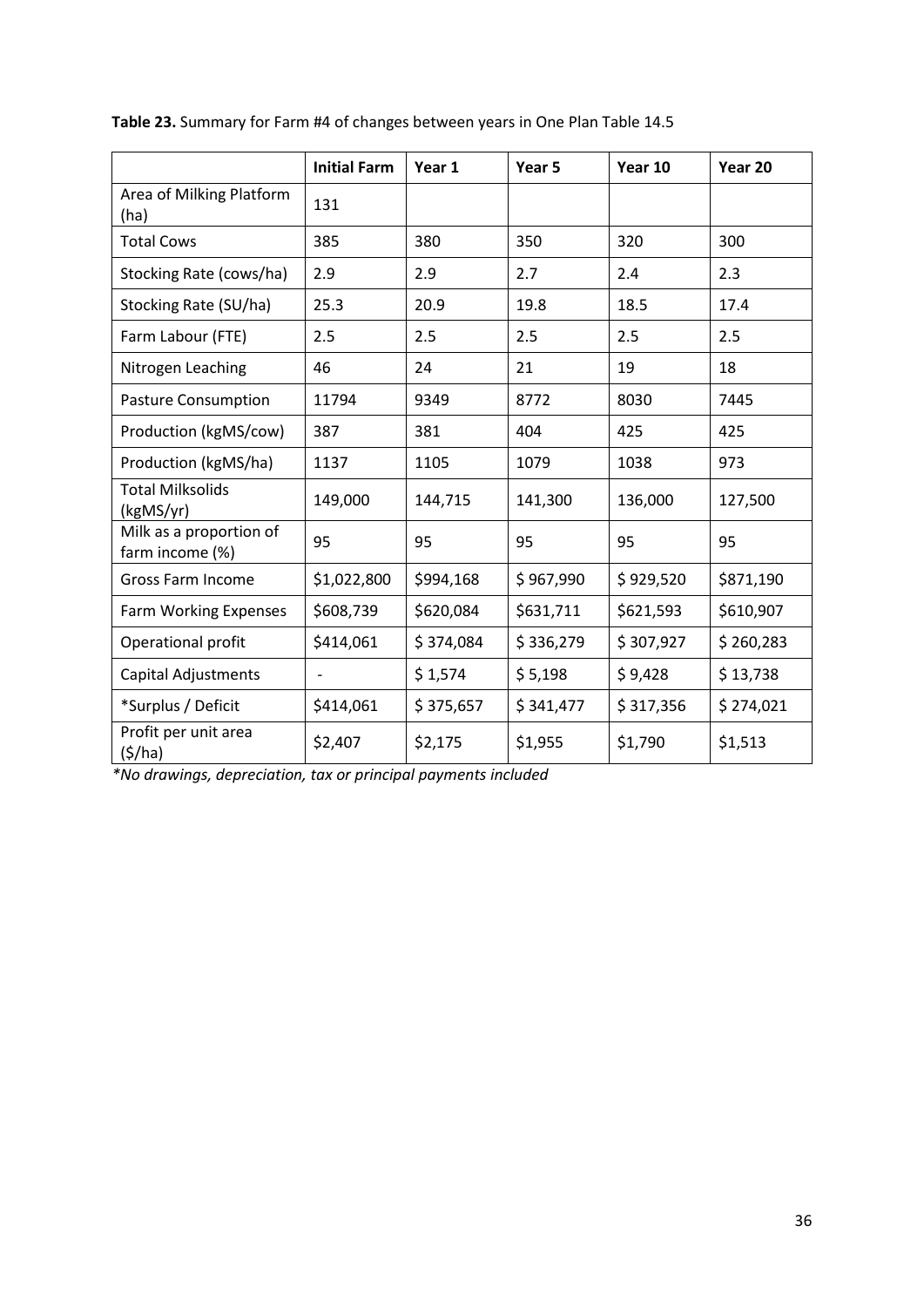|                                            | <b>Initial Farm</b>      | Year 1      | Year 5      | Year 10     | Year 20   |
|--------------------------------------------|--------------------------|-------------|-------------|-------------|-----------|
| Area of Milking Platform<br>(ha)           | 131                      |             |             |             |           |
| <b>Total Cows</b>                          | 385                      | 380         | 380         | 370         | 355       |
| Stocking Rate (cows/ha)                    | 2.9                      | 2.9         | 2.9         | 2.8         | 2.7       |
| Stocking Rate (SU/ha)                      | 25.3                     | 22.6        | 21.7        | 20.7        | 20.0      |
| Farm Labour (FTE)                          | 2.5                      | 2.5         | 2.5         | 2.5         | 2.5       |
| Nitrogen Leaching                          | 46                       | 30          | 27          | 24          | 22        |
| <b>Pasture Consumption</b>                 | 11794                    | 10209       | 9764        | 9207        | 8565      |
| Production (kgMS/cow)                      | 387                      | 390         | 390         | 390         | 399       |
| Production (kgMS/ha)                       | 1137                     | 1131        | 1131        | 9207        | 1081      |
| <b>Total Milksolids</b><br>(kgMS/yr)       | 149,000                  | 148,222     | 148,222     | 148,115     | 141,553   |
| Milk as a proportion of<br>farm income (%) | 95                       | 95          | 95          | 95          | 95        |
| <b>Gross Farm Income</b>                   | \$1,022,800              | \$1,013,928 | \$1,016,963 | \$1,015,368 | \$970,375 |
| Farm Working Expenses                      | \$608,739                | \$632,607   | \$654,773   | \$647,681   | \$674,383 |
| Operational profit                         | \$414,061                | \$381,320   | \$362,190   | \$367,686   | \$295,992 |
| <b>Capital Adjustments</b>                 | $\overline{\phantom{0}}$ | \$662       | \$482       | \$1,394     | \$4,682   |
| *Surplus / Deficit                         | \$414,061                | \$381,942   | \$362,672   | \$369,080   | \$300,674 |
| Profit per unit area<br>(5/ha)             | \$2,407                  | \$2,221     | \$2,109     | \$2,146     | \$1,748   |

**Table 24.** Summary for Farm #4 of changes between years in Table 14.5(R)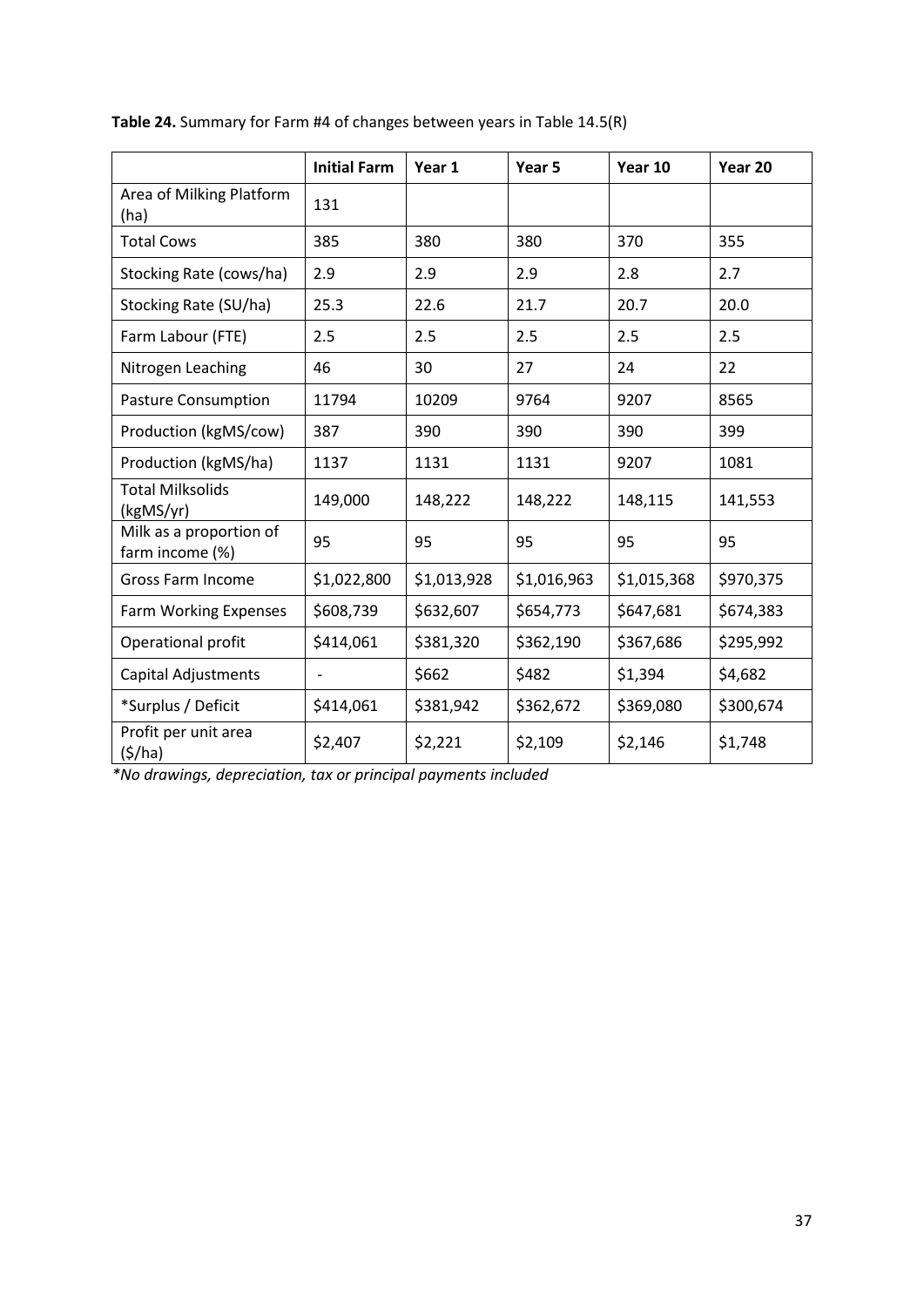| <b>INFRASTRUCTURE</b>                      |                          |                                                                    |                                           |                                           |                    |                           |             |
|--------------------------------------------|--------------------------|--------------------------------------------------------------------|-------------------------------------------|-------------------------------------------|--------------------|---------------------------|-------------|
| <b>Farm Area</b>                           | 172 ha                   | <b>Milking platform</b>                                            | 131 ha                                    |                                           | <b>Runoff</b> area |                           | 35 ha       |
| Feedpad                                    | $\overline{\phantom{a}}$ | <b>Effluent system</b><br>and area                                 | Sump, to pond and travelling<br>irrigator |                                           |                    |                           | 31 ha       |
| Rainfall                                   | 1190 mm/yr               | <b>Irrigation system</b>                                           | Pivot irrigation-Dec to Feb               |                                           |                    |                           | 65.5ha      |
| <b>Soils</b>                               | 52ha                     | Kairanga s.l.                                                      | Capital fert 32-42-14                     |                                           |                    |                           |             |
|                                            | 114ha                    | Kopua s.l.                                                         |                                           | $31 - 62 - 5$                             |                    |                           |             |
| <b>HERD</b>                                |                          |                                                                    |                                           |                                           |                    |                           |             |
| 300 cows                                   |                          | 60 replacements (grazed off for 12<br>months from 9 months of age) | <b>Cow wintering</b><br>farm for 3 months |                                           |                    | Half the herd grazed off- |             |
| <b>Calving date</b>                        | 16 <sup>th</sup> August  |                                                                    |                                           | 30 <sup>th</sup> April<br>Drying off date |                    |                           |             |
| 127,500 kgMS                               | 973 kgMS/ha MP           |                                                                    | 425 kg MS/cow                             |                                           |                    |                           |             |
| <b>PASTURE AND FEED</b>                    |                          |                                                                    |                                           |                                           |                    |                           |             |
| Pasture consumed by cows                   | 7,445 kgDM/ha/yr         |                                                                    |                                           |                                           |                    |                           |             |
| <b>Imported feed</b>                       |                          |                                                                    | 20 T DM                                   | 9.5%                                      |                    |                           |             |
| Winter forage crop                         |                          |                                                                    | N/A                                       |                                           |                    |                           |             |
| <b>Summer forage crop</b>                  |                          |                                                                    | N/A                                       |                                           |                    |                           |             |
| <b>NUTRIENTS</b>                           |                          |                                                                    |                                           |                                           |                    |                           |             |
| Clover nitrogen                            |                          | 127 kg/ha                                                          | Fertiliser nitrogen - Nov                 |                                           |                    |                           | 28 kg/ha    |
| Other nitrogen                             |                          | 5 kg/ha                                                            | Available nitrogen                        |                                           |                    |                           | 160 kg/ha   |
| Surplus nitrogen                           |                          | 110 kg/ha                                                          | Nitrogen conversion efficiency            |                                           |                    |                           | 32 %        |
| Lost nitrogen to water                     |                          | 18 kg/ha                                                           | <b>Phosphorus losses</b>                  |                                           |                    |                           | $0.8$ kg/ha |
| <b>OPERATIONAL PROFIT</b>                  |                          |                                                                    |                                           |                                           |                    |                           |             |
| <b>Milk income (includes</b><br>dividends) |                          | \$828,750                                                          | <b>Gross Farm Income</b>                  |                                           |                    |                           | \$871,190   |
| <b>Farm working expenses</b>               |                          | \$610,907                                                          | <b>Operational profit</b>                 |                                           |                    |                           | \$260,283   |
| <b>Farm working expenses</b>               |                          | \$4.79/kgMS                                                        | Profit per eff. hectare                   |                                           |                    |                           | \$1513/ha   |
| Capital adjustment                         |                          | \$13,738                                                           | Capital adjusted profit                   |                                           |                    |                           | \$274,021   |

#### **Table 25.** Farm #4 year 20 farming system results for One Plan table 14.2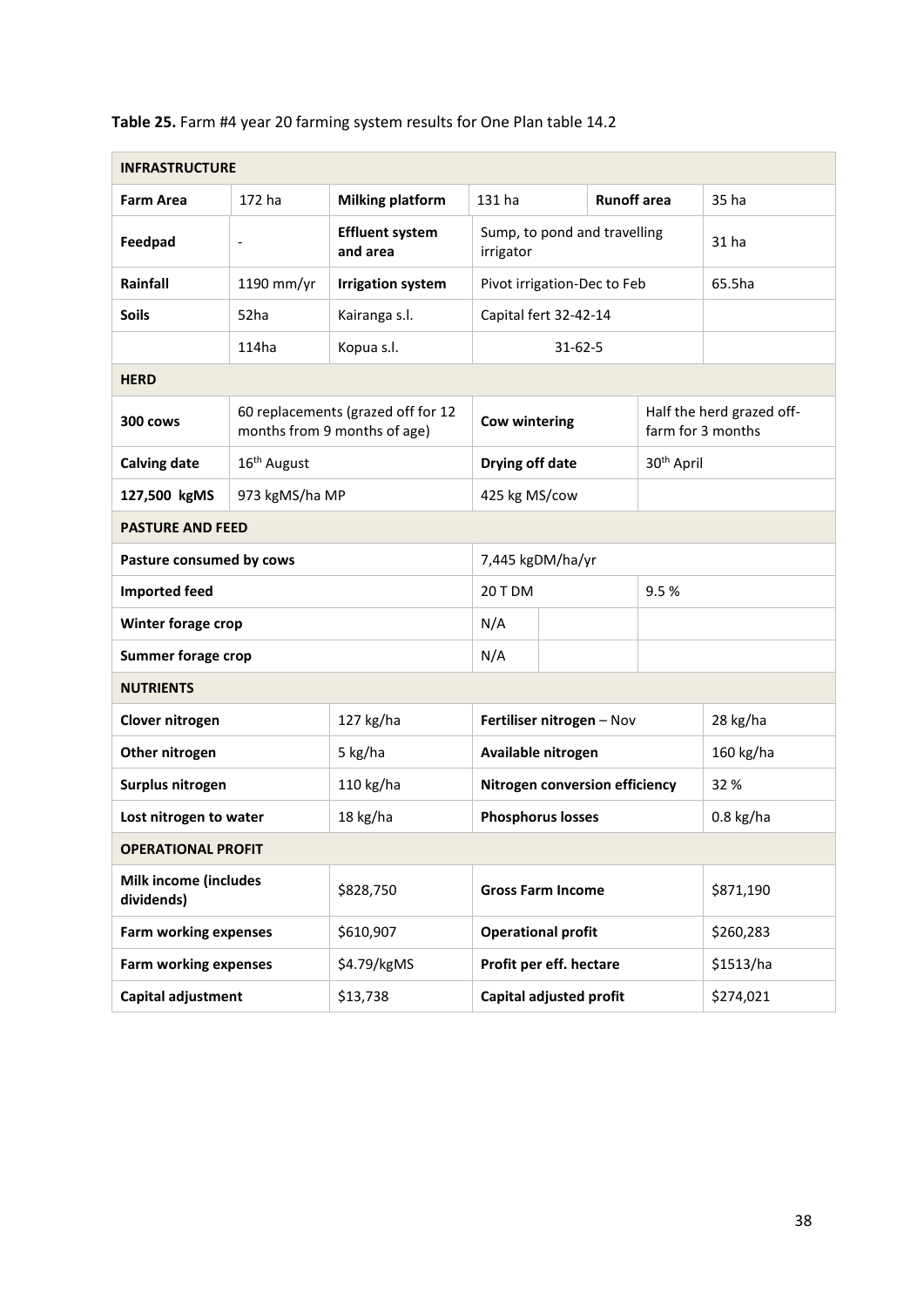| <b>INFRASTRUCTURE</b>                      |                          |                                                                    |                                           |                                                 |                    |                        |                                                |  |
|--------------------------------------------|--------------------------|--------------------------------------------------------------------|-------------------------------------------|-------------------------------------------------|--------------------|------------------------|------------------------------------------------|--|
| <b>Farm Area</b>                           | 172 ha                   | <b>Milking platform</b>                                            | 131 ha                                    |                                                 | <b>Runoff</b> area |                        | 35 ha                                          |  |
| Feedpad                                    | $\overline{\phantom{a}}$ | <b>Effluent system</b><br>and area                                 | Sump, to pond and travelling<br>irrigator |                                                 |                    |                        | 18 <sub>ha</sub>                               |  |
| Rainfall                                   | 11m 90m/yr               | <b>Irrigation system</b>                                           | Pivot irrigation-Dec to Feb               |                                                 |                    |                        | 65.5ha                                         |  |
| <b>Soils</b>                               | 52ha                     | Kairanga s.l.                                                      | Capital fert 32-42-14                     |                                                 |                    |                        |                                                |  |
|                                            | 114ha                    | Kopua s.l.                                                         | 31-62-5                                   |                                                 |                    |                        |                                                |  |
| <b>HERD</b>                                |                          |                                                                    |                                           |                                                 |                    |                        |                                                |  |
| 355 cows                                   |                          | 71 replacements (grazed off for 12<br>months from 9 months of age) |                                           | Cow wintering                                   |                    |                        | Half the herd grazed off-<br>farm for 3 months |  |
| <b>Calving date</b>                        | 16 <sup>th</sup> August  |                                                                    | Drying off date                           |                                                 |                    | 30 <sup>th</sup> April |                                                |  |
| 141553 kgMS                                | 1081 kgMS/ha MP          |                                                                    | 399 kg MS/cow                             |                                                 |                    |                        |                                                |  |
| <b>PASTURE AND FEED</b>                    |                          |                                                                    |                                           |                                                 |                    |                        |                                                |  |
| Pasture consumed by cows                   |                          |                                                                    | 8,565 kgDM/ha/yr                          |                                                 |                    |                        |                                                |  |
| <b>Imported feed</b>                       |                          |                                                                    |                                           | 327 T DM - 50:50 PKE<br>19%<br>and maize silage |                    |                        |                                                |  |
| Winter forage crop                         |                          |                                                                    | N/A                                       |                                                 |                    |                        |                                                |  |
| <b>Summer forage crop</b>                  |                          |                                                                    | N/A                                       |                                                 |                    |                        |                                                |  |
| <b>NUTRIENTS</b>                           |                          |                                                                    |                                           |                                                 |                    |                        |                                                |  |
| Clover nitrogen                            |                          | 119 kg/ha                                                          | Fertiliser nitrogen - Oct.                |                                                 |                    |                        | 28 kg/ha                                       |  |
| Other nitrogen                             |                          | 36 kg/ha                                                           | Available nitrogen                        |                                                 |                    |                        | 183 kg/ha                                      |  |
| Surplus nitrogen                           |                          | 126 kg/ha                                                          | Nitrogen conversion efficiency            |                                                 |                    |                        | 31%                                            |  |
| Lost nitrogen to water                     |                          | 22 kg/ha                                                           | <b>Phosphorus losses</b>                  |                                                 |                    |                        | $0.8$ kg/ha                                    |  |
| <b>OPERATIONAL PROFIT</b>                  |                          |                                                                    |                                           |                                                 |                    |                        |                                                |  |
| <b>Milk income (includes</b><br>dividends) |                          | \$920,095                                                          |                                           | <b>Gross Farm Income</b>                        |                    |                        | \$970,375                                      |  |
| <b>Farm working expenses</b>               |                          | \$674,383                                                          | <b>Operational profit</b>                 |                                                 |                    |                        | \$295,992                                      |  |
| <b>Farm working expenses</b>               |                          | \$5.06/kgMS                                                        | Profit per eff. hectare                   |                                                 |                    |                        | \$1,480                                        |  |
| Capital adjustment                         |                          | \$4,682                                                            | Capital adjusted profit                   |                                                 |                    |                        | \$300,674                                      |  |

**Table 26.** Farm #4 year 20 farming system results for table 14.2(R)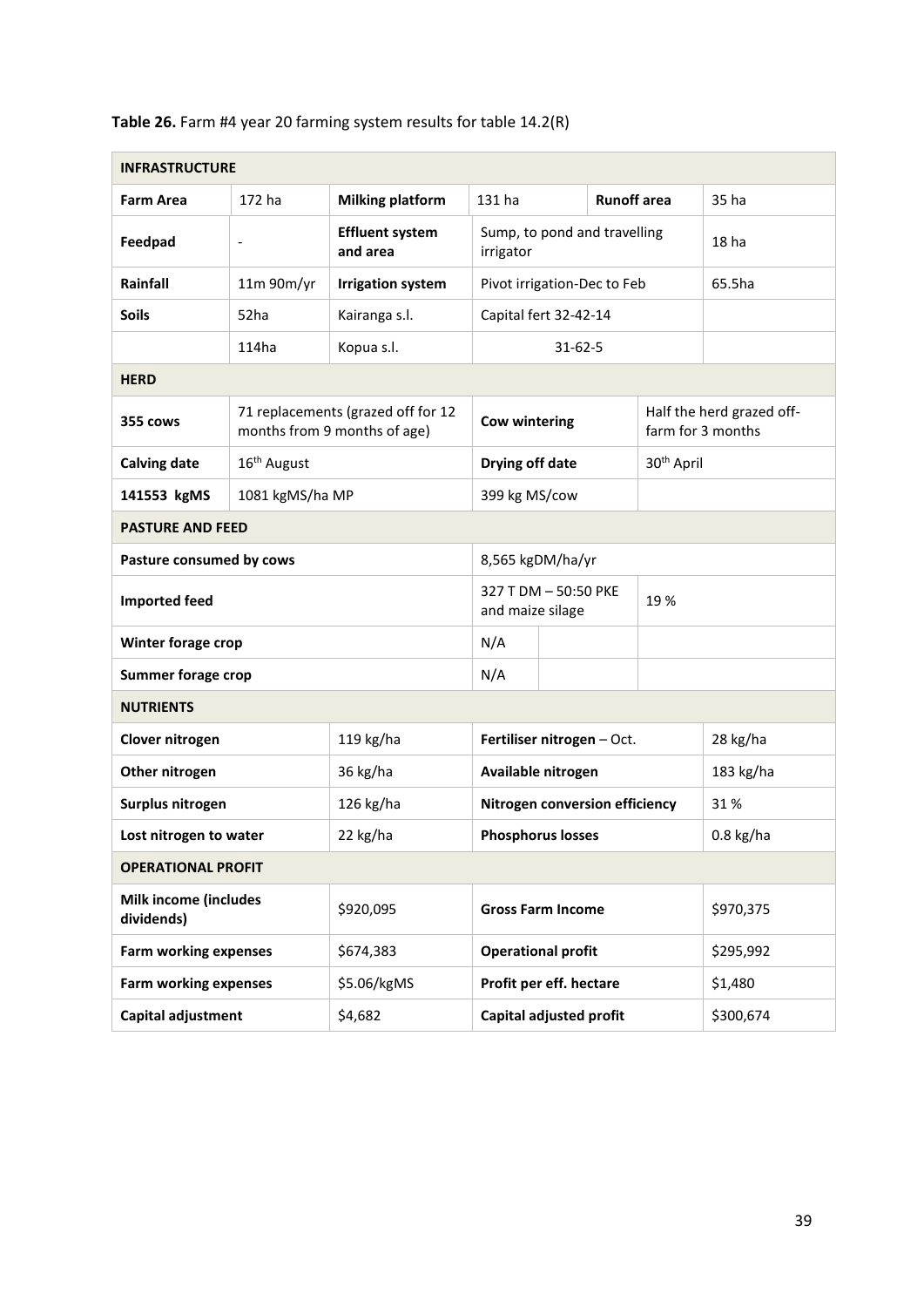## **11. Results for Cluster Farm #5**

<span id="page-39-0"></span>The assumptions made to establish Cluster Farm #5 are shown in Table 27. All the results shown in the Table were drawn from the specific Overseer file before any potential changes had been made. The Table describes the structure of the farm, the parameters of the dairy herd, and how the dairy herd was being fed. On the basis of these inputs the next parts of Table 27 describe the nutrient losses to the environment and the financial results for a farm owner.

The next tables in this report describe the results for Farm #5 of making management changes to meet the nitrogen caps in Table 14.2 of the One Plan (2014) and in the revised Table 14.2(R).

Cow numbers would be reduced and the cows would need to continue to be grazed off farm. The lactation length would need to be reduced by 10 days to the end of April. Both farm scenarios include removing the summer crop of turnips, for the original table, there would be no imported feed used. For meeting Table 14.2(R) in Year 20, it would be replaced by imported feed.

Table 28 and Table 29 are summaries of the farming system results. The changes in these Tables are sufficient for the farmers involved to apply to Horizons Regional Council for a controlled consent (as long as they were also meeting all the other requirements in the One Plan (2014)).

Table 30 and Table 31 are the farming system results projected for year 20 applying the One Plan (2014) Table 14.2 and Table 14.2(R) respectively.

For Farm #5 complying with the original Table 14.2 in the One Plan (2014) would result in:

- The farm only just clearing its operational expenses with an annual profit of less than \$500/ha. Income from an alternative land use (or other source of income) is necessary for this farm to remain profitable
- Typical debt payment levels in the industry would be more than \$1,000/ha for this farm. Farm #5 would not be able to meet the nitrogen caps in the original table and remain financially viable
- Whilst the calculations in Overseer® indicate that this farm system could be modified to operate within the nitrogen loss required in the table, it is only possible by running les than 1cow/ha and harvesting about half the pasture for off-farm sale

For Farm #5 to comply with the proposed Table 14.2(R) the result would be:

- The farm making an operational profit of over \$1,000/ha or more
- The farm having just enough operational income to cover typical debt levels in the industry and remain financially viable
- The farm would be able to sustainably achieve the nitrogen reductions that are required to operate within its nitrogen cap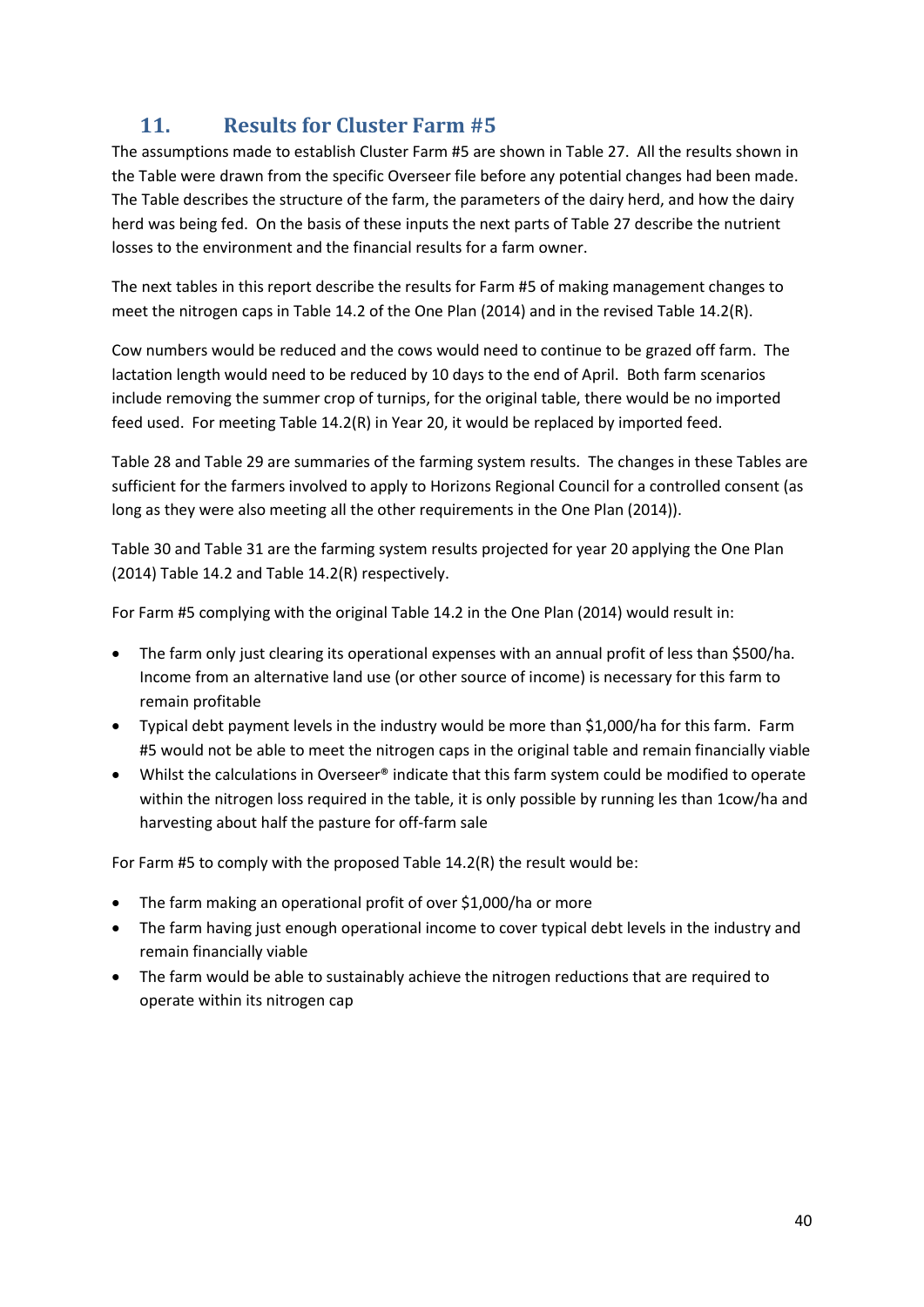| Figure 27. Farm #5 initial year farming system results |  |  |
|--------------------------------------------------------|--|--|
|--------------------------------------------------------|--|--|

| <b>INFRASTRUCTURE</b>                      |                          |                                                                    |                                           |                  |                    |                             |                  |
|--------------------------------------------|--------------------------|--------------------------------------------------------------------|-------------------------------------------|------------------|--------------------|-----------------------------|------------------|
| <b>Farm Area</b>                           | 114 ha                   | <b>Milking platform</b>                                            | 108 ha                                    |                  | <b>Runoff</b> area |                             | 0 <sub>ha</sub>  |
| Feedpad                                    | N/A                      | <b>Effluent system</b><br>and area                                 | Sump, to pond and travelling<br>irrigator |                  |                    |                             | 18 <sub>ha</sub> |
| Rainfall                                   | 1351mm/yr                | <b>Irrigation system</b>                                           | N/A                                       |                  |                    |                             |                  |
| <b>Soils</b>                               | 65ha                     | Matamau s.l.                                                       | Capital fert 26-36-18                     |                  |                    |                             |                  |
|                                            | 43ha                     | Dannevirke s.l.                                                    |                                           | $33 - 42 - 8$    |                    |                             |                  |
| <b>HERD</b>                                |                          |                                                                    |                                           |                  |                    |                             |                  |
| 270 cows                                   |                          | 54 replacements (grazed off for 18<br>months from 3 months of age) | <b>Cow wintering</b><br>2 months          |                  |                    | 81 cows grazed off-farm for |                  |
| <b>Calving date</b>                        | 16 <sup>th</sup> August  |                                                                    | 10 <sup>th</sup> May<br>Drying off date   |                  |                    |                             |                  |
| 90,720 kgMS                                | 840 kgMS/ha MP           |                                                                    | 336 kg MS/cow                             |                  |                    |                             |                  |
| <b>PASTURE AND FEED</b>                    |                          |                                                                    |                                           |                  |                    |                             |                  |
|                                            | Pasture consumed by cows |                                                                    |                                           | 11007 kgDM/ha/yr |                    |                             |                  |
| <b>Imported feed</b>                       |                          |                                                                    | 90 T DM - 50:50 PKE<br>and silage         |                  | 15 %               |                             |                  |
| Winter forage crop                         |                          |                                                                    | N/A                                       |                  |                    |                             |                  |
| <b>Summer forage crop</b>                  |                          |                                                                    | 6.8 <sub>ha</sub>                         | Turnips          |                    | 9 T/ha yield                |                  |
| <b>NUTRIENTS</b>                           |                          |                                                                    |                                           |                  |                    |                             |                  |
| Clover nitrogen                            |                          | 129 kg/ha                                                          | Fertiliser nitrogen - Aug, Nov,<br>Apr.   |                  |                    |                             | 58 kg/ha         |
| Other nitrogen                             |                          | 20 kg/ha                                                           | Available nitrogen                        |                  |                    |                             | 207 kg/ha        |
| Surplus nitrogen                           |                          | 153 kg/ha                                                          | Nitrogen conversion efficiency            |                  |                    |                             | 26 %             |
| Lost nitrogen to water                     |                          | 39 kg/ha                                                           | <b>Phosphorus losses</b>                  |                  |                    |                             | $0.7$ kg/ha      |
| <b>OPERATIONAL PROFIT</b>                  |                          |                                                                    |                                           |                  |                    |                             |                  |
| <b>Milk income (includes</b><br>dividends) |                          | \$589,680                                                          | <b>Gross Farm Income</b>                  |                  |                    |                             | \$628,140        |
| <b>Farm working expenses</b>               |                          | \$453,423                                                          | <b>Operational profit</b>                 |                  |                    |                             | \$174,717        |
| <b>Farm working expenses</b>               |                          | \$5.00/kgMS                                                        | Profit per eff. hectare                   |                  |                    |                             | \$1,618          |
| Capital adjustment                         |                          | 0                                                                  | Capital adjusted profit                   |                  |                    |                             | \$174,717        |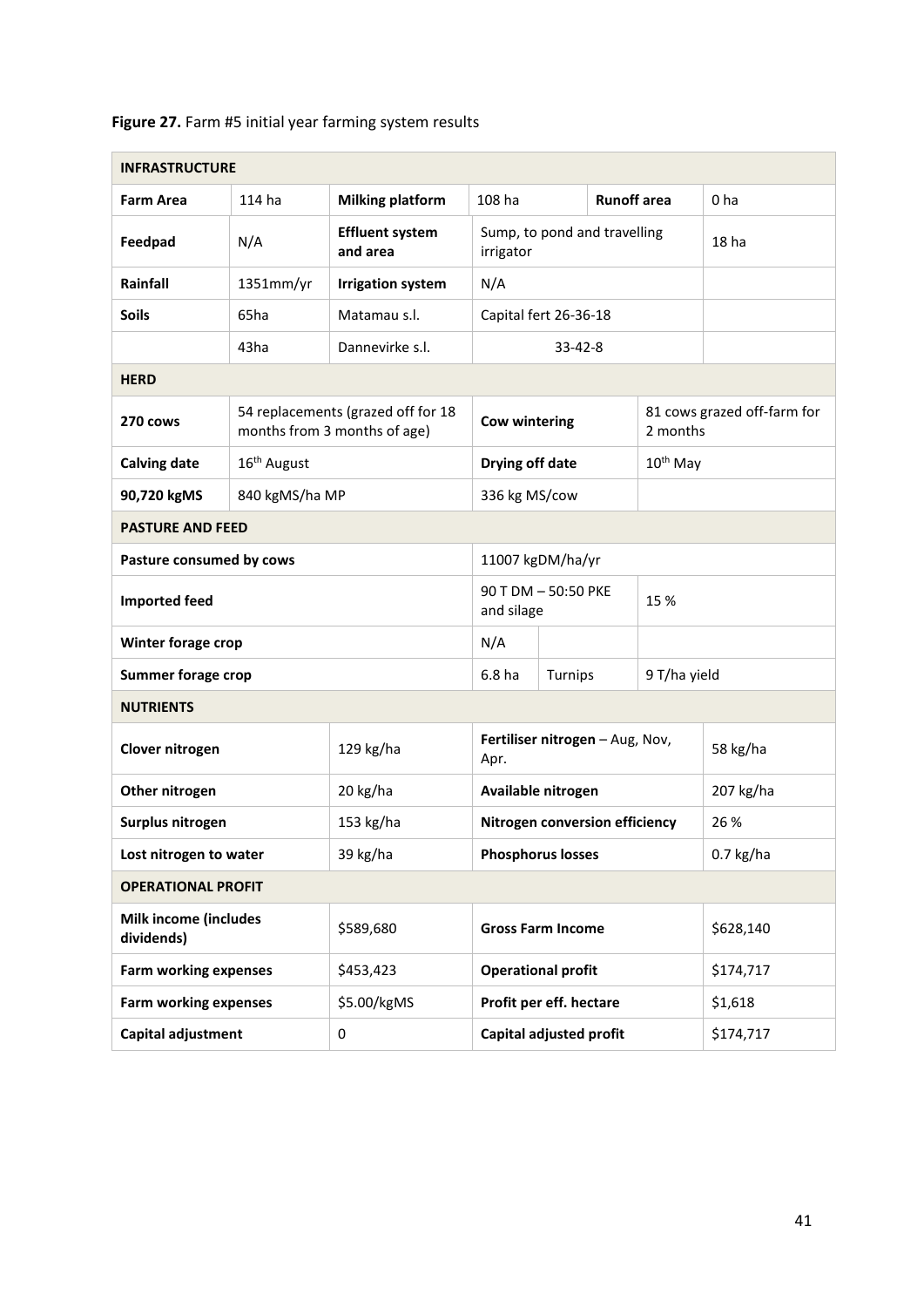|                                            | <b>Initial Farm</b>      | Year 1    | Year 5    | Year 10   | Year 20   |
|--------------------------------------------|--------------------------|-----------|-----------|-----------|-----------|
| Area of Milking Platform<br>(ha)           | 108                      |           |           |           |           |
| <b>Total Cows</b>                          | 270                      | 185       | 155       | 120       | 100       |
| Stocking Rate (cows/ha)                    | 2.5                      | 1.7       | 1.4       | 1.1       | 0.9       |
| Stocking Rate (SU/ha)                      | 21.5                     | 14.9      | 12.6      | 10.4      | 9.4       |
| Farm Labour (FTE)                          | 2.5                      | 2.5       | 1.5       | 1.5       | 1.5       |
| Nitrogen Leaching                          | 39                       | 22        | 19        | 17        | 16        |
| <b>Pasture Consumption</b>                 | 11007                    | 7150      | 5957      | 4779      | 4237      |
| Production (kgMS/cow)                      | 336                      | 340       | 358       | 380       | 425       |
| Production (kgMS/ha)                       | 840                      | 582       | 514       | 422       | 394       |
| <b>Total Milksolids</b><br>(kgMS/yr)       | 90,720                   | 62,900    | 55,490    | 45,600    | 42,500    |
| Milk as a proportion of<br>farm income (%) | 90                       | 91        | 87        | 82        | 81        |
| <b>Gross Farm Income</b>                   | \$628,140                | \$447,580 | \$414,820 | \$363,440 | \$340,210 |
| <b>Farm Working Expenses</b>               | \$453,423                | \$398,252 | \$345,388 | \$324,969 | \$326,074 |
| Operational profit                         | \$174,717                | \$49,328  | \$69,432  | \$38,471  | \$14,136  |
| <b>Capital Adjustments</b>                 | $\overline{\phantom{0}}$ | \$15,642  | \$20,505  | \$26,552  | \$29,242  |
| *Surplus / Deficit                         | \$174,717                | \$64,971  | \$89,937  | \$65,023  | \$        |
| Profit per unit area<br>(5/ha)             | \$1,533                  | \$433     | \$609     | \$337     | \$124     |

**Table 28.** Summary for Farm #5 of changes between years in One Plan Table 14.5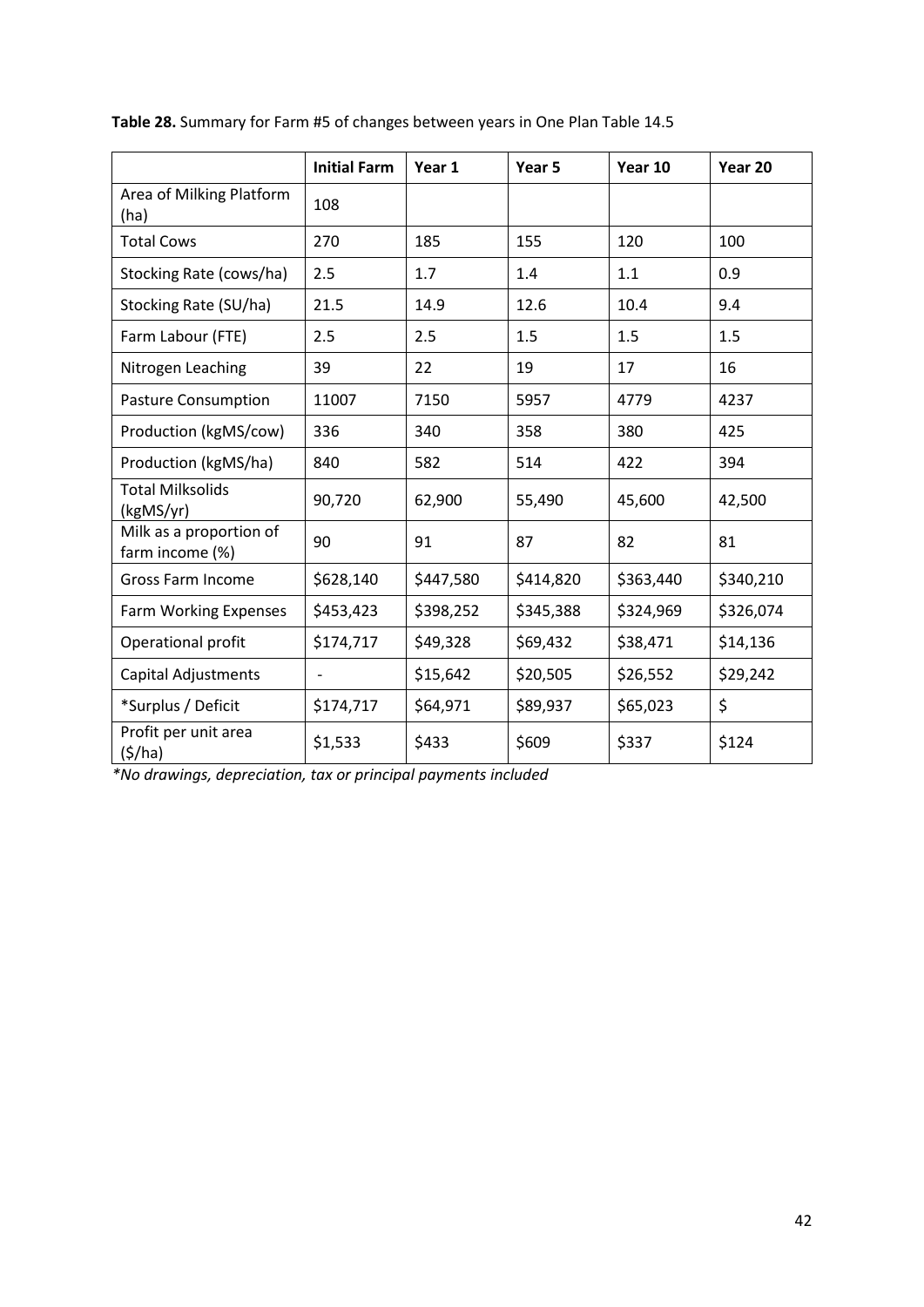|                                            | <b>Initial Farm</b>      | Year 1    | Year 5    | Year 10   | Year 20   |
|--------------------------------------------|--------------------------|-----------|-----------|-----------|-----------|
| Area of Milking Platform<br>(ha)           | 108                      |           |           |           |           |
| <b>Total Cows</b>                          | 270                      | 261       | 230       | 230       | 230       |
| Stocking Rate (cows/ha)                    | 2.5                      | 2.5       | 2.5       | 2.5       | 2.5       |
| Stocking Rate (SU/ha)                      | 21.5                     | 20.4      | 18.7      | 18.5      | 18.5      |
| Farm Labour (FTE)                          | 2.5                      | 2.5       | 2.5       | 2.5       | 2.5       |
| Nitrogen Leaching                          | 39                       | 32        | 28        | 25        | 24        |
| <b>Pasture Consumption</b>                 | 11007                    | 10423     | 9163      | 9036      | 8775      |
| Production (kgMS/cow)                      | 336                      | 335       | 358       | 372       | 372       |
| Production (kgMS/ha)                       | 840                      | 809       | 762       | 793       | 793       |
| <b>Total Milksolids</b><br>(kgMS/yr)       | 90,720                   | 87,420    | 82,340    | 85,620    | 85,620    |
| Milk as a proportion of<br>farm income (%) | 90                       | 94        | 94        | 95        | 95        |
| <b>Gross Farm Income</b>                   | \$628,140                | \$605,170 | \$567,510 | \$588,830 | \$588,830 |
| Farm Working Expenses                      | \$453,423                | \$447,694 | \$435,777 | \$443,789 | \$456,394 |
| Operational profit                         | \$174,717                | \$157,476 | \$131,733 | \$145,041 | \$132,436 |
| <b>Capital Adjustments</b>                 | $\overline{\phantom{0}}$ | \$1,606   | \$5,850   | \$4,866   | \$4,866   |
| *Surplus / Deficit                         | \$174,717                | \$159,082 | \$137,583 | \$149,907 | \$137,302 |
| Profit per unit area<br>(5/ha)             | \$1,533                  | \$1,367   | \$1,104   | \$1,230   | \$1,119   |

**Table 29.** Summary for Farm #5 of changes between years in Table 14.5(R)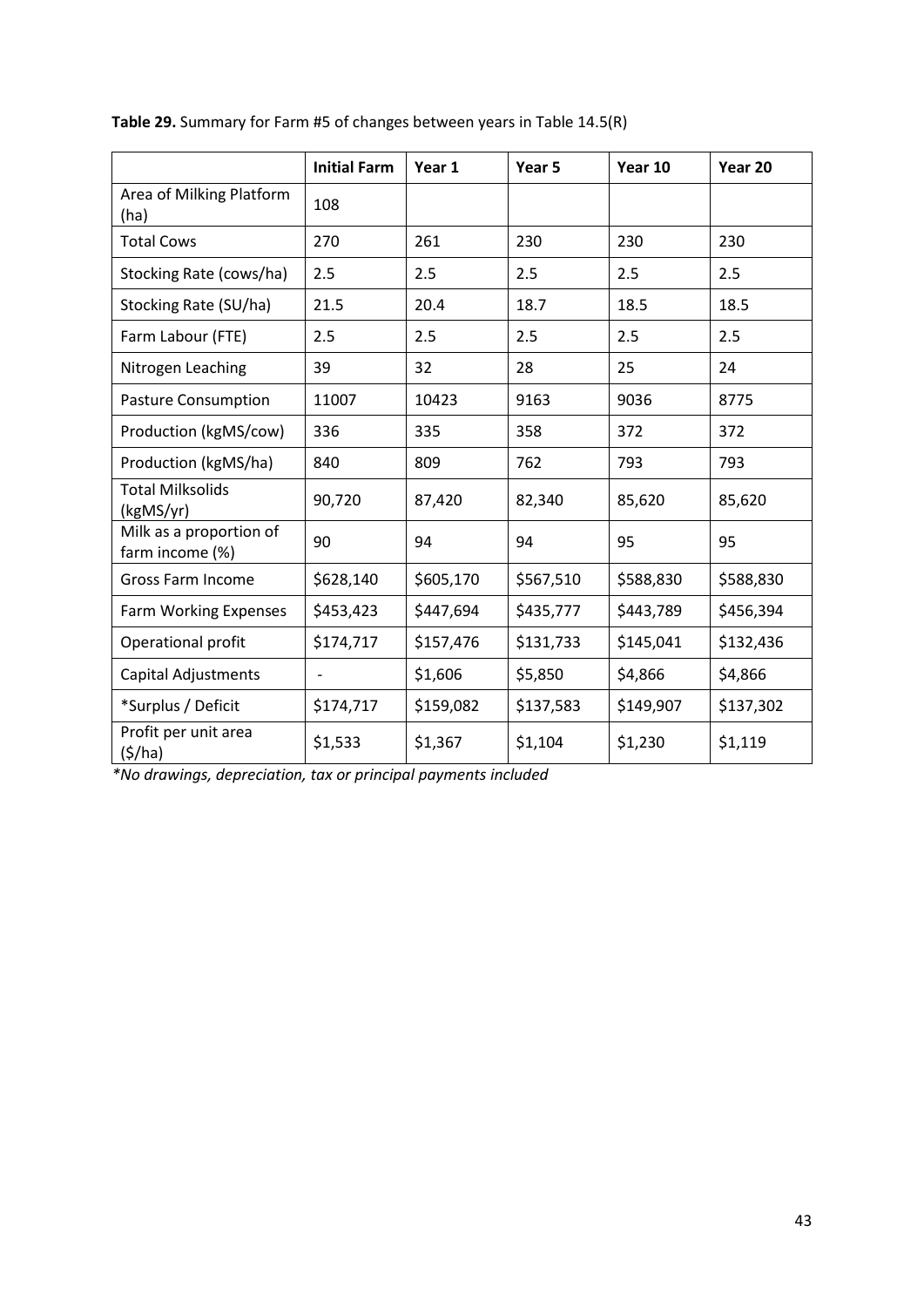| <b>INFRASTRUCTURE</b>                      |                          |                                                                    |                                           |                          |                    |                             |                  |
|--------------------------------------------|--------------------------|--------------------------------------------------------------------|-------------------------------------------|--------------------------|--------------------|-----------------------------|------------------|
| <b>Farm Area</b>                           | 114 ha                   | <b>Milking platform</b>                                            | 108 ha                                    |                          | <b>Runoff</b> area |                             | 0 <sub>ha</sub>  |
| Feedpad                                    | N/A                      | <b>Effluent system</b><br>and area                                 | Sump, to pond and travelling<br>irrigator |                          |                    |                             | 18 <sub>ha</sub> |
| Rainfall                                   | 1351mm/yr                | <b>Irrigation system</b>                                           | N/A                                       |                          |                    |                             |                  |
| <b>Soils</b>                               | 65ha                     | Matamau s.l.                                                       | Capital fert 31.86.22                     |                          |                    |                             |                  |
|                                            | 43ha                     | Dannevirke s.l.                                                    |                                           | 38.94.12                 |                    |                             |                  |
| <b>HERD</b>                                |                          |                                                                    |                                           |                          |                    |                             |                  |
| 100 cows                                   |                          | 20 replacements (grazed off for 18<br>months from 3 months of age) | <b>Cow wintering</b><br>3 months          |                          |                    | 20 cows grazed off-farm for |                  |
| <b>Calving date</b>                        | 16 <sup>th</sup> August  |                                                                    | 30 <sup>th</sup> April<br>Drying off date |                          |                    |                             |                  |
| 42,500 kgMS                                | 425 kgMS/ha MP           |                                                                    | 394 kg MS/cow                             |                          |                    |                             |                  |
| <b>PASTURE AND FEED</b>                    |                          |                                                                    |                                           |                          |                    |                             |                  |
|                                            | Pasture consumed by cows |                                                                    |                                           | 4,237 kgDM/ha/yr         |                    |                             |                  |
| <b>Imported feed</b>                       |                          |                                                                    | N/A<br>$< 1 \%$                           |                          |                    |                             |                  |
| Winter forage crop                         |                          |                                                                    | N/A                                       |                          |                    |                             |                  |
| <b>Summer forage crop</b>                  |                          |                                                                    | N/A                                       |                          |                    |                             |                  |
| <b>NUTRIENTS</b>                           |                          |                                                                    |                                           |                          |                    |                             |                  |
| Clover nitrogen                            |                          | 104 kg/ha                                                          | Fertiliser nitrogen - Oct                 |                          |                    |                             | 23 kg/ha         |
| Other nitrogen                             |                          | 2 kg/ha                                                            | Available nitrogen                        |                          |                    |                             | 129 kg/ha        |
| Surplus nitrogen                           |                          | 55 kg/ha                                                           | Nitrogen conversion efficiency            |                          |                    |                             | 57 %             |
| Lost nitrogen to water                     |                          | 16 kg/ha                                                           | <b>Phosphorus losses</b>                  |                          |                    |                             | $0.5$ kg/ha      |
| <b>OPERATIONAL PROFIT</b>                  |                          |                                                                    |                                           |                          |                    |                             |                  |
| <b>Milk income (includes</b><br>dividends) |                          | \$276,250                                                          |                                           | <b>Gross Farm Income</b> |                    |                             | \$340,210        |
| <b>Farm working expenses</b>               |                          | \$326,074                                                          | <b>Operational profit</b>                 |                          |                    |                             | \$14,136         |
| <b>Farm working expenses</b>               |                          | \$7.67/kgMS                                                        | Profit per total hectare                  |                          |                    |                             | \$124/ha         |
| Capital adjustment                         |                          | \$29,242                                                           | Capital adjusted profit                   |                          |                    |                             | $-$15,106$       |

**Figure 30.** Farm #5 year 20 farming system results for One Plan table 14.2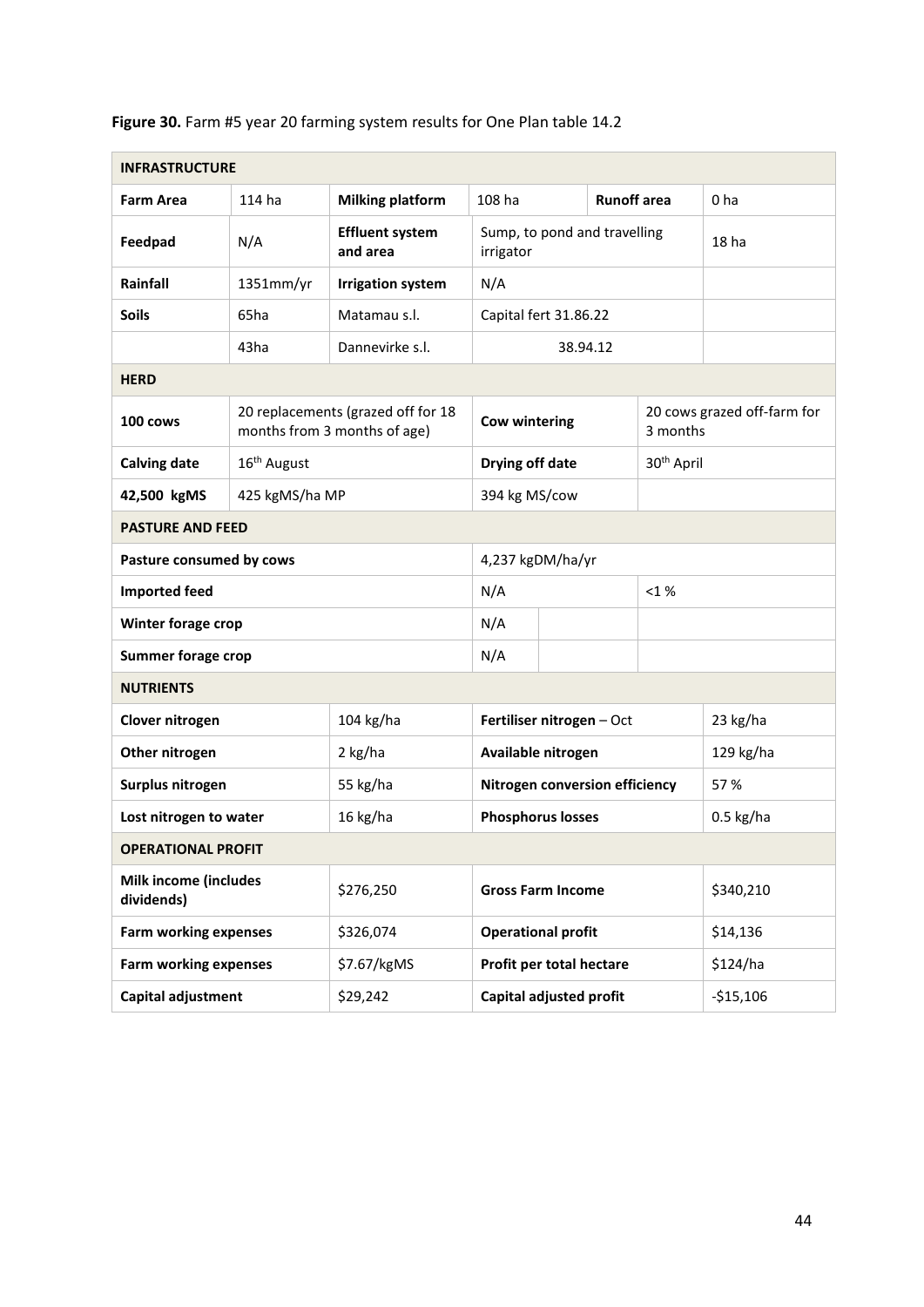| <b>INFRASTRUCTURE</b>                      |                |                                                                    |                                           |                          |                    |                          |                  |
|--------------------------------------------|----------------|--------------------------------------------------------------------|-------------------------------------------|--------------------------|--------------------|--------------------------|------------------|
| <b>Farm Area</b>                           | 114 ha         | <b>Milking platform</b>                                            | 108 ha                                    |                          | <b>Runoff</b> area |                          | 0 <sub>ha</sub>  |
| Feedpad                                    | N/A            | <b>Effluent system</b><br>and area                                 | Sump, to pond and travelling<br>irrigator |                          |                    |                          | 22 <sub>ha</sub> |
| Rainfall                                   | 1351mm/yr      | <b>Irrigation system</b>                                           | N/A                                       |                          |                    |                          |                  |
| <b>Soils</b>                               | 65ha           | Matamau s.l.                                                       | Capital fert 25-40-17                     |                          |                    |                          |                  |
|                                            | 43ha           | Dannevirke s.l.                                                    | 37-74-11                                  |                          |                    |                          |                  |
| <b>HERD</b>                                |                |                                                                    |                                           |                          |                    |                          |                  |
| 230 cows                                   |                | 46 replacements (grazed off for 17<br>months from 3 months of age) | <b>Cow wintering</b><br>for 3 months      |                          |                    | 124 cows grazed off-farm |                  |
| <b>Calving date</b>                        | $1st$ August   |                                                                    | Drying off date                           |                          |                    | 30 <sup>th</sup> April   |                  |
| 85,620 kgMS                                | 793 kgMS/ha MP |                                                                    | 372 kg MS/cow                             |                          |                    |                          |                  |
| <b>PASTURE AND FEED</b>                    |                |                                                                    |                                           |                          |                    |                          |                  |
| Pasture consumed by cows                   |                |                                                                    | 7,710 kgDM/ha/yr                          |                          |                    |                          |                  |
| <b>Imported feed</b>                       |                |                                                                    | 75 T DM -PKE<br>12 %                      |                          |                    |                          |                  |
| Winter forage crop                         |                |                                                                    | N/A                                       |                          |                    |                          |                  |
| <b>Summer forage crop</b>                  |                |                                                                    | N/A                                       |                          |                    |                          |                  |
| <b>NUTRIENTS</b>                           |                |                                                                    |                                           |                          |                    |                          |                  |
| Clover nitrogen                            |                | 128 kg/ha                                                          | Fertiliser nitrogen - Oct.                |                          |                    |                          | 23 kg/ha         |
| Other nitrogen                             |                | 18 kg/ha                                                           | Available nitrogen                        |                          |                    |                          | 169 kg/ha        |
| Surplus nitrogen                           |                | 114 kg/ha                                                          | Nitrogen conversion efficiency            |                          |                    |                          | 32 %             |
| Lost nitrogen to water                     |                | 24 kg/ha                                                           | <b>Phosphorus losses</b>                  |                          |                    |                          | $0.6$ kg/ha      |
| <b>OPERATIONAL PROFIT</b>                  |                |                                                                    |                                           |                          |                    |                          |                  |
| <b>Milk income (includes</b><br>dividends) |                | \$556,530                                                          |                                           | <b>Gross Farm Income</b> |                    |                          | \$588,830        |
| <b>Farm working expenses</b>               |                | \$456,394                                                          | <b>Operational profit</b>                 |                          |                    |                          | \$132,436        |
| <b>Farm working expenses</b>               |                | \$5.33/kgMS                                                        | Profit per eff. hectare                   |                          |                    |                          | \$1,162          |
| <b>Capital adjustment</b>                  |                | \$4,866                                                            | Capital adjusted profit                   |                          |                    |                          | \$127,570        |

## **Figure 31.** Farm #5 year 20 farming system results for table 14.2(R)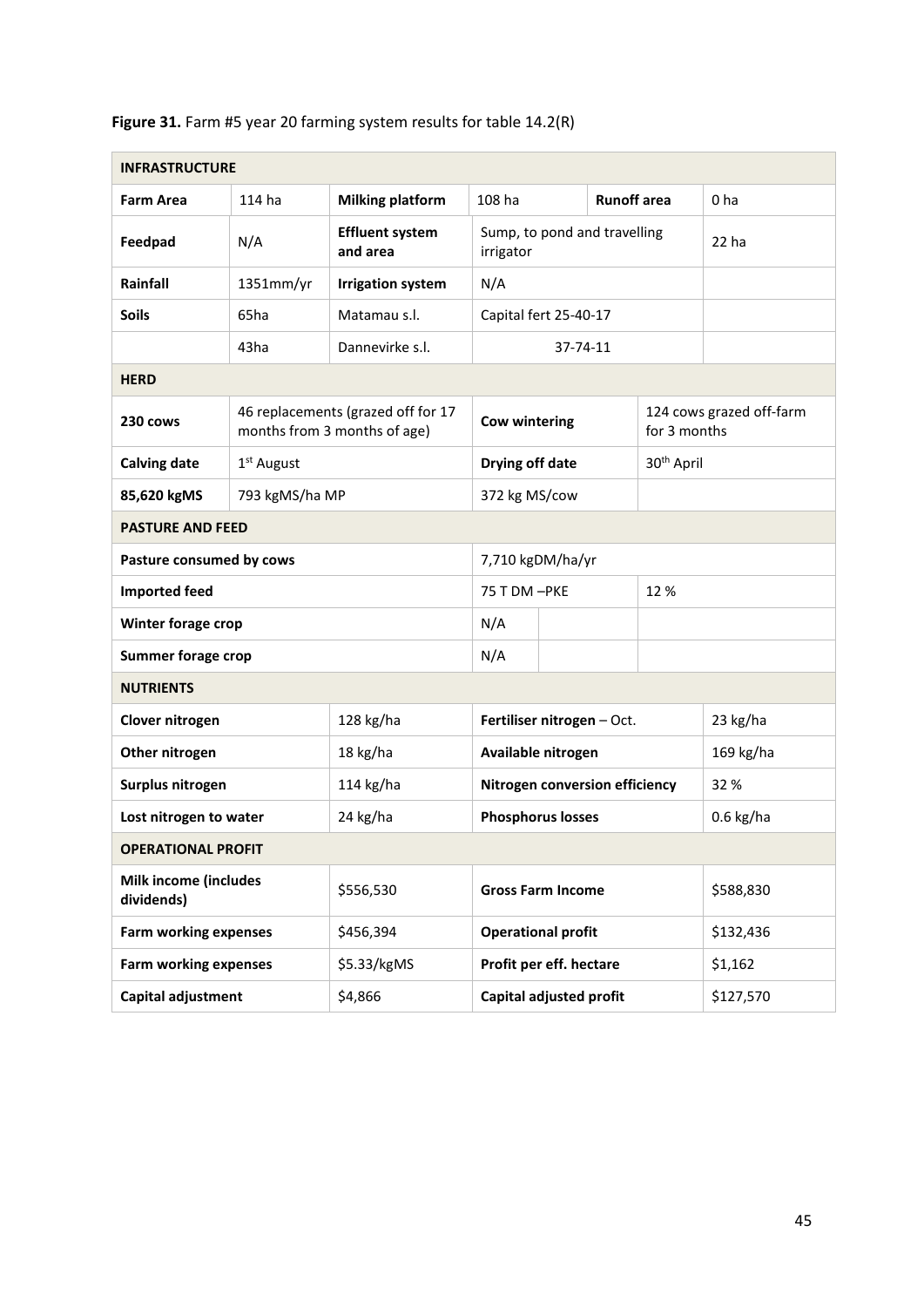## **12. Discussion**

<span id="page-45-0"></span>The Cluster Farms initially had between 250 and 400 cows in both scenarios (the original Table 14.2 and 14.2 (R)) however it is easier to maintain herd numbers with the proposed revised table. See Figure 1.



**Figure 1.** Changes in cow numbers over time – a comparison between versions of Table 14.2

*The solid lines represent the results for the original Table 14.2 and the dotted lines represent Table 14.2(R)*

As cow numbers are reduced there are greater opportunities to increase production per cow (Figure 2). However as production is increased, nitrogen losses will not be reduced unless stocking rate (su/ha/yr) and annual pasture consumption are also reduced (Figure 3).

The introduction of an appropriate mix of mitigations can ensure that nitrogen losses remain capped (Figure 4). In the Figure all the cluster farms are shown to be reducing nitrogen losses to water over time. The exception is Cluster farm #3. With Table 14.2(R), Cluster farm #3 initially is already operating within its nitrogen cap. However, over time production per cow is expected to increase inline with the other cluster farms and therefore additional mitigations will need to be introduced to keep it under the cap.

After applying the original Table 14.2 the operational profits are reduced for all the farms, except for Farm #3 that has income from sales of surplus pasture in Year 20 to supplement returns from dairying. Applying Table 14.2(R) improves the profitability of all the farms (Figure 5).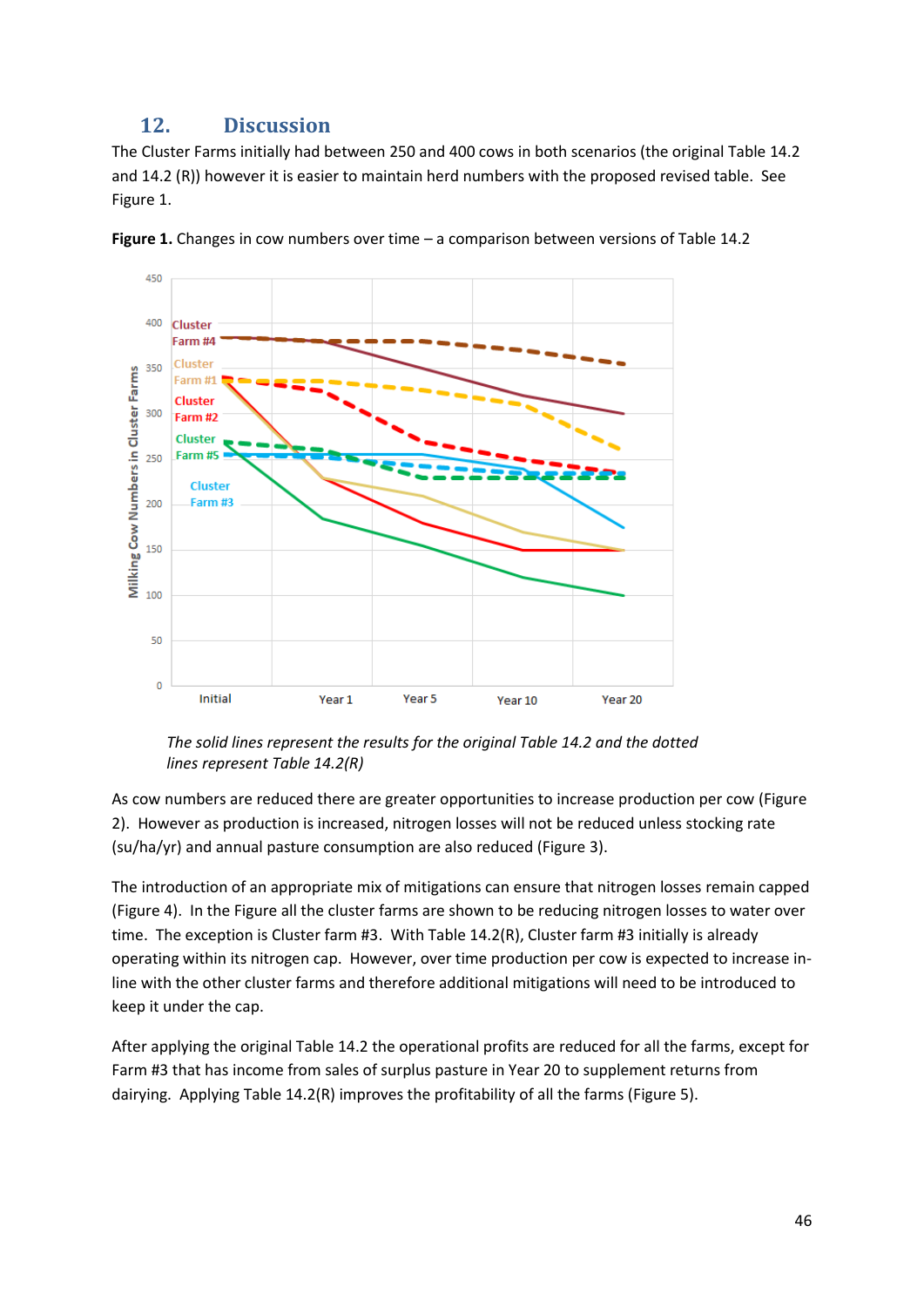

Figure 2. Changes in milk production(per cow) over time - a comparison between versions of Table 14.2

*The solid lines represent the results for the original Table 14.2 and the dotted lines represent Table 14.2(R)*



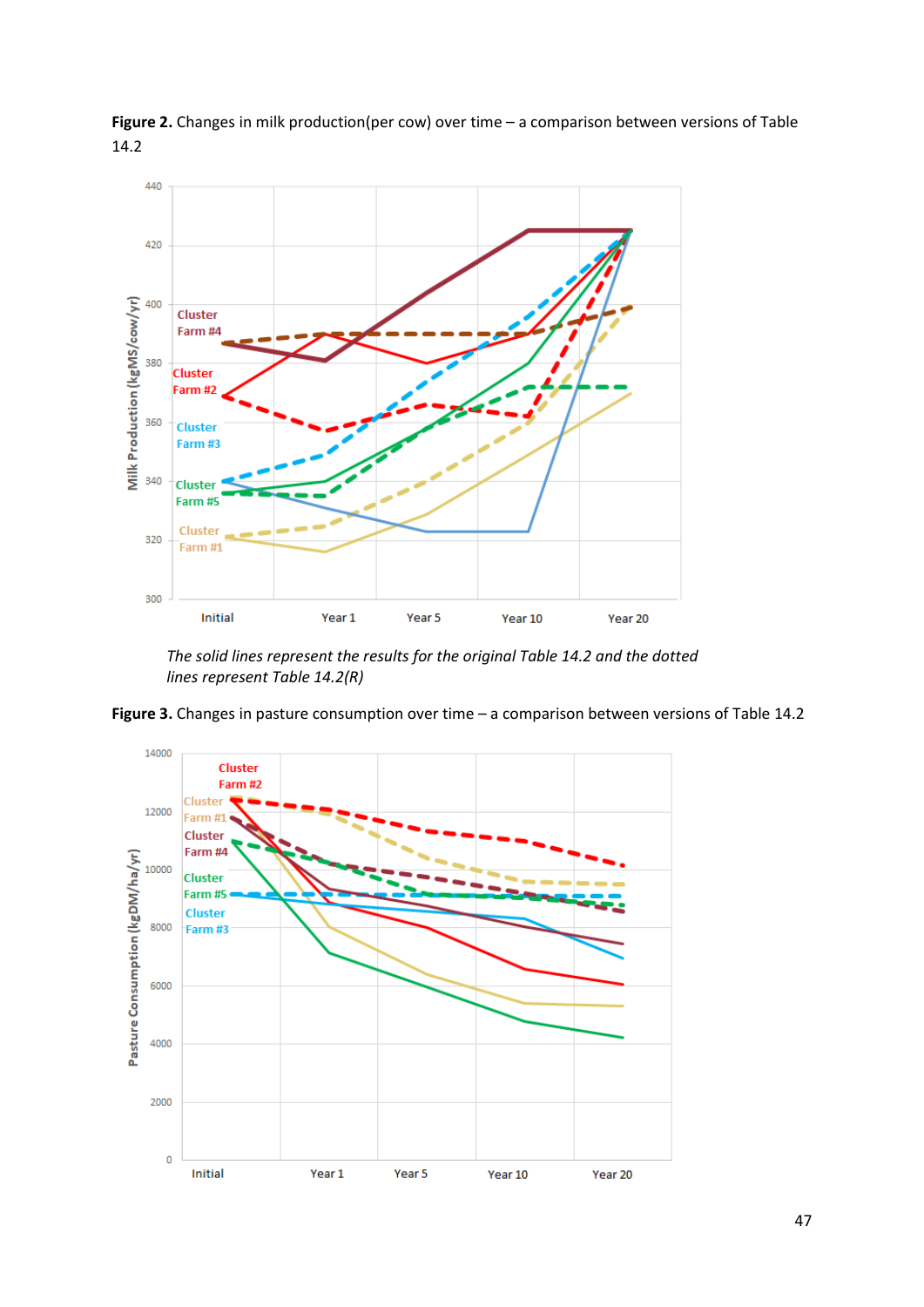

**Figure 4.** Changes in nitrogen leaching over time – a comparison between versions of Table 14.2

*The solid lines represent the results for the original Table 14.2 and the dotted lines represent Table 14.2(R)*

**Figure 5.** Changes in operating profit over time – a comparison between versions of Table 14.2

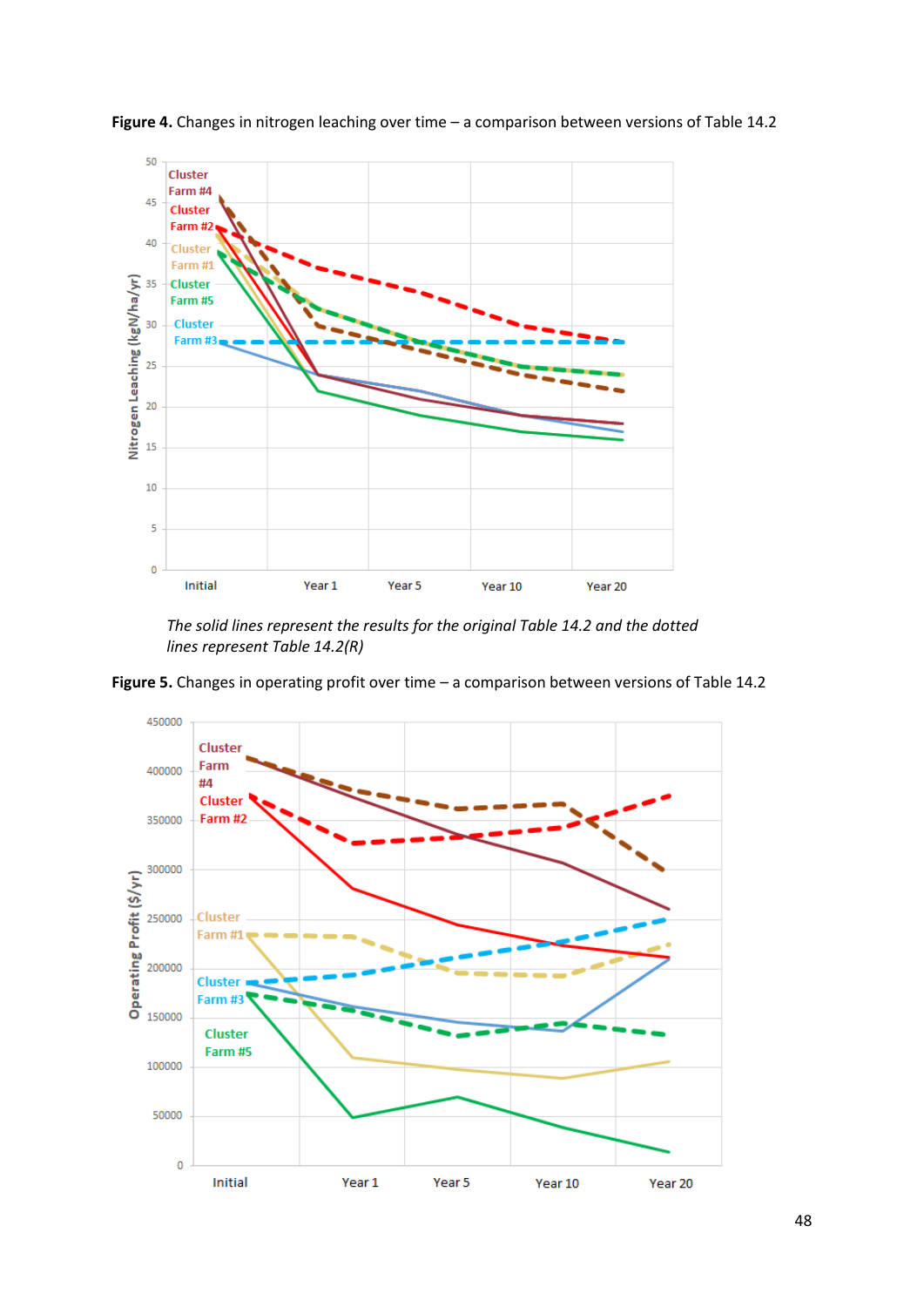## <span id="page-48-0"></span>**13. Conclusions**

The Cluster Farms represent about 65% of dairy farms in the Upper Manawatu River catchment. These farms are unlikely to be financially viable after management practices have been introduced to enable them to operate within the original nitrogen cap of Table 14.2 in the One Plan (2014). A greater percentage of farms would only be able to operate within the nitrogen cap by depleting their soil nitrogen reserves. That situation would not be sustainable over time.

If the revised Table 14.2(R) is introduced, all Cluster Farms are able to remain financially viable although Farm #5 could not service high levels of debt. All farms are able to maintain sustainable nitrogen reserves under the scenarios developed for Table 14.2(R).

This study highlights the importance of continued improvement in production per cow. There are benefits from also improving nitrogen efficiency on-farm so that low-loss systems become more sustainable. The study reinforces the opportunities for off-farm winter grazing of cows and providing them with sheltered feed pads or barns. The latter topic has been developed already in Parminter (2017).

## <span id="page-48-1"></span>**14. Limitations**

The five farm models were drawn directly from the farm medians in Table 3. It was considered by the author that establishing them first as feasible systems in Farmax® (a step included in the first report), would not be needed in this study. The initial models were drawn from actual farm data, however the models were then changed considerably by introducing potential mitigations and these also were not checked in Farmax® for feasibility.

Each of the Cluster Farms was modelled by a different consultant applying similar principles and assumptions. A similar situation operates across the industry in practice. The main limitation for this study from taking this approach is that the timing and order of the introduced mitigations was not exactly comparable for each Cluster Farm. That means that the intermediate steps for the Cluster Farms between Year 1 and Year 20 in the tables may not be directly comparable. This is particularly visible in Figures  $1 - 5$ .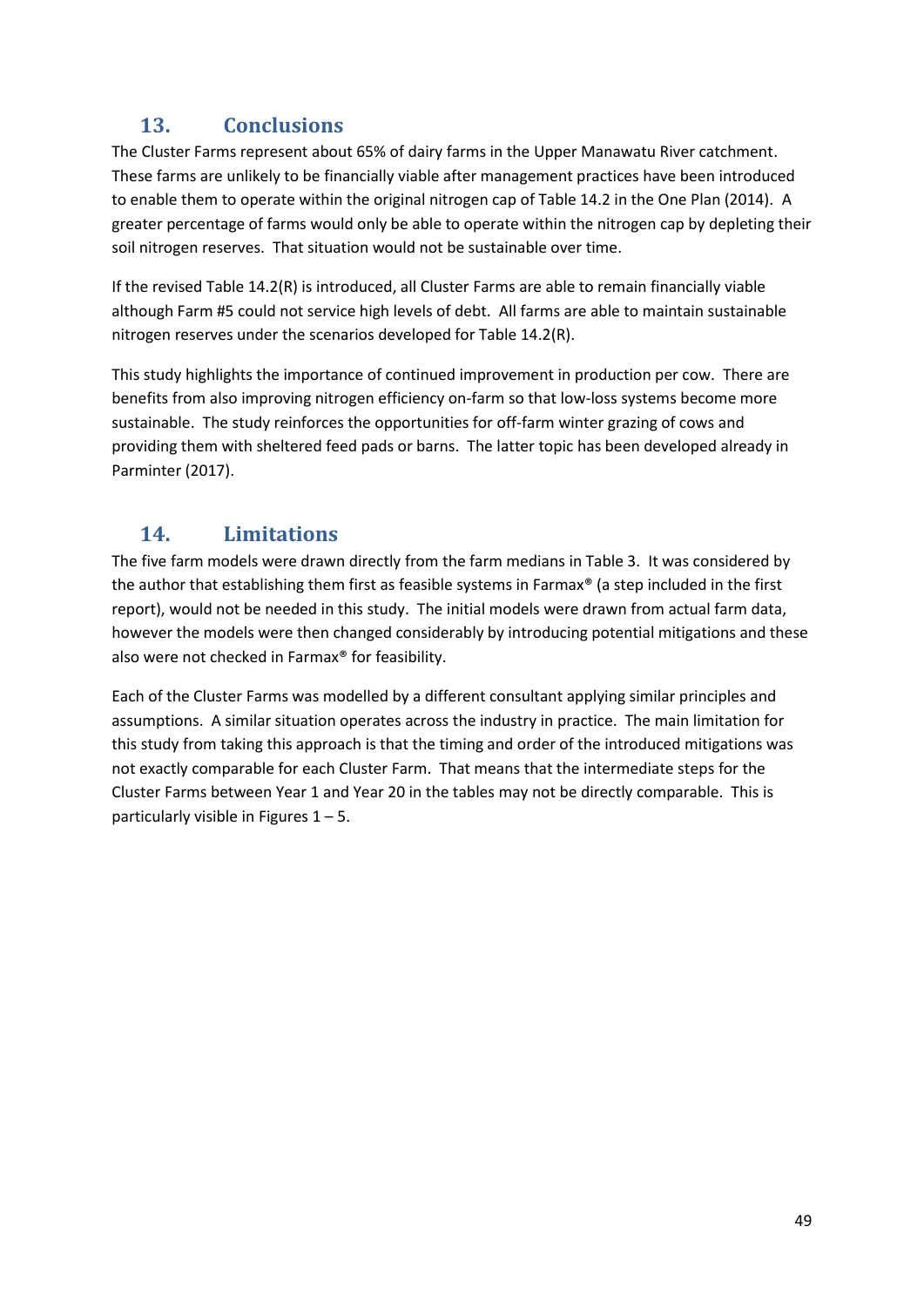## <span id="page-49-0"></span>**Appendix A. Example Profit and Loss Account for Cluster Farm #5**

|                                        |                                               |                            |                     | \$                       | Per ha         | Per cow                 |     |
|----------------------------------------|-----------------------------------------------|----------------------------|---------------------|--------------------------|----------------|-------------------------|-----|
| <b>Background</b>                      |                                               |                            |                     | 108                      |                |                         |     |
|                                        | Effective Milking (ha)                        |                            |                     |                          |                |                         |     |
|                                        | Runoff (ha)<br>Non-productive (ha)            |                            |                     | 6                        |                |                         |     |
|                                        | Effluent area (ha)                            |                            |                     | 15                       |                |                         |     |
|                                        | Peak cows milked                              |                            |                     | 270                      | 2.5            |                         |     |
|                                        | R1yr heifers                                  |                            | 20% of herd         | 54                       | 0.5            |                         |     |
|                                        | R2yr heifers                                  |                            | 20% of herd         | 54                       | 0.5            |                         |     |
|                                        |                                               |                            |                     |                          |                |                         |     |
|                                        | Milk production (kgMS)                        |                            |                     | 90,720                   | 840            | 336                     |     |
|                                        | Staffing                                      |                            | 2.5                 |                          |                |                         |     |
|                                        | Manager                                       | 1.0                        |                     | 85000                    |                |                         |     |
|                                        | 2IC                                           | 0.0                        |                     |                          |                |                         |     |
|                                        | Farm assisstant                               | 1.0                        |                     | 48000                    |                |                         |     |
|                                        | Relief milker                                 | 0.5                        |                     | 5000                     |                |                         |     |
|                                        | Capital fertiliser (autumn)                   | Rate (kgP/ha/yr            | Area                |                          |                |                         |     |
|                                        | Super 20%potash                               | 30                         | 86ha                | 14,889                   |                |                         |     |
|                                        | Super phosphate                               | 12                         | 15ha                | 708                      |                |                         |     |
|                                        | Nitrogen fertiliser                           |                            |                     |                          |                |                         |     |
|                                        | winter/spring (ammo)                          | 30                         | 108 <sub>ha</sub>   | 5,292                    |                |                         |     |
|                                        | spring/summer (urea)                          | 30                         | <b>108ha</b>        | 3,733                    |                |                         |     |
|                                        | autumn (urea)                                 | $\mathbf 0$                | Oha                 |                          |                |                         |     |
| <b>Heifer Grazing</b>                  | Number                                        | 54                         | 52weeks             | 25,272                   |                |                         |     |
| Calf Grazing                           | Number                                        | 54                         | 21weeks             | 7,938                    |                |                         |     |
| Cow Grazing                            | Number<br>Number                              | 81                         | <b>9weeks</b>       | 18,225                   |                |                         |     |
| Calf rearing                           |                                               | 54                         | 60kg/head           | 3240                     |                |                         |     |
|                                        | Supplementary feed                            |                            |                     |                          |                |                         |     |
|                                        | baleage                                       | 225                        | round bales         | 22,500                   |                |                         |     |
|                                        | hay                                           | $\bf{0}$                   | round bales<br>T DM |                          |                |                         |     |
|                                        | maize silage<br>PKE                           | $\pmb{\mathsf{O}}$<br>45   | T DM                | 10,800                   |                |                         |     |
|                                        | Conserved feed                                |                            |                     |                          |                |                         |     |
|                                        | baleage                                       | 200                        | round bales         | 7,000                    |                |                         |     |
|                                        | hay                                           | $\pmb{0}$                  | round bales         |                          |                |                         |     |
|                                        |                                               |                            |                     |                          |                |                         |     |
| Income                                 |                                               |                            |                     |                          |                |                         |     |
| Milk                                   |                                               |                            |                     |                          |                |                         |     |
|                                        | Milk Income                                   |                            |                     | 562,464                  |                |                         |     |
|                                        | Dividend Income                               |                            |                     | 27,216                   |                |                         |     |
|                                        |                                               |                            |                     |                          |                |                         |     |
| <b>Stock Sales</b>                     |                                               |                            | number              |                          |                |                         |     |
|                                        | Culls                                         |                            | 49                  | 30380                    |                |                         |     |
|                                        | Calves                                        |                            | 202                 | 8080                     |                |                         |     |
|                                        | <b>Bulls</b>                                  |                            | 0                   |                          |                |                         |     |
| Other Farm Income:                     |                                               |                            |                     |                          |                |                         |     |
| <b>Total Income</b>                    |                                               |                            |                     | 628,140<br>\$            | 5,816.11<br>\$ | 2,326.44<br>\$          |     |
| <b>Expenses</b>                        |                                               |                            |                     |                          |                |                         |     |
| Employment                             | Wages                                         |                            |                     | 138,000                  | 1278           |                         |     |
| Livestock                              | Livestock purchases                           |                            | $\mathbf{0}$        |                          |                |                         |     |
|                                        | <b>Bulls leased</b>                           | 6                          | \$700year           | 4,200                    |                |                         |     |
|                                        | Animal Health                                 |                            |                     | 24,030                   | 223            | 89                      |     |
|                                        | Herd Improvement                              |                            |                     | 14,040                   | 130            | 52                      |     |
|                                        | Farm Dairy                                    |                            |                     | 6,750                    | 63             | 25<br>45                |     |
|                                        | Electricity<br>Livestock rearing & grazing    |                            |                     | 12,150<br>54,675         | 113<br>506     | 203                     |     |
| Pastures & Feed                        | Fertiliser                                    |                            |                     | 15,597                   | 144            | 58                      |     |
|                                        | Nitrogen                                      |                            |                     | 9,025                    | 84             | 33                      |     |
|                                        | Irrigation                                    | Area                       | Oha                 | 0                        | 200            | $\mathbf 0$             |     |
|                                        | Supplementary feed                            |                            |                     | 33300                    | 308            | 123                     |     |
|                                        | Conserved feed                                |                            |                     | 7000                     | 65             | 26                      |     |
|                                        | Cropping - summer                             | Area                       | 7ha                 | 2,720                    | 25             | 10                      |     |
|                                        | Cropping - winter                             | Area                       | Oha                 |                          |                |                         |     |
|                                        | Regrassing                                    | Area                       | 7ha                 | 3,400                    | 31             | 13                      |     |
| Fixed                                  | Weed & Pest                                   |                            |                     | 3,888<br>22,050          | 36<br>214      | 14<br>82                |     |
|                                        | Repairs & Maintenance -buildings              |                            |                     | 9,273                    | 90             | 34                      |     |
|                                        | Repairs & Maintenance - equipment<br>Vehicles |                            |                     | 13,395                   | 130            | 50                      |     |
|                                        | Fuel                                          |                            |                     | 8,243                    | 80             | 31                      |     |
|                                        | Frieight                                      |                            |                     | 5,152                    | 50             | 19                      |     |
|                                        | Other farm e.g. oversowing                    |                            |                     | $\overline{\phantom{a}}$ | $\pmb{0}$      |                         |     |
| Administration                         | Administration                                |                            |                     | 20,000                   | 185            | 74                      |     |
|                                        | Farm Insurance                                |                            |                     | 15,000                   | 139            | 56                      |     |
|                                        | Rates                                         |                            |                     | 25,000                   | 231            | 93                      |     |
|                                        | Lease of Runoff Land                          |                            |                     |                          |                |                         |     |
|                                        | Industry good levy                            |                            |                     | 3,084                    | 29             | $11\,$                  |     |
|                                        | ACC<br>Other administration                   |                            |                     | 3,450<br>$\Omega$        | 32             | 13                      |     |
| <b>Total Farm Working Expenses</b>     |                                               |                            |                     | \$<br>453,423            | 4,198          | $\mathfrak{s}$<br>1,679 | 72% |
|                                        |                                               |                            |                     |                          |                |                         |     |
| <b>Net Surplus (EBITD)</b>             |                                               |                            |                     | \$<br>174,717            | 1618 \$        | 647                     | 28% |
| <b>Operational Capital Adjustments</b> |                                               |                            |                     |                          |                |                         |     |
| <b>Capital Realised</b>                |                                               |                            |                     |                          |                |                         |     |
|                                        | Number                                        | Value                      |                     |                          |                |                         |     |
| Cows sold                              | 0                                             | 1,600.00<br>\$             |                     | 0.00                     |                |                         |     |
| Heifers sold<br>Shares sold            | 0<br>0                                        | \$<br>800.00<br>\$<br>6.00 |                     | 0.00<br>0.00             |                |                         |     |
|                                        |                                               |                            |                     |                          |                |                         |     |
| Capital expense                        |                                               |                            |                     |                          |                |                         |     |
| Effluent field (ha)                    |                                               | \$<br>350.00               |                     | 0.00                     |                |                         |     |
|                                        |                                               |                            |                     | 0.00                     |                |                         |     |
|                                        |                                               |                            |                     |                          |                |                         |     |
| <b>Total Capital</b>                   |                                               |                            |                     | \$                       |                |                         | 0%  |
| Personal                               |                                               |                            |                     | \$                       |                |                         |     |
|                                        |                                               |                            |                     | \$                       |                |                         |     |
| <b>Total Personal</b>                  |                                               |                            |                     | \$<br>÷                  |                |                         |     |
| <b>Total Other</b>                     |                                               |                            |                     |                          |                |                         |     |
| Surplus / Deficit                      |                                               |                            |                     | 174,717                  |                |                         |     |
| <b>Including Capital Adjustments</b>   |                                               |                            |                     | 174,717                  |                |                         |     |

The Profit & Loss account created in an Excel file for Cluster farm #5 is shown here in its initial state before modification.

The cells highlighted are to be input by the operator, although most of the pricing assumptions are called up from within the workbook from a shared pricing page.

Fixed costs are proportional to both farm area and changes in milk production.

For further information about the pricing assumptions refer to Parminter 2017.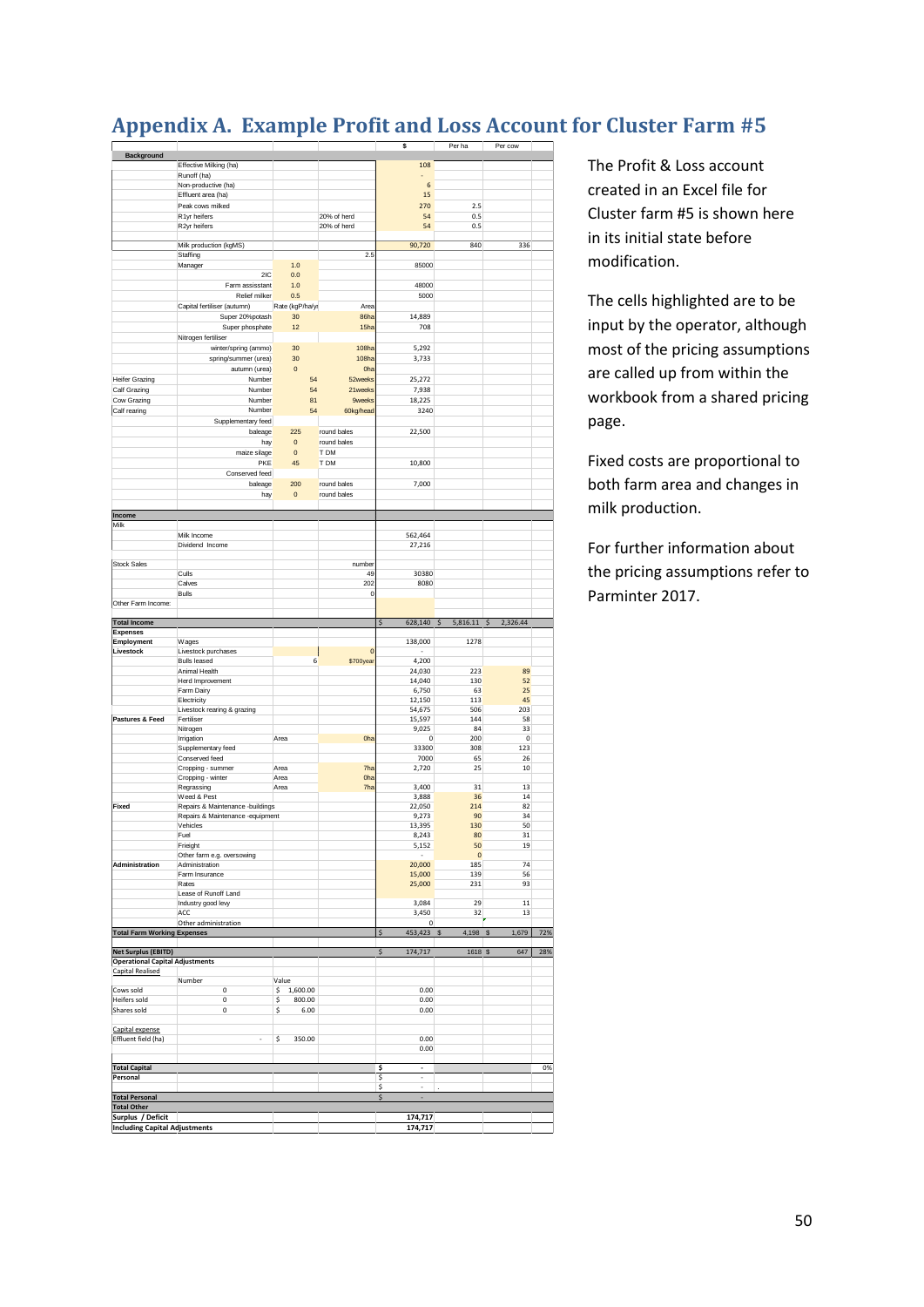## <span id="page-50-0"></span>**Appendix B. Protocol for modifying milk production**

Each of the farms had their milk production established initially from the population medians shown in Table 6. Each farm also had predetermined estimates of feed intake for the dairy cows. Both are drawn from individual farm Overseer data. These are both shown in Table B.1.

| <b>Cluster Farms</b> | Feed Intake<br>(kgDM/cow/yr) | <b>Milk Production</b><br>kgMS/cow/yr) |
|----------------------|------------------------------|----------------------------------------|
| Farm #1              | 4793                         | 321                                    |
| Farm #2              | 5090                         | 369                                    |
| Farm #3              | 4751                         | 340                                    |
| Farm #4              | 5292                         | 385                                    |
| Farm #5              | 4704                         | 336                                    |

**Table B.1** milk production and intake estimates

Whenever farms reduced their herd numbers it was assumed that the amount of feed made available could be calculated from this table.

The amount of additional available feed was then allocated to increasing milk production. This was based on the distribution of farm milk production already known in the Upper Manawatu (Figure B.1).



**Figure B.1** The relationship between stocking rate and milk production